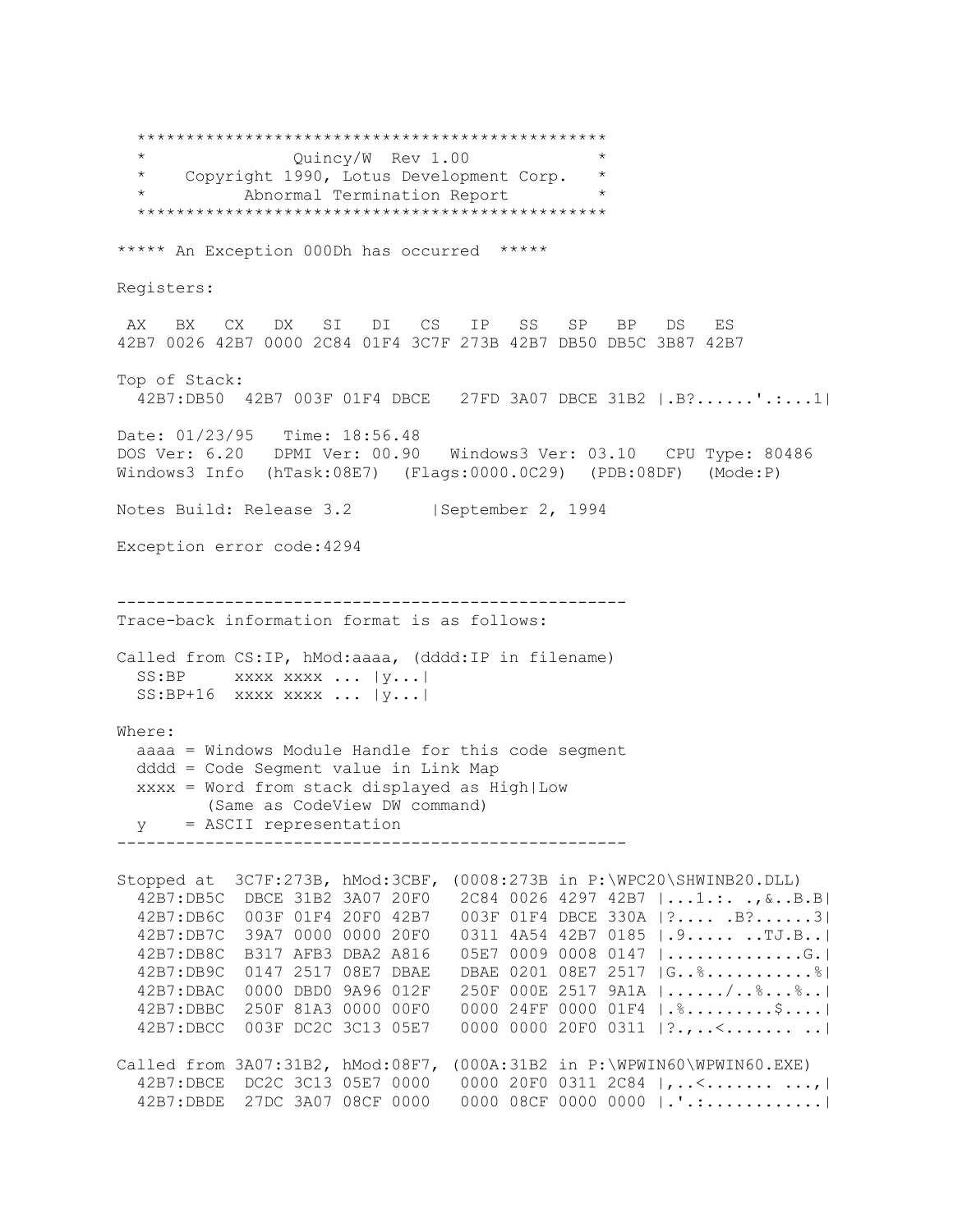42B7:DBEE 42B7 3DB8 00D6 3DCA 04D1 3A27 2D40 0101 |.B.=...=..':@-..| 42B7:DBFE 0020 0001 C039 6B7B 0202 027F 0000 6C8E | ...9.{k.......l| 42B7:DC0E 0202 6B7B 0202 0000 0002 0000 2C84 0026 |..{k.........,&.| 42B7:DC1E 0001 0000 0000 A441 0219 0263 0006 DD56 |......A...c...V.| Called from 05E7:3C13, hMod:05EF, (0001:3C13 in C:\WINDOWS\SYSTEM\USER.EXE) 42B7:DC2C DD56 1D9F 3A3F 42B6 0000 0001 0000 0000 |V...?:.B........| 42B7:DC3C 0000 1406 DD57 01F4 00D6 DC2A 1AFA 3A3F |....W.....\*...?:| 42B7:DC4C 42B7 0000 0000 0000 0000 0000 DC72 0000 |.B..........r...| 42B7:DC5C 0937 DC70 29D3 29E7 25F7 00DF 0000 0000 |7.p..).).%......| 42B7:DC6C FFFC 25F7 DC7A 22E4 0100 0000 0000 B2C0 |...%z.."........| 42B7:DC7C DC8A DC88 0000 000C 0000 0104 0097 222D |..............-"| 42B7:DC8C 1FE5 35F9 35F9 012F 0212 0000 2017 0202 |...5.5/...... ..| 42B7:DC9C 00DF B2C0 0107 F300 DCB2 209B 0107 0000 |........... ....| 42B7:DCAC 0000 B1C0 0005 DCC8 4589 0107 0000 450B |.........E.....E| 42B7:DCBC 0E30 3B4D 0000 0054 0000 08F7 DCD6 13E2 |0.M;..T.........| 42B7:DCCC 012F 0107 3B4D 0054 08F7 DCFE 0710 095F |/...M;T.......\_.| 42B7:DCDC 0107 3A3F 3A3E DD44 095F 0147 0000 0135 |..?:>:D.\_.G...5.| 42B7:DCEC 0180 0107 DCDA 08B3 0000 0107 0002 3A3F |..............?:| 42B7:DCFC 3A3E DD0E 0423 095F 0003 0005 0212 0286 |>:..#.\_.........| 42B7:DD0C 3E06 0286 DD1E 7628 012F 0286 0100 0000 |.>....(v/.......| 42B7:DD1C DD44 0000 0000 27DC 3A07 0000 0008 42B6 |D......'.:.....B| 42B7:DD2C 41A6 0436 000D 0064 0000 0F62 42B7 0084 |.A6...d...b..B..| 42B7:DD3C 0000 0084 0000 01F8 0000 0114 0000 0003 |................| 42B7:DD4C 0000 0102 3CC6 0003 0032 DD62 0016 3A3F |.....<..2.b...?:| Called from 3A3F:1D9F, hMod:08F7, (0003:1D9F in P:\WPWIN60\WPWIN60.EXE) 42B7:DD56 DD62 0016 3A3F 0081 08DF DD74 DD74 6A21 |b...?:....t.t.!j| Called from 3A3F:0016, hMod:08F7, (0003:0016 in P:\WPWIN60\WPWIN60.EXE) 42B7:DD62 DD74 6A21 092F 0001 0081 08DF 0000 42B6 |t.!j/..........B| 42B7:DD72 42B7 DD9D 00C8 092F 0002 DD84 42B7 01F8 |.B..../......B..| Called from 092F:6A21, hMod:08F7, (0002:6A21 in P:\WPWIN60\WPWIN60.EXE) 42B7:DD74 DD9D 00C8 092F 0002 DD84 42B7 01F8 4067 |..../......B..g@| 42B7:DD84 0018 4067 DD90 42B7 0000 0000 502F 6175 |..g@...B..../Pua| 42B7:DD94 614C 6576 0000 42B7 0000 0000 DDA1 DDAC |Lave...B........| Called from 092F:00C8, hMod:08F7, (0002:00C8 in P:\WPWIN60\WPWIN60.EXE) End of stack End of Qnc/W Report \*\*\*\*\*\*\*\*\*\*\*\*\*\*\*\*\*\*\*\*\*\*\*\*\*\*\*\*\*\*\*\*\*\*\*\*\*\*\*\*\*\*\*\*\*\*\*\* \* Quincy/W Rev 1.00 \* Copyright 1990, Lotus Development Corp. Abnormal Termination Report \*\*\*\*\*\*\*\*\*\*\*\*\*\*\*\*\*\*\*\*\*\*\*\*\*\*\*\*\*\*\*\*\*\*\*\*\*\*\*\*\*\*\*\*\*\*\*\* \*\*\*\*\* An Exception 000Dh has occurred \*\*\*\*\* Registers: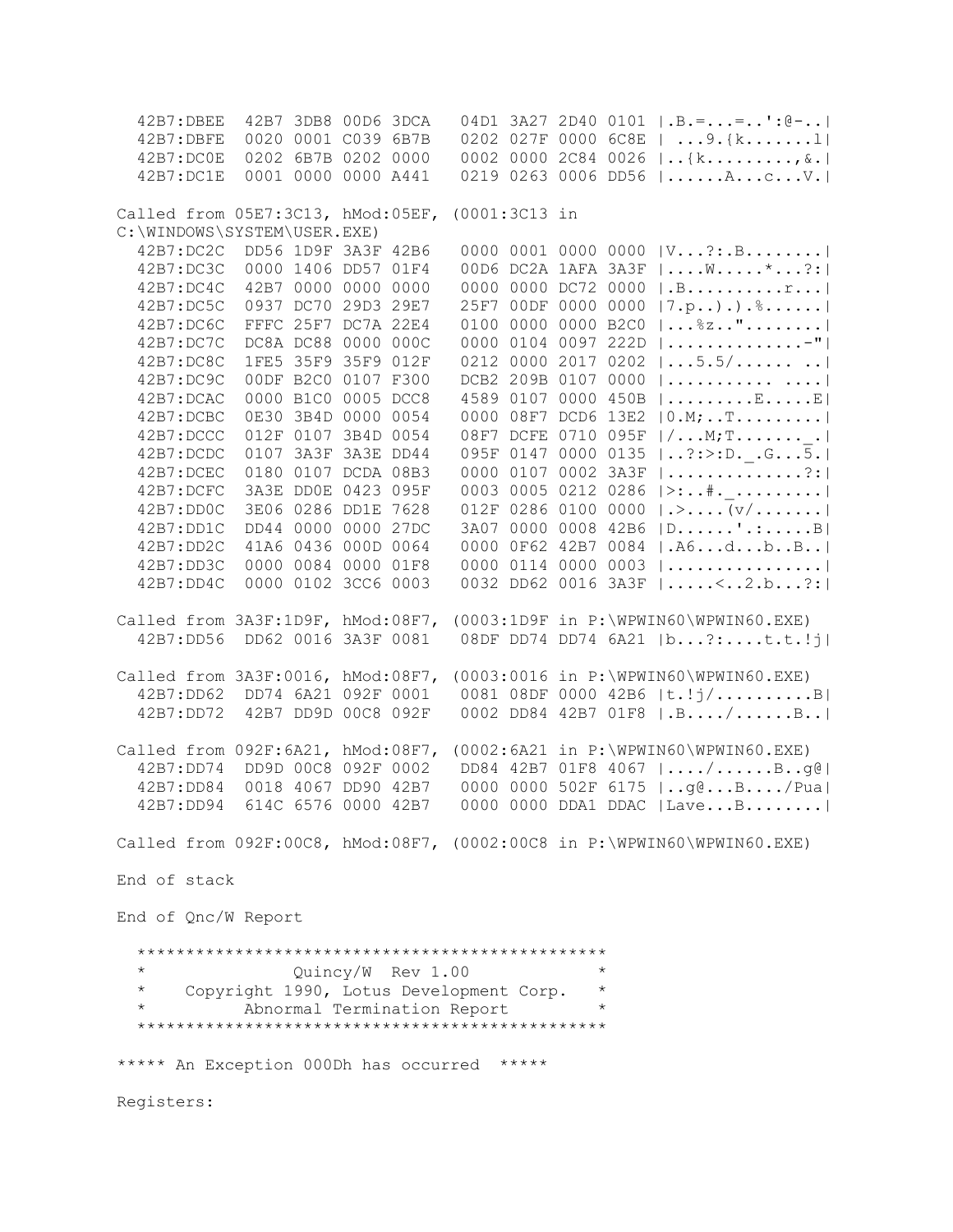AX BX CX DX SI DI CS IP SS SP BP DS ES 08E7 0026 3A27 0000 2CA0 01F4 3967 273B 3A27 DB50 DB5C 469F 3A27 Top of Stack: 3A27:DB50 3A27 003F 01F4 DBCE 27FD 453F DBCE 31B2 |':?......'?E...1| Date: 01/24/95 Time: 19:09.40 DOS Ver: 6.20 DPMI Ver: 00.90 Windows3 Ver: 03.10 CPU Type: 80486 Windows3 Info (hTask:090F) (Flags:0000.0C29) (PDB:0907) (Mode:P) Notes Build: Release 3.2 | September 2, 1994 Exception error code:08C4 ---------------------------------------------------- Trace-back information format is as follows: Called from CS:IP, hMod:aaaa, (dddd:IP in filename)  $SS:BP$  xxxx xxxx ...  $|y...|$  $SS: BP+16$  xxxx xxxx ...  $|y...|$ Where: aaaa = Windows Module Handle for this code segment dddd = Code Segment value in Link Map xxxx = Word from stack displayed as High|Low (Same as CodeView DW command) y = ASCII representation ---------------------------------------------------- Stopped at 3967:273B, hMod:3947, (0008:273B in P:\WPC20\SHWINB20.DLL) 3A27:DB5C DBCE 31B2 453F 20F0 2CA0 0026 08C7 3A27 |...1?E. .,&...':| 3A27:DB6C 003F 01F4 20F0 3A27 003F 01F4 DBCE 330A |?.... ':?......3| 3A27:DB7C 4357 0000 0000 20F0 0311 4A5C 3A27 0185 |WC..... ..\J':..| 3A27:DB8C B317 AFB3 DBA2 A816 05E7 0009 0008 0147 |..............G.| 3A27:DB9C 0147 2517 090F DBAE DBAE 0201 090F 2517 |G..%...........%| 3A27:DBAC 0000 DBD0 9A96 012F 250F 000E 2517 9A1A |....../..%...%..| 3A27:DBBC 250F 81A3 0000 00F0 0000 24FF 0000 01F4 |.%.........\$....| 3A27:DBCC 003F DC2C 3C13 05E7 0000 0000 20F0 0311 |?.,..<....... ..| Called from 453F:31B2, hMod:091F, (000A:31B2 in P:\WPWIN60\WPWIN60.EXE) 3A27:DBCE DC2C 3C13 05E7 0000 0000 20F0 0311 2CA0 |,..<...........,| 3A27:DBDE 27DC 453F 08F7 0000 0000 08F7 0000 0000 |.'?E............| 3A27:DBEE 3A27 3DB8 00D6 3DCA 04D1 4797 588C 0101 |':.=...=...G.X..| 3A27:DBFE 0020 0001 C039 6139 022B 0088 001F 624C | ...9.9a+.....Lb| 3A27:DC0E 022B 6139 022B 0000 0000 0000 2CA0 00A0 |+.9a+........,..| 3A27:DC1E 0002 00D7 01B4 130E 0232 00D7 01B4 DD56 |........2.....V.| Called from 05E7:3C13, hMod:05EF, (0001:3C13 in C:\WINDOWS\SYSTEM\USER.EXE) 3A27:DC2C DD56 1D9F 476F 3A26 0000 0001 0000 0000 |V...oG&:........| 3A27:DC3C 0000 1406 DD57 01F4 00D6 DC2A 1AFA 476F |....W.....\*...oG| 3A27:DC4C 3A27 0000 0000 0000 0000 0000 DC72 0000 |':..........r...|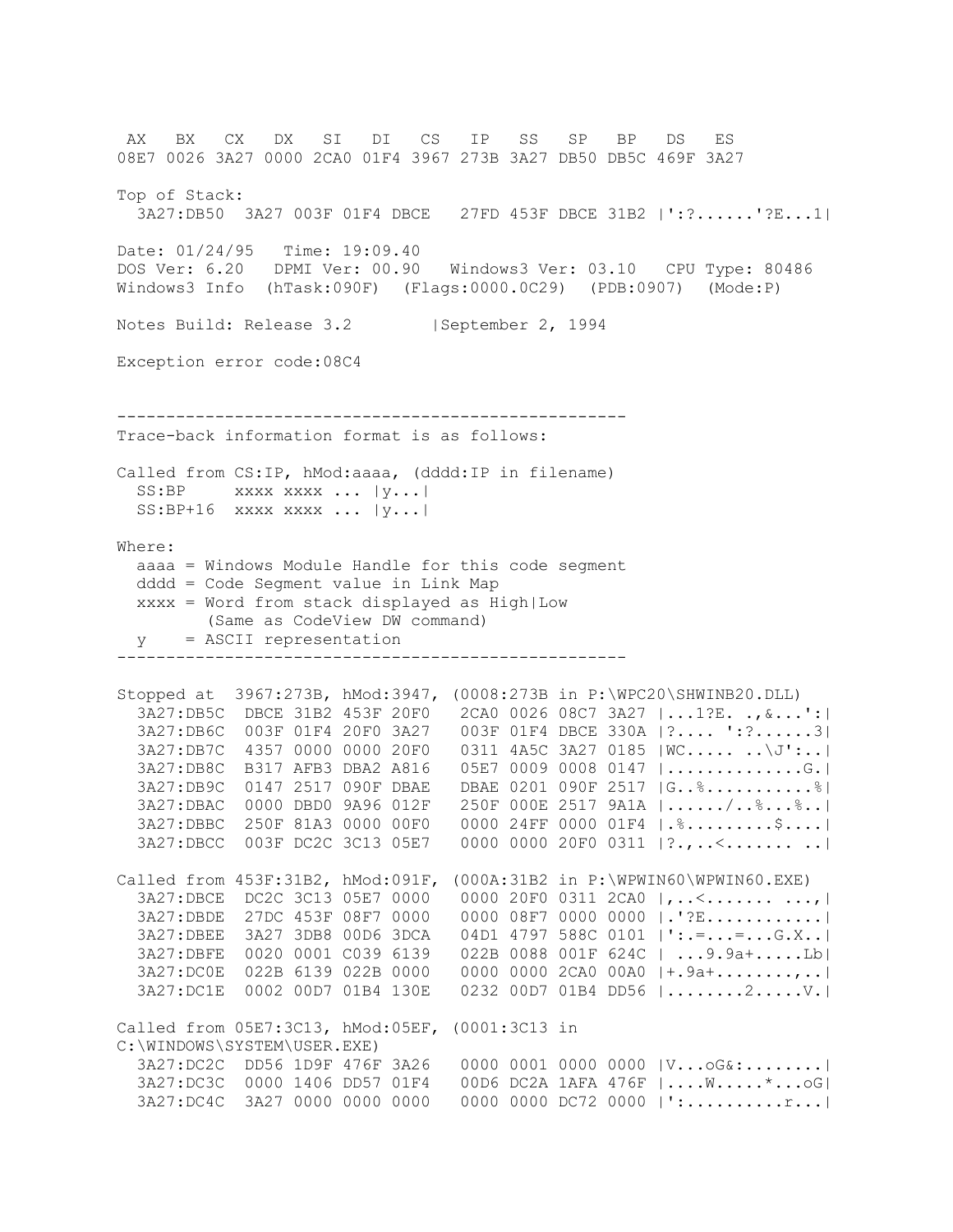3A27:DC5C 0987 DC70 29D3 29E7 586F 00DF 0000 0000 |..p..).)oX......| 3A27:DC6C FFFC 586F DC7A 22E4 0100 0000 0000 E720 |..oXz.."...... .| 3A27:DC7C DC8A DC88 0000 000C 0000 0104 008F 222D |..............-"| 3A27:DC8C 1FE5 35F9 35F9 012F 0212 0000 2017 0202 |...5.5/...... ..| 3A27:DC9C 00DF E720 0107 F300 DCB2 209B 0107 0000 |.. ........ ....| 3A27:DCAC 0000 BB20 0005 DCC8 4589 0107 0000 450B |.. ......E.....E| 3A27:DCBC 0E30 3B4D 0000 0054 0000 091F DCD6 13E2 |0.M;..T.........| 3A27:DCCC 012F 0107 3B4D 0054 091F DCFE 0710 09AF |/...M;T.........| 3A27:DCDC 0107 476F 476E DD44 09AF 0147 0000 0135 |..oGnGD...G...5.| 3A27:DCEC 0180 0107 DCDA 08B3 0000 0107 0002 476F |..............oG| 3A27:DCFC 476E DD0E 0423 09AF 0003 0005 0212 0286 |nG..#...........| 3A27:DD0C 3E06 0286 DD1E 7628 012F 0286 0100 0000 |.>....(v/.......| 3A27:DD1C DD44 0000 0000 27DC 453F 0000 0008 3A26 |D......'?E....&:| 3A27:DD2C 4F0E 0436 000D 0064 0000 0F62 3A27 0084 |.O6...d...b.':..| 3A27:DD3C 0000 0084 0000 01F8 0000 0114 0000 0003 |................| 3A27:DD4C 0000 0102 4806 0003 0032 DD62 0016 476F |.....H..2.b...oG| Called from 476F:1D9F, hMod:091F, (0003:1D9F in P:\WPWIN60\WPWIN60.EXE) 3A27:DD56 DD62 0016 476F 0081 0907 DD74 DD74 6A21 |b...oG....t.t.!j| Called from 476F:0016, hMod:091F, (0003:0016 in P:\WPWIN60\WPWIN60.EXE) 3A27:DD62 DD74 6A21 097F 0001 0081 0907 0000 3A26 |t.!j..........&:| 3A27:DD72 3A27 DD9D 00C8 097F 0002 DD84 3A27 01F8 |':..........':..| Called from 097F:6A21, hMod:091F, (0002:6A21 in P:\WPWIN60\WPWIN60.EXE) 3A27:DD74 DD9D 00C8 097F 0002 DD84 3A27 01F8 586F |..........':..oX| 3A27:DD84 0018 586F DD90 3A27 0000 0000 502F 6175 |..oX..':..../Pua| 3A27:DD94 614C 6576 0000 3A27 0000 0000 DDA1 DDAC |Lave..':........| Called from 097F:00C8, hMod:091F, (0002:00C8 in P:\WPWIN60\WPWIN60.EXE) End of stack End of Qnc/W Report \*\*\*\*\*\*\*\*\*\*\*\*\*\*\*\*\*\*\*\*\*\*\*\*\*\*\*\*\*\*\*\*\*\*\*\*\*\*\*\*\*\*\*\*\*\*\*\* \* Quincy/W Rev 1.00 \* \* Copyright 1990, Lotus Development Corp. \* \* Abnormal Termination Report \* \*\*\*\*\*\*\*\*\*\*\*\*\*\*\*\*\*\*\*\*\*\*\*\*\*\*\*\*\*\*\*\*\*\*\*\*\*\*\*\*\*\*\*\*\*\*\*\* \*\*\*\*\* An Exception 000Dh has occurred \*\*\*\*\* Registers: AX BX CX DX SI DI CS IP SS SP BP DS ES 4267 0026 4267 0000 2D34 01F4 3C7F 273B 4267 DB50 DB5C 3B87 4267 Top of Stack: 4267:DB50 4267 003F 01F4 DBCE 27FD 3A07 DBCE 31B2 |gB?......'.:...1| Date: 02/07/95 Time: 17:39.25 DOS Ver: 6.20 DPMI Ver: 00.90 Windows3 Ver: 03.10 CPU Type: 80486 Windows3 Info (hTask:0937) (Flags:0000.0C29) (PDB:092F) (Mode:P)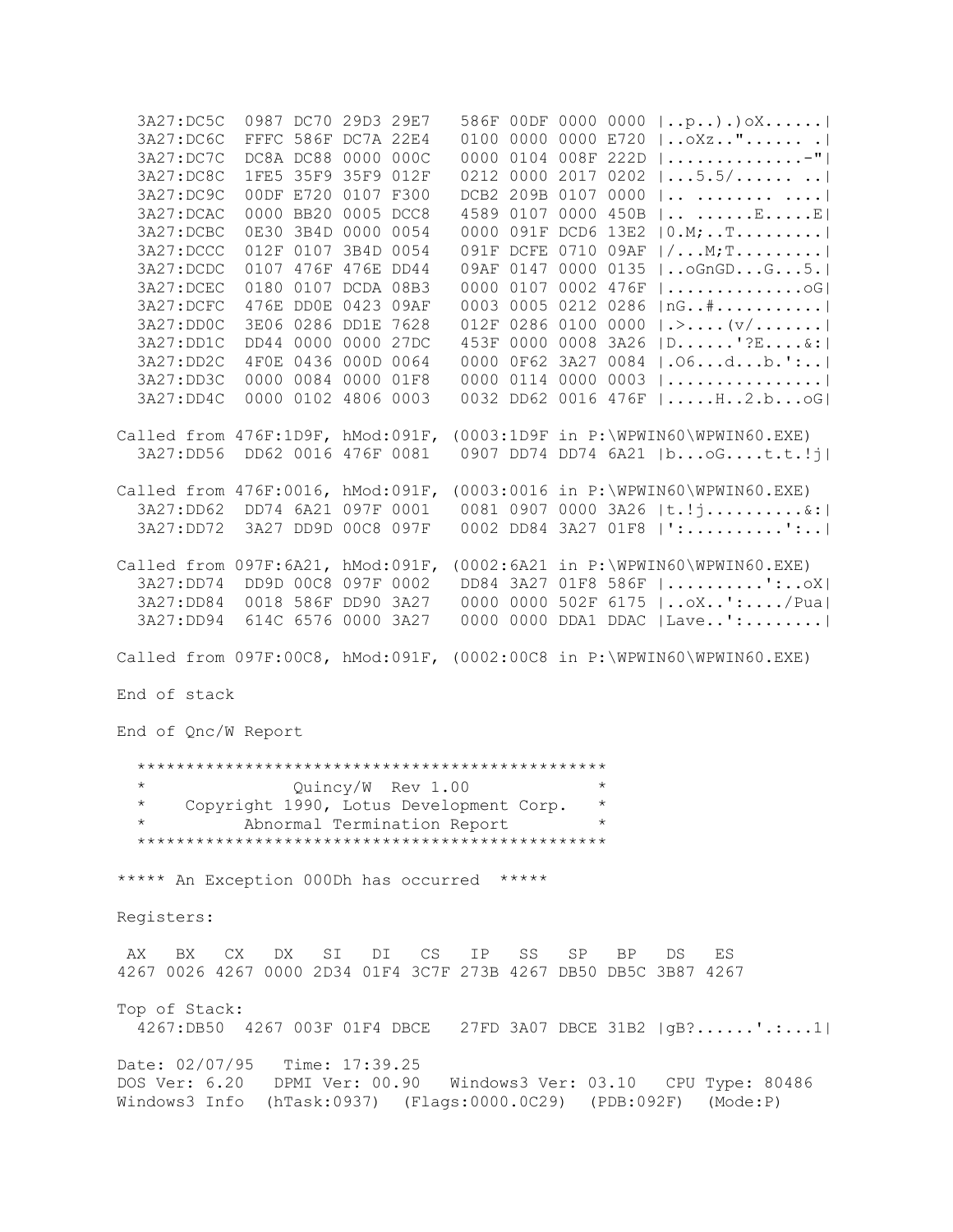```
Notes Build: Release 3.2 | September 2, 1994
Exception error code:4244
----------------------------------------------------
Trace-back information format is as follows:
Called from CS:IP, hMod:aaaa, (dddd:IP in filename)
  SS:BP xxxx xxxx ... |y...|
  SS: BP+16 xxxx xxxx ... |y...|Where:
  aaaa = Windows Module Handle for this code segment
   dddd = Code Segment value in Link Map
   xxxx = Word from stack displayed as High|Low
         (Same as CodeView DW command)
   y = ASCII representation
----------------------------------------------------
Stopped at 3C7F:273B, hMod:3CBF, (0008:273B in P:\WPC20\SHWINB20.DLL)
   4267:DB5C DBCE 31B2 3A07 20F0 2D34 0026 4247 4267 |...1.:. 4-&.GBgB|
   4267:DB6C 003F 01F4 20F0 4267 003F 01F4 DBCE 330A |?.... gB?......3|
 4267:DB7C 39A7 0000 0000 20F0 0311 4AF4 4267 0185 |.9..... ...JgB..|
 4267:DB8C B317 AFB3 DBA2 A816 05E7 0009 0008 0147 |..............G.|
   4267:DB9C 0147 2517 0937 DBAE DBAE 0201 0937 2517 |G..%7.......7..%|
   4267:DBAC 0000 DBD0 9A96 012F 250F 000E 2517 9A1A |....../..%...%..|
   4267:DBBC 250F 81A3 0000 00F0 0000 24FF 0000 01F4 |.%.........$....|
   4267:DBCC 003F DC2C 3C13 05E7 0000 0000 20F0 0311 |?.,..<....... ..|
Called from 3A07:31B2, hMod:0947, (000A:31B2 in P:\WPWIN60\WPWIN60.EXE)
 4267:DBCE DC2C 3C13 05E7 0000 0000 20F0 0311 2D34 |,..<....... ..4-|
 4267:DBDE 27DC 3A07 091F 0000 0000 091F 0000 0000 |.'.:............|
   4267:DBEE 4267 3DB8 00D6 3DCA 04D1 3A27 5634 0101 |gB.=...=..':4V..|
   4267:DBFE 004C 0001 C026 D4D1 0150 0043 0072 D5E3 |L...&...P.C.r...|
   4267:DC0E 0150 D4D1 0150 0000 0001 0000 0000 0113 |P...P...........|
   4267:DC1E 012C 0000 30BF 821D 01CB 0055 00B4 DD56 |,....0....U...V.|
Called from 05E7:3C13, hMod:05EF, (0001:3C13 in 
C:\WINDOWS\SYSTEM\USER.EXE)
   4267:DC2C DD56 1D9F 3A3F 4266 0000 0001 0000 0000 |V...?:fB........|
   4267:DC3C 0000 1406 DD57 01F4 00D6 DC2A 1AFA 3A3F |....W.....*...?:|
  4267:DC4C 4267 0212 0000 0000 B9A0 0000 DCBC 0000 |gB..............|<br>4267:DC5C DC70 8001 B9A0 0000 FFFF 0000 AC20 0000 |p...............|
                                 FFFF 0000 AC20 0000 |p........... ...|
   4267:DC6C 6000 80A1 3DE7 3AE0 0100 0000 0000 B1E0 |.`...=.:........|
   4267:DC7C DC8A DC88 0000 000C 0000 0104 00A7 222D |..............-"|
   4267:DC8C 1FE5 35F9 35F9 012F 0213 0000 2017 0202 |...5.5/...... ..|
   4267:DC9C 00DF B1E0 0107 F300 DCB2 209B 0107 0000 |........... ....|
   4267:DCAC 0000 A7A0 0005 DCC8 4589 0107 0000 450B |.........E.....E|
   4267:DCBC 0E30 3B4D 0000 0054 0000 0947 DCD6 13E2 |0.M;..T...G.....|
   4267:DCCC 012F 0107 3B4D 0054 0947 DCFE 0710 09AF |/...M;T.G.......|
   4267:DCDC 0107 3A3F 3A3E DD44 09AF 0147 0000 0135 |..?:>:D...G...5.|
   4267:DCEC 0180 0107 DCDA 08B3 0000 0107 0002 3A3F |..............?:|
```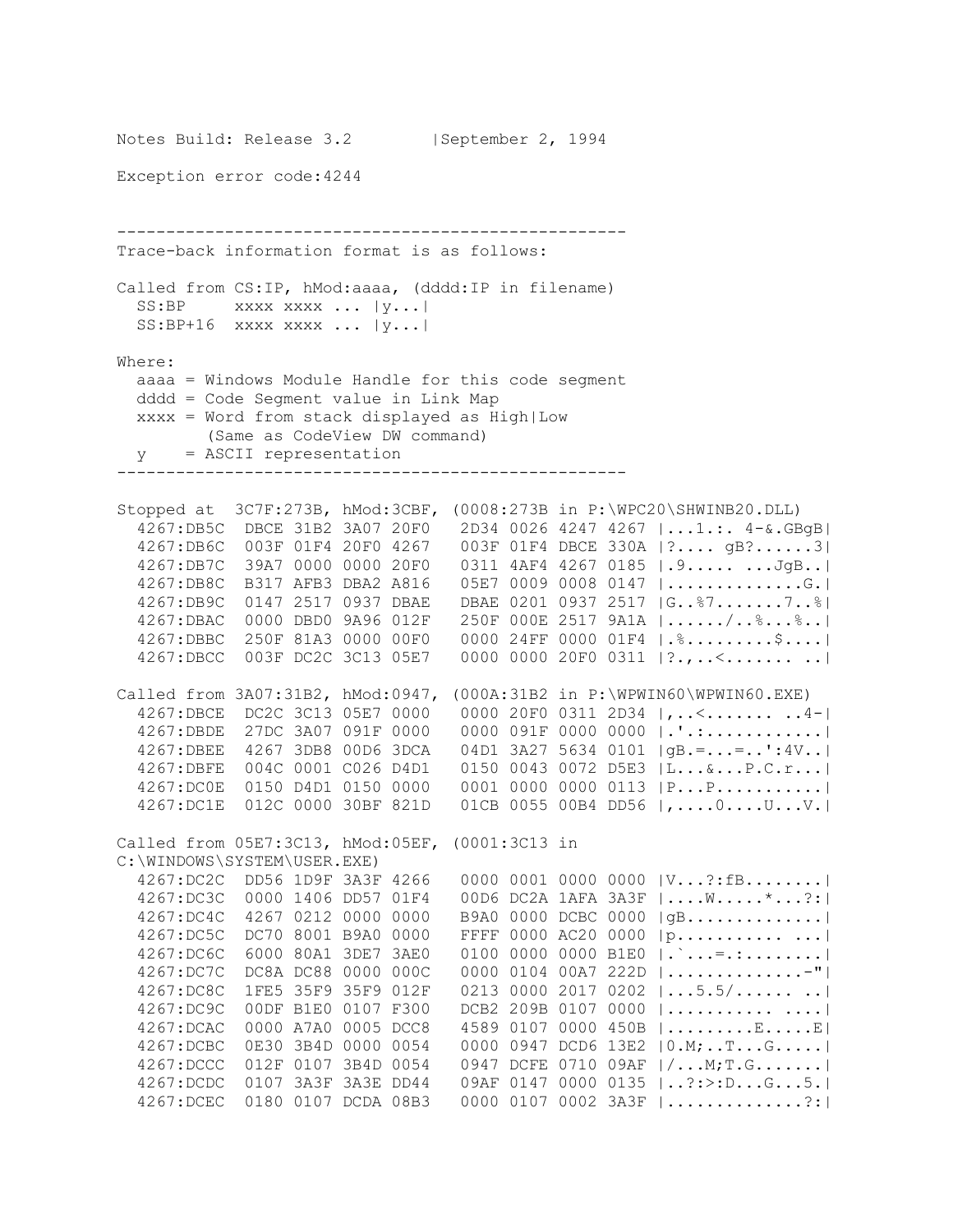4267:DCFC 3A3E DD0E 0423 09AF 0003 0005 0212 0286 |>:..#...........| 4267:DD0C 3E06 0286 DD1E 7628 012F 0286 0100 0000 |.>....(v/.......| 4267:DD1C DD44 0000 0000 27DC 3A07 0000 0008 4266 |D......'.:....fB| 4267:DD2C 4156 0436 000D 0064 0000 0F62 4267 0084 |VA6...d...b.gB..| 4267:DD3C 0000 0084 0000 01F8 0000 0114 0000 0003 |................| 4267:DD4C 0000 0102 3CC6 0003 0032 DD62 0016 3A3F |.....<..2.b...?:| Called from 3A3F:1D9F, hMod:0947, (0003:1D9F in P:\WPWIN60\WPWIN60.EXE) 4267:DD56 DD62 0016 3A3F 0081 092F DD74 DD74 6A21 |b...?:../.t.t.!j| Called from 3A3F:0016, hMod:0947, (0003:0016 in P:\WPWIN60\WPWIN60.EXE) 4267:DD62 DD74 6A21 097F 0001 0081 092F 0000 4266 |t.!j....../...fB| 4267:DD72 4267 DD9D 00C8 097F 0002 DD84 4267 01F8 |gB..........gB..| Called from 097F:6A21, hMod:0947, (0002:6A21 in P:\WPWIN60\WPWIN60.EXE) 4267:DD74 DD9D 00C8 097F 0002 DD84 4267 01F8 4067 |..........gB..g@| 4267:DD84 0018 4067 DD90 4267 0000 0000 502F 6175 |..g@..gB..../Pua| 4267:DD94 614C 6576 0000 4267 0000 0000 DDA1 DDAC |Lave..gB........| Called from 097F:00C8, hMod:0947, (0002:00C8 in P:\WPWIN60\WPWIN60.EXE) End of stack End of Qnc/W Report \*\*\*\*\*\*\*\*\*\*\*\*\*\*\*\*\*\*\*\*\*\*\*\*\*\*\*\*\*\*\*\*\*\*\*\*\*\*\*\*\*\*\*\*\*\*\*\* Ouincy/W Rev 1.00 \* Copyright 1990, Lotus Development Corp. \* Abnormal Termination Report \*\*\*\*\*\*\*\*\*\*\*\*\*\*\*\*\*\*\*\*\*\*\*\*\*\*\*\*\*\*\*\*\*\*\*\*\*\*\*\*\*\*\*\*\*\*\*\* \*\*\*\*\* An Exception 000Dh has occurred \*\*\*\*\* Registers: AX BX CX DX SI DI CS IP SS SP BP DS ES 4337 0026 4337 0000 2CCC 4000 3D2F 273B 4337 DB34 DB40 3C37 4337 Top of Stack: 4337:DB34 4337 003F 4000 DBB2 27FD 3AB7 DBB2 31B2 |7C?..@...'.:...1| Date: 02/10/95 Time: 18:22.29 DOS Ver: 6.20 DPMI Ver: 00.90 Windows3 Ver: 03.10 CPU Type: 80486 Windows3 Info (hTask:0917) (Flags:0000.0C29) (PDB:090F) (Mode:P) Notes Build: Release 3.2 | September 2, 1994 Exception error code:4314 ---------------------------------------------------- Trace-back information format is as follows: Called from CS:IP, hMod:aaaa, (dddd:IP in filename)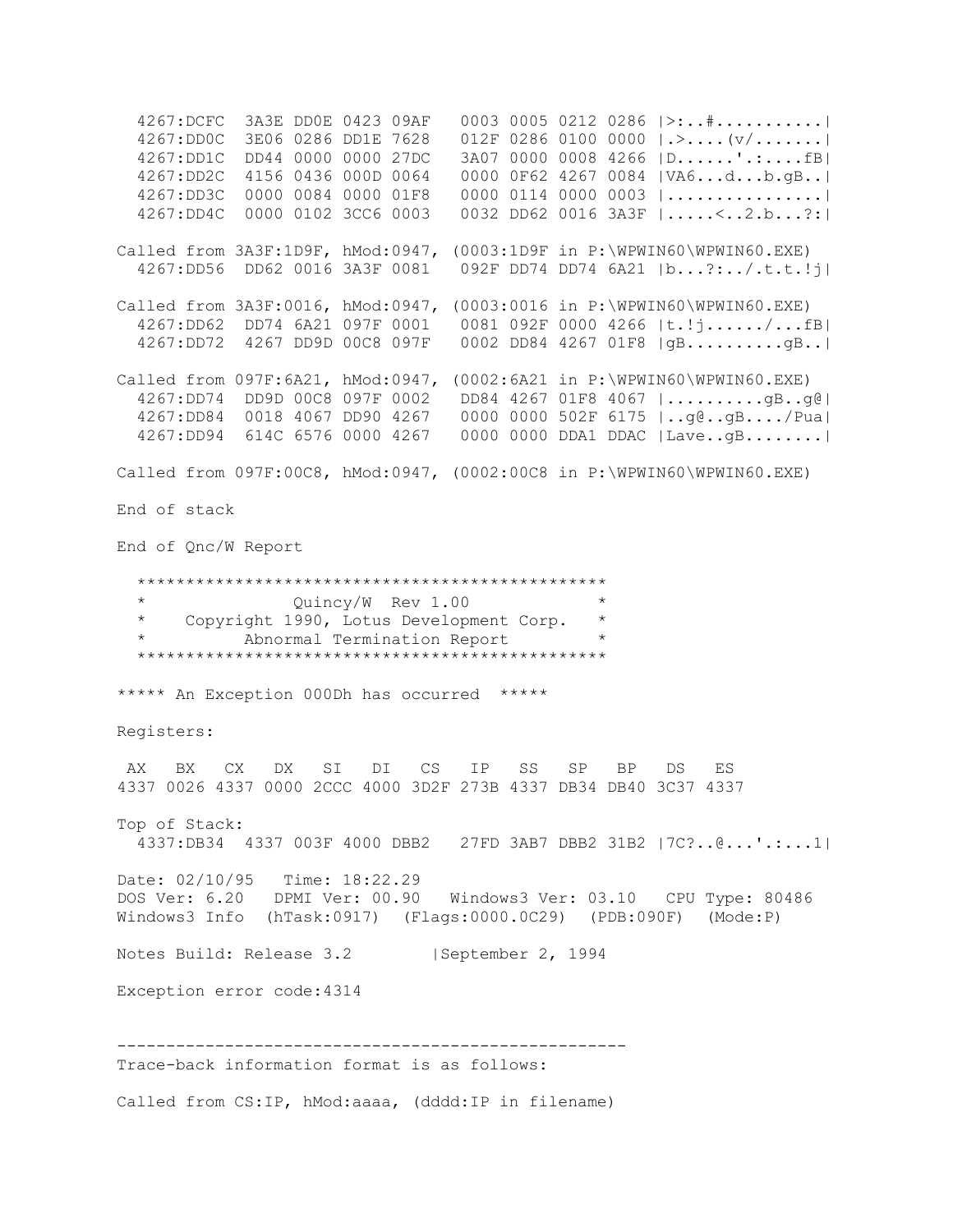SS:BP xxxx xxxx ... |y...|  $SS: BP+16$  xxxx xxxx ...  $|y...|$ Where: aaaa = Windows Module Handle for this code segment dddd = Code Segment value in Link Map xxxx = Word from stack displayed as High|Low (Same as CodeView DW command) y = ASCII representation ---------------------------------------------------- Stopped at 3D2F:273B, hMod:3D6F, (0008:273B in P:\WPC20\SHWINB20.DLL) 4337:DB40 DBB2 31B2 3AB7 20F0 2CCC 0026 4317 4337 |...1.:. .,&..C7C| 4337:DB50 003F 4000 20F0 4337 003F 4000 DBB2 330A |?..@. 7C?..@...3| 4337:DB60 3A57 0000 0000 20F0 0311 4AB4 4337 4337 |W:..... ...J7C7C| 4337:DB70 B317 AFB3 DB86 A816 05E7 0009 0008 0147 |..............G.| 4337:DB80 0147 2517 0917 DB92 DB92 0201 0917 2517 |G..%...........%| 4337:DB90 0000 DBB4 9A96 012F 250F 000E 2517 9A1A |....../..%...%..| 4337:DBA0 250F 81A3 0000 00F0 0000 24FF 0000 4000 |.%.........\$...@| 4337:DBB0 003F DBE6 3C13 05E7 0000 0000 20F0 0311 |?....<....... ..| Called from 3AB7:31B2, hMod:0927, (000A:31B2 in P:\WPWIN60\WPWIN60.EXE) 4337:DBB2 DBE6 3C13 05E7 0000 0000 20F0 0311 2CCC |...<....... ...,| 4337:DBC2 27DC 3AB7 08FF 0000 0000 08FF 0000 0000 |.'.:............| 4337:DBD2 174F 3E1B 08FF 25E4 05E7 01F4 00D6 4337 |O..>...%......7C| 4337:DBE2 0000 08FF DC2C 04E4 3AD7 0000 0000 FFFF |....,....:......| Called from 05E7:3C13, hMod:05EF, (0001:3C13 in C:\WINDOWS\SYSTEM\USER.EXE) 4337:DBE6 DC2C 04E4 3AD7 0000 0000 FFFF 0000 0000 |,....:..........| 4337:DBF6 DC1A 4337 57D4 0101 0020 0001 C039 DC83 |..7C.W.. ...9...| 4337:DC06 01EE 016A 0041 DD95 01EE DC83 01EE 0000 |..j.A...........| 4337:DC16 0000 0000 0000 0113 012C 0000 308F C6CF |........,.....0..|<br>4337:DC26 01F4 0104 010C DD56 1D9F 3AEF 4336 0000 |......V....:6C..| 1D9F 3AEF 4336 0000 |......V....:6C..| Called from 3AD7:04E4, hMod:0927, (0006:04E4 in P:\WPWIN60\WPWIN60.EXE) 4337:DC2C DD56 1D9F 3AEF 4336 0000 0001 0000 0000 |V....:6C........| 4337:DC3C 0000 1406 DD57 01F4 00D6 DC2A 1AFA 3AEF |....W.....\*....:| 4337:DC4C 4337 0000 0000 0000 0000 0000 DC72 0000 |7C..........r...| 4337:DC5C 0967 DC70 29D3 29E7 4067 00D7 0000 0000 |g.p..).)g@......|  $0100 0000 0000 0160$  |..g@z.."......`.| 4337:DC7C DC8A DC88 0000 000C 0000 0104 00F7 222D |..............-"| 4337:DC8C 1FE5 35F9 35F9 012F 0213 0000 2017 0202 |...5.5/...... ..| 4337:DC9C 00D7 B160 0107 F300 DCB2 209B 0107 0000 |..`........ ....| 4337:DCAC 0000 B0E0 0005 DCC8 4589 0107 0000 450B |.........E.....E| 4337:DCBC 0E30 3B4D 0000 0054 0000 0927 DCD6 13E2 |0.M;..T...'.....| 4337:DCCC 012F 0107 3B4D 0054 0927 DCFE 0710 098F |/...M;T.'.......| 4337:DCDC 0107 3AEF 3AEE DD44 098F 0147 0000 0135 |...:.:D...G...5.|<br>4337:DCEC 0180 0107 DCDA 08B3 0000 0107 0002 3AEF |................|  $0000 0107 0002 3AEF$   $\dots\dots\dots\dots$  4337:DCFC 3AEE DD0E 0423 098F 0003 0005 0212 0286 |.:..#...........| 4337:DD0C 3E06 0286 DD1E 7628 012F 0286 0100 0000 |.>....(v/.......| 4337:DD1C DD44 0000 0000 27DC 3AB7 0000 0008 4336 |D......'.:....6C| 4337:DD2C 4226 0436 000D 0064 0000 0F62 4337 0084 |&B6...d...b.7C..| 4337:DD3C 0000 0084 0000 01F8 0000 0114 0000 0003 |................|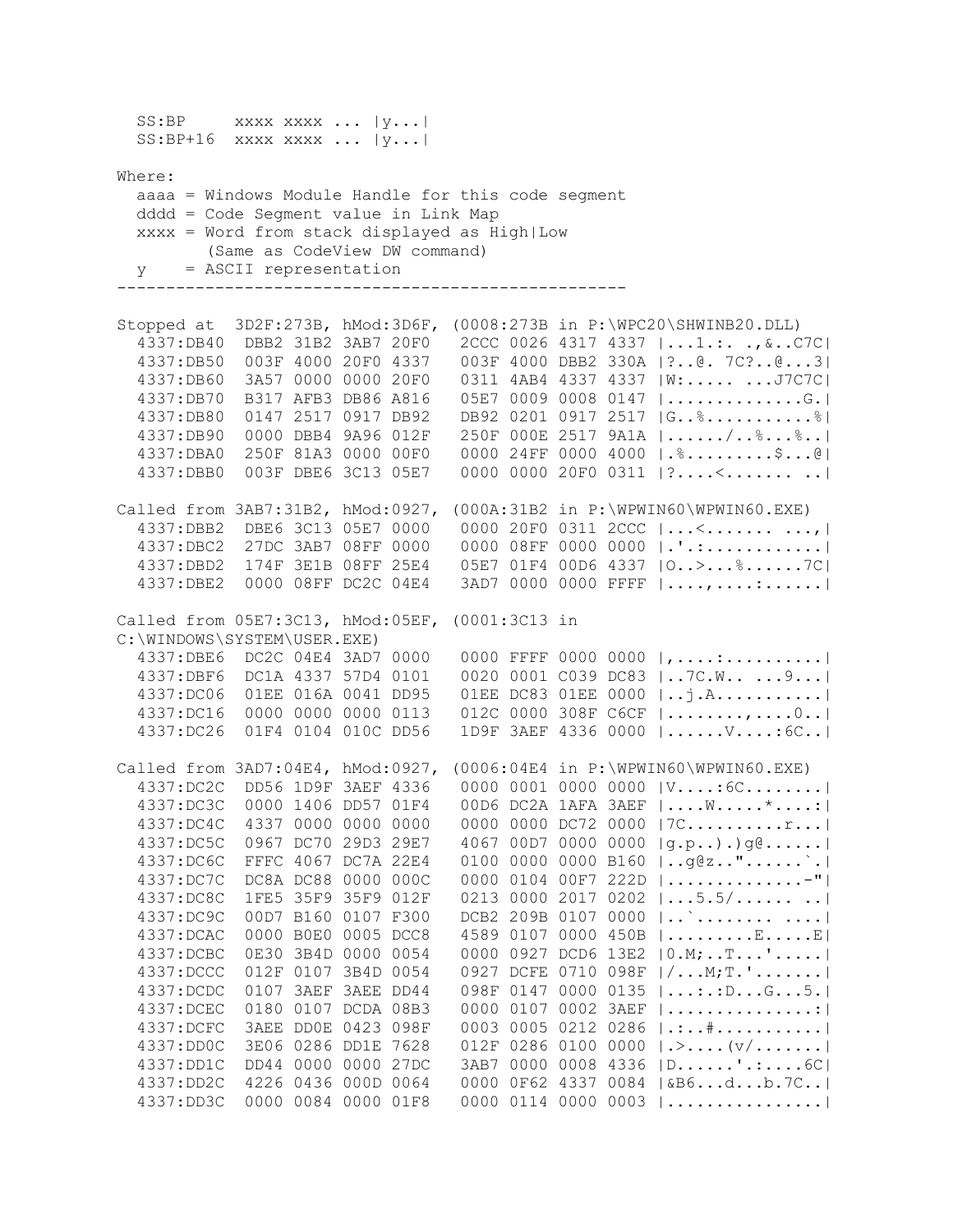4337:DD4C 0000 0102 3D76 0003 0032 DD62 0016 3AEF |....v=..2.b....:| Called from 3AEF:1D9F, hMod:0927, (0003:1D9F in P:\WPWIN60\WPWIN60.EXE) 4337:DD56 DD62 0016 3AEF 0081 090F DD74 DD74 6A21 |b....:....t.t.!j| Called from 3AEF:0016, hMod:0927, (0003:0016 in P:\WPWIN60\WPWIN60.EXE) 4337:DD62 DD74 6A21 095F 0001 0081 090F 0000 4336 |t.!j\_.........6C| 4337:DD72 4337 DD9D 00C8 095F 0002 DD84 4337 01F8 |7C....\_.....7C..| Called from 095F:6A21, hMod:0927, (0002:6A21 in P:\WPWIN60\WPWIN60.EXE) 4337:DD74 DD9D 00C8 095F 0002 DD84 4337 01F8 4067 |....\_.....7C..g@| 4337:DD84 0018 4067 DD90 4337 0000 0000 502F 6175 |..g@..7C..../Pua| 4337:DD94 614C 6576 0000 4337 0000 0000 DDA1 DDAC |Lave..7C........| Called from 095F:00C8, hMod:0927, (0002:00C8 in P:\WPWIN60\WPWIN60.EXE) End of stack End of Qnc/W Report \*\*\*\*\*\*\*\*\*\*\*\*\*\*\*\*\*\*\*\*\*\*\*\*\*\*\*\*\*\*\*\*\*\*\*\*\*\*\*\*\*\*\*\*\*\*\*\* Quincy/W Rev 1.00 \* Copyright 1990, Lotus Development Corp. \* \* Abnormal Termination Report \* \*\*\*\*\*\*\*\*\*\*\*\*\*\*\*\*\*\*\*\*\*\*\*\*\*\*\*\*\*\*\*\*\*\*\*\*\*\*\*\*\*\*\*\*\*\*\*\* \*\*\*\*\* An Exception 000Dh has occurred \*\*\*\*\* Registers: AX BX CX DX SI DI CS IP SS SP BP DS ES 433F 0026 433F 0000 2CEC 01F4 3D07 273B 433F DB50 DB5C 3C0F 433F Top of Stack: 433F:DB50 433F 003F 01F4 DBCE 27FD 3A8F DBCE 31B2 |?C?......'.:...1| Date: 02/13/95 Time: 19:02.35 DOS Ver: 6.20 DPMI Ver: 00.90 Windows3 Ver: 03.10 CPU Type: 80486 Windows3 Info (hTask:08E7) (Flags:0000.0C29) (PDB:08DF) (Mode:P) Notes Build: Release 3.2 | September 2, 1994 Exception error code:431C ---------------------------------------------------- Trace-back information format is as follows: Called from CS:IP, hMod:aaaa, (dddd:IP in filename)  $SS: BP$  xxxx xxxx ...  $|y...|$  SS:BP+16 xxxx xxxx ... |y...| Where: aaaa = Windows Module Handle for this code segment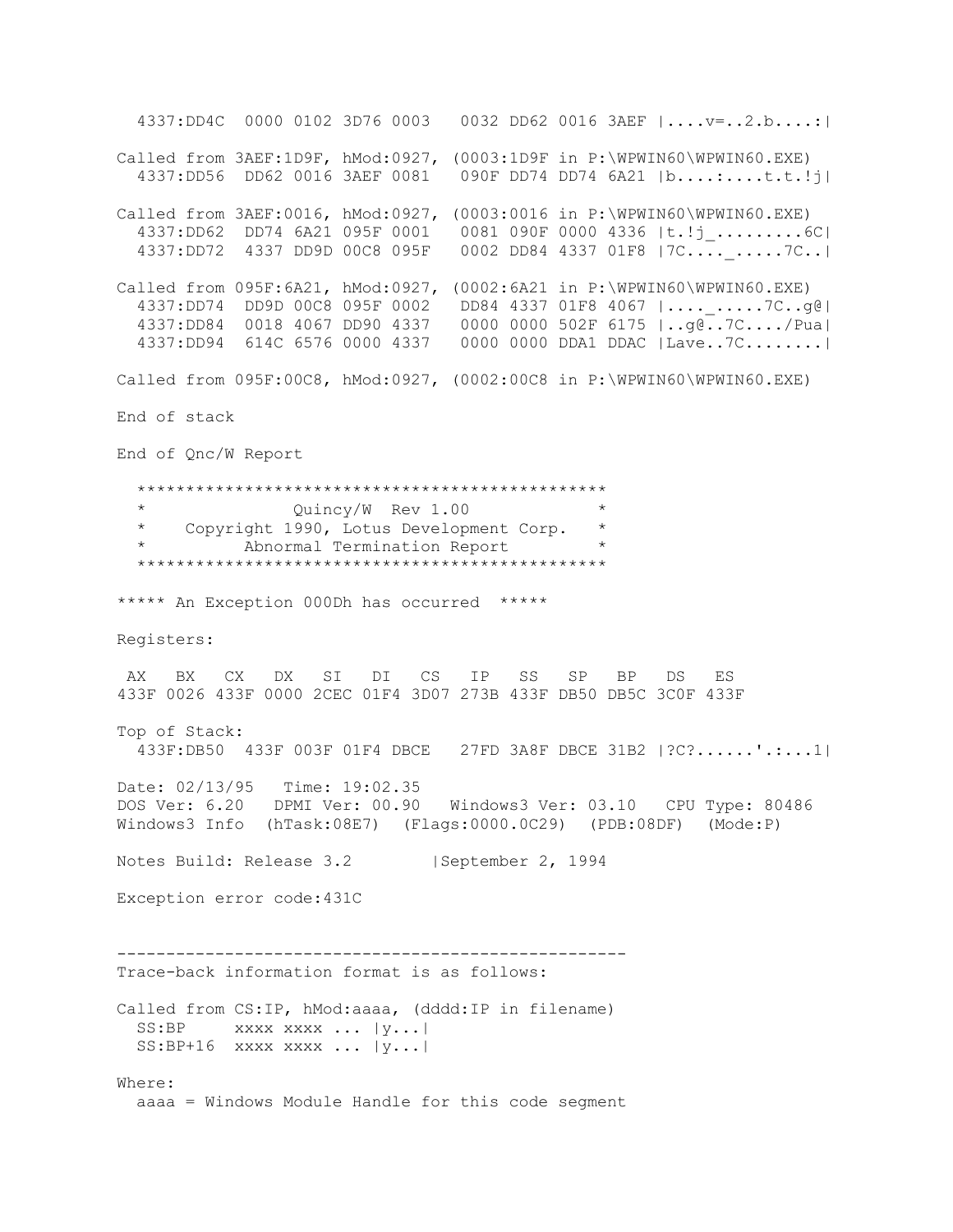dddd = Code Segment value in Link Map xxxx = Word from stack displayed as High|Low (Same as CodeView DW command) y = ASCII representation ---------------------------------------------------- Stopped at 3D07:273B, hMod:3D47, (0008:273B in P:\WPC20\SHWINB20.DLL) 433F:DB5C DBCE 31B2 3A8F 20F0 2CEC 0026 431F 433F |...1.:. .,&..C?C| 433F:DB6C 003F 01F4 20F0 433F 003F 01F4 DBCE 330A |?.... ?C?......3| 433F:DB7C 3A2F 0000 0000 20F0 0311 4AD4 433F 0185 |/:..... ...J?C..| 433F:DB8C B317 AFB3 DBA2 A816 05E7 0009 0008 0147 |..............G.| 433F:DB9C 0147 2517 08E7 DBAE DBAE 0201 08E7 2517 |G..%...........%| 433F:DBAC 0000 DBD0 9A96 012F 250F 000E 2517 9A1A |....../..%...%..| 433F:DBBC 250F 81A3 0000 00F0 0000 24FF 0000 01F4 |.%.........\$....| 433F:DBCC 003F DC2C 3C13 05E7 0000 0000 20F0 0311 |?.,..<....... ..| Called from 3A8F:31B2, hMod:08F7, (000A:31B2 in P:\WPWIN60\WPWIN60.EXE) 433F:DBCE DC2C 3C13 05E7 0000 0000 20F0 0311 2CEC |,..<....... ...,| 433F:DBDE 27DC 3A8F 08CF 0000 0000 08CF 0000 0000 |.'.:............| 433F:DBEE 433F 3DB8 00D6 3DCA 04D1 3AAF 2DA8 0101 |?C.=...=...:.-..| 433F:DBFE 00DD 0001 C01B A733 01E6 0060 00EB A846 |......3...`...F.| 433F:DC0E 01E6 A733 01E6 0000 0002 0000 2CEC 0026 |..3..........,&.| 433F:DC1E 0001 0000 0000 E940 0216 0251 000F DD56 |......@...Q...V.| Called from 05E7:3C13, hMod:05EF, (0001:3C13 in C:\WINDOWS\SYSTEM\USER.EXE) 433F:DC2C DD56 1D9F 3AC7 433E 0000 0001 0000 0000 |V....:>C........| 433F:DC3C 0000 1406 DD57 01F4 00D6 DC2A 1AFA 3AC7 |....W.....\*....:| 433F:DC4C 433F 0000 0000 0000 0000 0000 DC72 0000 |?C..........r...| 433F:DC5C 0937 DC70 29D3 29E7 4067 00D7 0000 0000 |7.p..).)g@......| 433F:DC6C FFFC 4067 DC7A 22E4 0100 0000 0000 AEA0 |..g@z.."........| 433F:DC7C DC8A DC88 0000 000C 0000 0104 00F7 222D |..............-"| 433F:DC8C 1FE5 35F9 35F9 012F 0212 0000 2017 0202 |...5.5/...... ..| 433F:DC9C 00D7 AEA0 0107 F300 DCB2 209B 0107 0000 |........... ....| 433F:DCAC 0000 8C60 0005 DCC8 4589 0107 0000 450B |..`......E.....E| 433F:DCBC 0E30 3B4D 0000 0054 0000 08F7 DCD6 13E2 |0.M;..T.........| 433F:DCCC 012F 0107 3B4D 0054 08F7 DCFE 0710 095F |/...M;T.......\_.| 433F:DCDC 0107 3AC7 3AC6 DD44 095F 0147 0000 0135 |...:.:D.\_.G...5.| 433F:DCEC 0180 0107 DCDA 08B3 0000 0107 0002 3AC7 |...............:| 433F:DCFC 3AC6 DD0E 0423 095F 0003 0005 0212 0286 |.:..#.\_.........| 433F:DD0C 3E06 0286 DD1E 7628 012F 0286 0100 0000 |.>....(v/.......| 433F:DD1C DD44 0000 0000 27DC 3A8F 0000 0008 433E |D......'.:....>C| 433F:DD2C 422E 0436 000D 0064 0000 0F62 433F 0084 |.B6...d...b.?C..| 433F:DD3C 0000 0084 0000 01F8 0000 0114 0000 0003 |................| 433F:DD4C 0000 0102 3D4E 0003 0032 DD62 0016 3AC7 |....N=..2.b....:| Called from 3AC7:1D9F, hMod:08F7, (0003:1D9F in P:\WPWIN60\WPWIN60.EXE) 433F:DD56 DD62 0016 3AC7 0081 08DF DD74 DD74 6A21 |b....:....t.t.!j| Called from 3AC7:0016, hMod:08F7, (0003:0016 in P:\WPWIN60\WPWIN60.EXE) 433F:DD62 DD74 6A21 092F 0001 0081 08DF 0000 433E |t.!j/.........>C| 433F:DD72 433F DD9D 00C8 092F 0002 DD84 433F 01F8 |?C..../.....?C..| Called from 092F:6A21, hMod:08F7, (0002:6A21 in P:\WPWIN60\WPWIN60.EXE)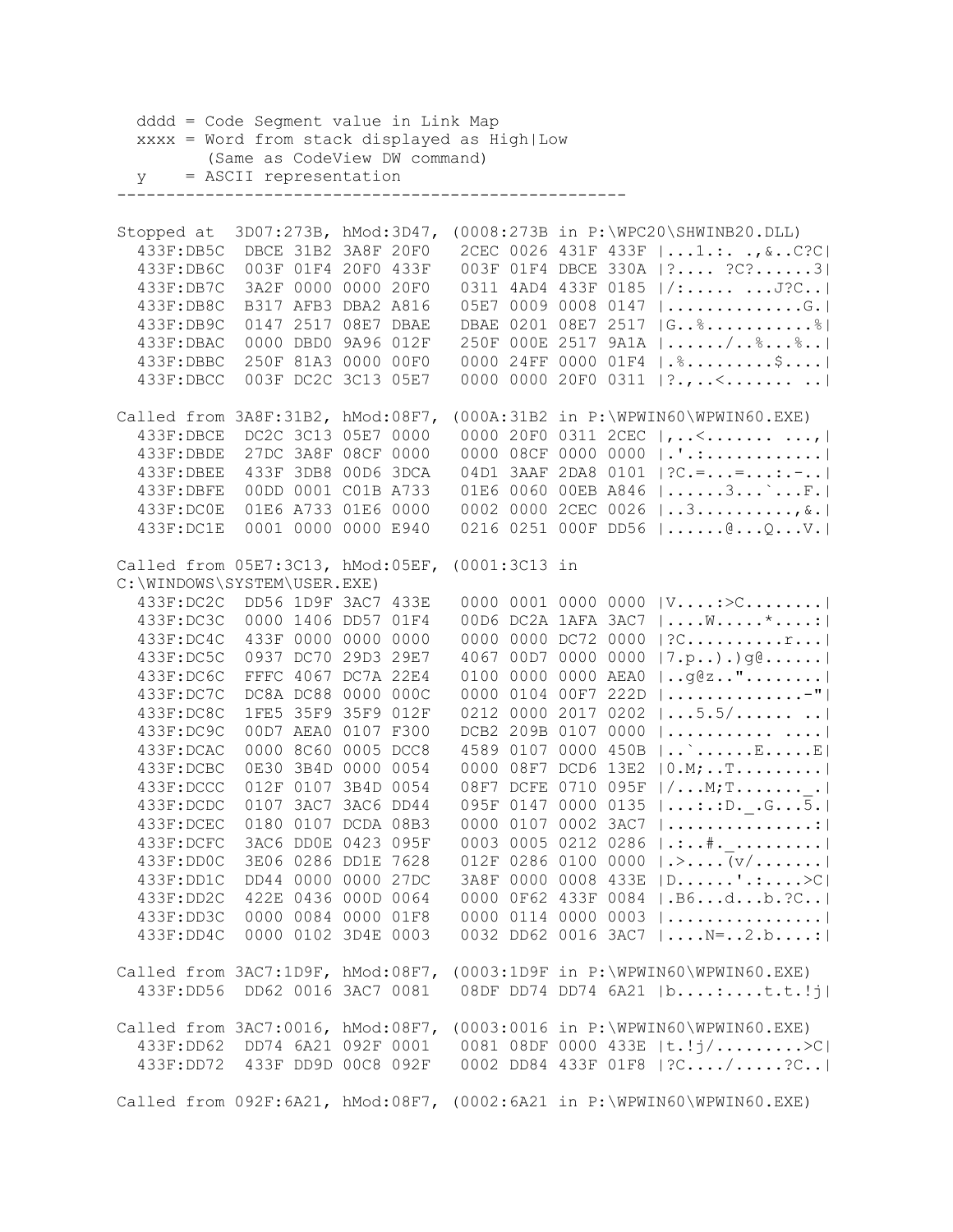433F:DD74 DD9D 00C8 092F 0002 DD84 433F 01F8 4067 |..../.....?C..g@| 433F:DD84 0018 4067 DD90 433F 0000 0000 502F 6175 |..g@..?C..../Pua| 433F:DD94 614C 6576 0000 433F 0000 0000 DDA1 DDAC |Lave..?C........| Called from 092F:00C8, hMod:08F7, (0002:00C8 in P:\WPWIN60\WPWIN60.EXE) End of stack End of Qnc/W Report \*\*\*\*\*\*\*\*\*\*\*\*\*\*\*\*\*\*\*\*\*\*\*\*\*\*\*\*\*\*\*\*\*\*\*\*\*\*\*\*\*\*\*\*\*\*\*\* \* Quincy/W Rev 1.00 \* \* Copyright 1990, Lotus Development Corp. \* Abnormal Termination Report \*\*\*\*\*\*\*\*\*\*\*\*\*\*\*\*\*\*\*\*\*\*\*\*\*\*\*\*\*\*\*\*\*\*\*\*\*\*\*\*\*\*\*\*\*\*\*\* \*\*\*\*\* An Exception 000Dh has occurred \*\*\*\*\* Registers: AX BX CX DX SI DI CS IP SS SP BP DS ES 433F 0026 433F 0000 2CCC 4000 3D07 273B 433F DB34 DB40 3C0F 433F Top of Stack: 433F:DB34 433F 003F 4000 DBB2 27FD 3A8F DBB2 31B2 |?C?..@...'.:...1| Date: 02/14/95 Time: 18:16.44 DOS Ver: 6.20 DPMI Ver: 00.90 Windows3 Ver: 03.10 CPU Type: 80486 Windows3 Info (hTask:08E7) (Flags:0000.0C29) (PDB:08DF) (Mode:P) Notes Build: Release 3.2 | September 2, 1994 Exception error code:431C ---------------------------------------------------- Trace-back information format is as follows: Called from CS:IP, hMod:aaaa, (dddd:IP in filename) SS:BP xxxx xxxx ... |y...| SS:BP+16 xxxx xxxx ... |y...| Where: aaaa = Windows Module Handle for this code segment dddd = Code Segment value in Link Map xxxx = Word from stack displayed as High|Low (Same as CodeView DW command) y = ASCII representation ---------------------------------------------------- Stopped at 3D07:273B, hMod:3D47, (0008:273B in P:\WPC20\SHWINB20.DLL) 433F:DB40 DBB2 31B2 3A8F 20F0 2CCC 0026 431F 433F |...1.:. .,&..C?C| 433F:DB50 003F 4000 20F0 433F 003F 4000 DBB2 330A |?..@. ?C?..@...3| 433F:DB60 3A2F 0000 0000 20F0 0311 4A90 433F 433F |/:..... ...J?C?C|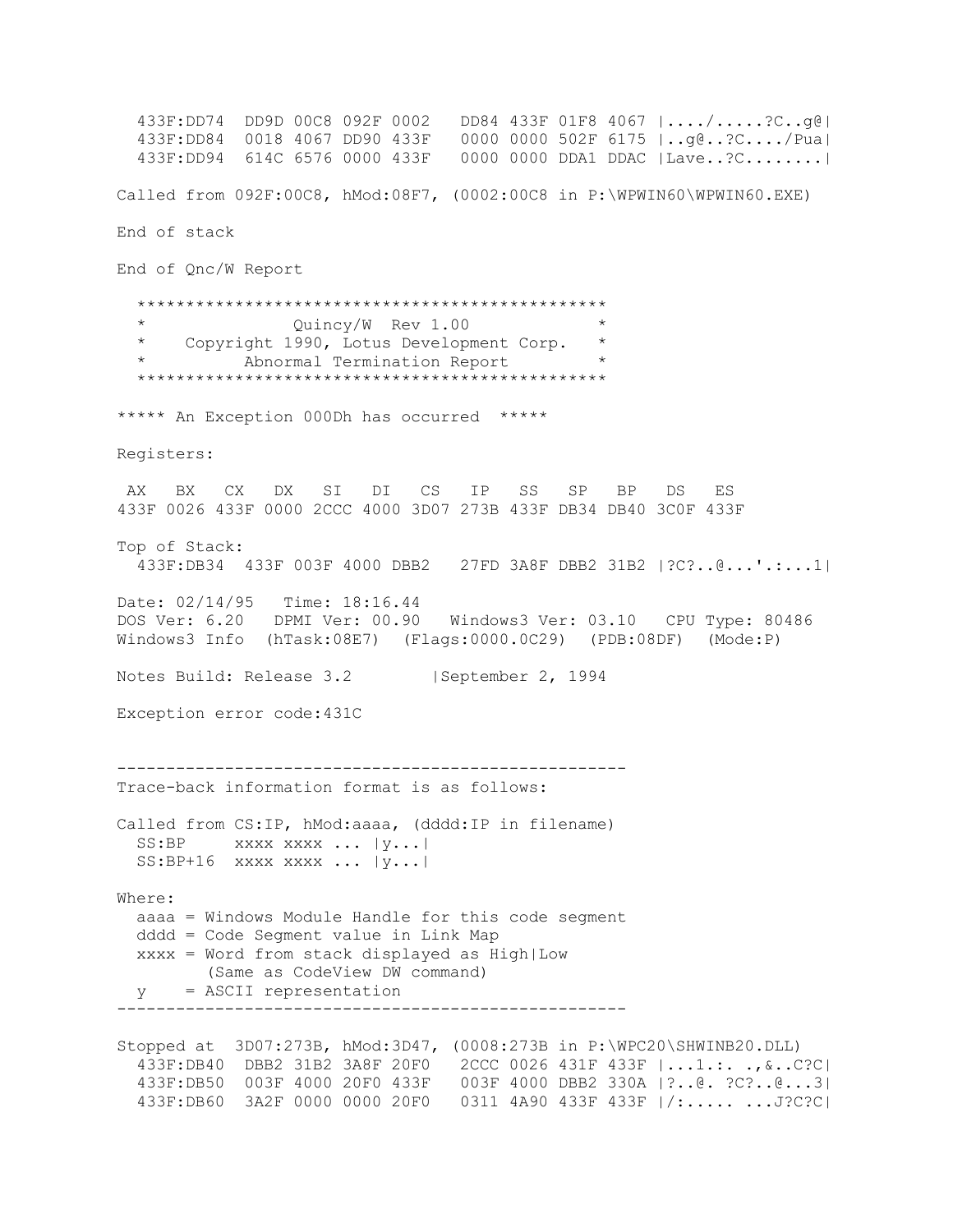| 433F:DB70                                                        | B317 AFB3 DB86 A816           |                     |                     | 05E7 0009 0008 0147  G.                                                 |
|------------------------------------------------------------------|-------------------------------|---------------------|---------------------|-------------------------------------------------------------------------|
| 433F:DB80                                                        |                               | 0147 2517 08E7 DB92 |                     | DB92 0201 08E7 2517  G \$ \$                                            |
| 433F:DB90                                                        |                               | 0000 DBB4 9A96 012F |                     | 250F 000E 2517 9A1A   /%%                                               |
| 433F: DBA0                                                       | 250F 81A3 0000 00F0           |                     |                     | 0000 24FF 0000 4000   .%\$@                                             |
| 433F: DBB0                                                       |                               | 003F DBE6 3C13 05E7 |                     | 0000 0000 20F0 0311 $ ?$ <                                              |
|                                                                  |                               |                     |                     |                                                                         |
| Called from 3A8F:31B2, hMod:08F7,                                |                               |                     |                     | $(000A:31B2$ in $P:\WPWIN60\WPWIN60.EXE)$                               |
| 433F:DBB2                                                        | DBE6 3C13 05E7 0000           |                     |                     | 0000 20F0 0311 2CCC $  \le  \le  \le   $                                |
| 433F:DBC2                                                        | 27DC 3A8F 08CF 0000           |                     |                     | 0000 08CF 0000 0000  .'.:                                               |
| 433F: DBD2                                                       | 174F 3E1B 08CF 25E4           |                     |                     | 05E7 01F4 00D6 433F   0 > %?C                                           |
| 433F: DBE2                                                       | 0000 08CF DC2C 04E4           |                     |                     | 3AAF 0000 0000 FFFF   , :                                               |
|                                                                  |                               |                     |                     |                                                                         |
| Called from 05E7:3C13, hMod:05EF,<br>C:\WINDOWS\SYSTEM\USER.EXE) |                               |                     | (0001:3C13 in       |                                                                         |
| 433F: DBE6                                                       | DC2C 04E4 3AAF 0000           |                     |                     | 0000 FFFF 0000 0000 $ $ , :                                             |
|                                                                  |                               |                     |                     | 0009 0001 COOF E5B1   ?C  -                                             |
| 433F:DBF6                                                        | DC1A 433F 2D7C 0101           |                     |                     |                                                                         |
| 433F:DC06                                                        | 0181 0114 0148 E6C3           |                     |                     | 0181 E5B1 0181 0000<br>$  \ldots$ . H. $ $                              |
| 433F:DC16                                                        |                               | 0000 0000 2D7C 0118 | FFFF 0D65 184F 2152 | $  \ldots  $ - $\ldots$ . $e$ . $0$ . $R!$ $ $                          |
| 433F:DC26                                                        |                               | 01E6 01A6 0176 DD56 |                     | $ \ldots v. v. v \ldots : \geq c \ldots  $<br>1D9F 3AC7 433E 0000       |
| Called from 3AAF:04E4, hMod:08F7,                                |                               |                     |                     | $(0006:04E4$ in $P:\WPWIN60\WPWIN60.EXE)$                               |
| 433F:DC2C                                                        | DD56 1D9F 3AC7 433E           |                     |                     | 0000 0001 0000 0000<br>$ V \dots : \ge C \dots \dots \dots  $           |
| 433F:DC3C                                                        | 0000 1406 DD57 01F4           |                     |                     | 00D6 DC2A 1AFA 3AC7<br>$  \ldots W \ldots x^* \ldots :  $               |
| 433F:DC4C                                                        |                               | 433F 0000 0000 0000 | 0000 0000 DC72 0000 | ?Cr                                                                     |
| 433F:DC5C                                                        |                               | 0937 DC70 29D3 29E7 |                     | 4067 00DF 0000 0000<br> 7.p) .) g@                                      |
| 433F:DC6C                                                        | FFFC 4067 DC7A 22E4           |                     | 0100 0000 0000 AFA0 | $ $ g@z"                                                                |
| 433F:DC7C                                                        |                               | DC8A DC88 0000 000C |                     | 0000 0104 009F 222D<br>                                                 |
| 433F:DC8C                                                        |                               | 1FE5 35F9 35F9 012F | 0213 0000 2017 0202 | 5.5/                                                                    |
|                                                                  |                               |                     |                     |                                                                         |
| 433F:DC9C                                                        | 00DF AFA0 0107 F300           |                     | DCB2 209B 0107 0000 |                                                                         |
| 433F:DCAC                                                        | 0000 9B00 0005 DCC8           |                     |                     | 4589 0107 0000 450B<br>$  \ldots \ldots \ldots E \ldots E $             |
| 433F:DCBC                                                        | 0E30 3B4D 0000 0054           |                     | 0000 08F7 DCD6 13E2 | $ 0.M; $ T                                                              |
| 433F:DCCC                                                        | 012F 0107 3B4D 0054           |                     |                     | 08F7 DCFE 0710 095F<br>$  / \ldots M$ ; T                               |
| 433F:DCDC                                                        | 0107 3AC7 3AC6 DD44           |                     | 095F 0147 0000 0135 | $  \ldots : : : D. G \ldots 5.  $                                       |
| 433F:DCEC                                                        |                               | 0180 0107 DCDA 08B3 | 0000 0107 0002 3AC7 |                                                                         |
| 433F:DCFC                                                        |                               | 3AC6 DD0E 0423 095F | 0003 0005 0212 0286 |                                                                         |
| 433F:DDOC                                                        |                               | 3E06 0286 DD1E 7628 | 012F 0286 0100 0000 | $  \ldots   \vee \ldots   \vee \rangle$                                 |
| 433F:DD1C                                                        |                               | DD44 0000 0000 27DC |                     | 3A8F 0000 0008 433E<br>$ D$ '.: $>$                                     |
| 433F:DD2C                                                        | 422E 0436 000D 0064           |                     | 0000 0F62 433F 0084 | $ .B6db.$ ?C                                                            |
|                                                                  |                               |                     |                     | 433F:DD3C 0000 0084 0000 01F8 0000 0114 0000 0003                       |
|                                                                  |                               |                     |                     | 433F:DD4C 0000 0102 3D4E 0003 0032 DD62 0016 3AC7  N=2.b:               |
|                                                                  |                               |                     |                     | Called from 3AC7:1D9F, hMod:08F7, (0003:1D9F in P:\WPWIN60\WPWIN60.EXE) |
|                                                                  |                               |                     |                     | 433F:DD56 DD62 0016 3AC7 0081 08DF DD74 DD74 6A21  b:t.t.!j             |
|                                                                  |                               |                     |                     |                                                                         |
|                                                                  |                               |                     |                     | Called from 3AC7:0016, hMod:08F7, (0003:0016 in P:\WPWIN60\WPWIN60.EXE) |
|                                                                  |                               |                     |                     | 433F:DD62 DD74 6A21 092F 0001 0081 08DF 0000 433E  t.!j/>C              |
|                                                                  |                               |                     |                     | 433F:DD72 433F DD9D 00C8 092F 0002 DD84 433F 01F8  ?C/?C                |
|                                                                  |                               |                     |                     |                                                                         |
| Called from 092F:6A21, hMod:08F7,                                |                               |                     |                     | $(0002:6A21$ in $P:\WPWIN60\WPWIN60.EXE)$                               |
|                                                                  | 433F:DD74 DD9D 00C8 092F 0002 |                     |                     | DD84 433F 01F8 4067  /?Cg@                                              |
|                                                                  |                               |                     |                     | 433F:DD84 0018 4067 DD90 433F 0000 0000 502F 6175   g@?C/Pua            |
|                                                                  |                               |                     |                     | 433F:DD94 614C 6576 0000 433F 0000 0000 DDA1 DDAC   Lave?C              |
|                                                                  |                               |                     |                     |                                                                         |
|                                                                  |                               |                     |                     | Called from 092F:00C8, hMod:08F7, (0002:00C8 in P:\WPWIN60\WPWIN60.EXE) |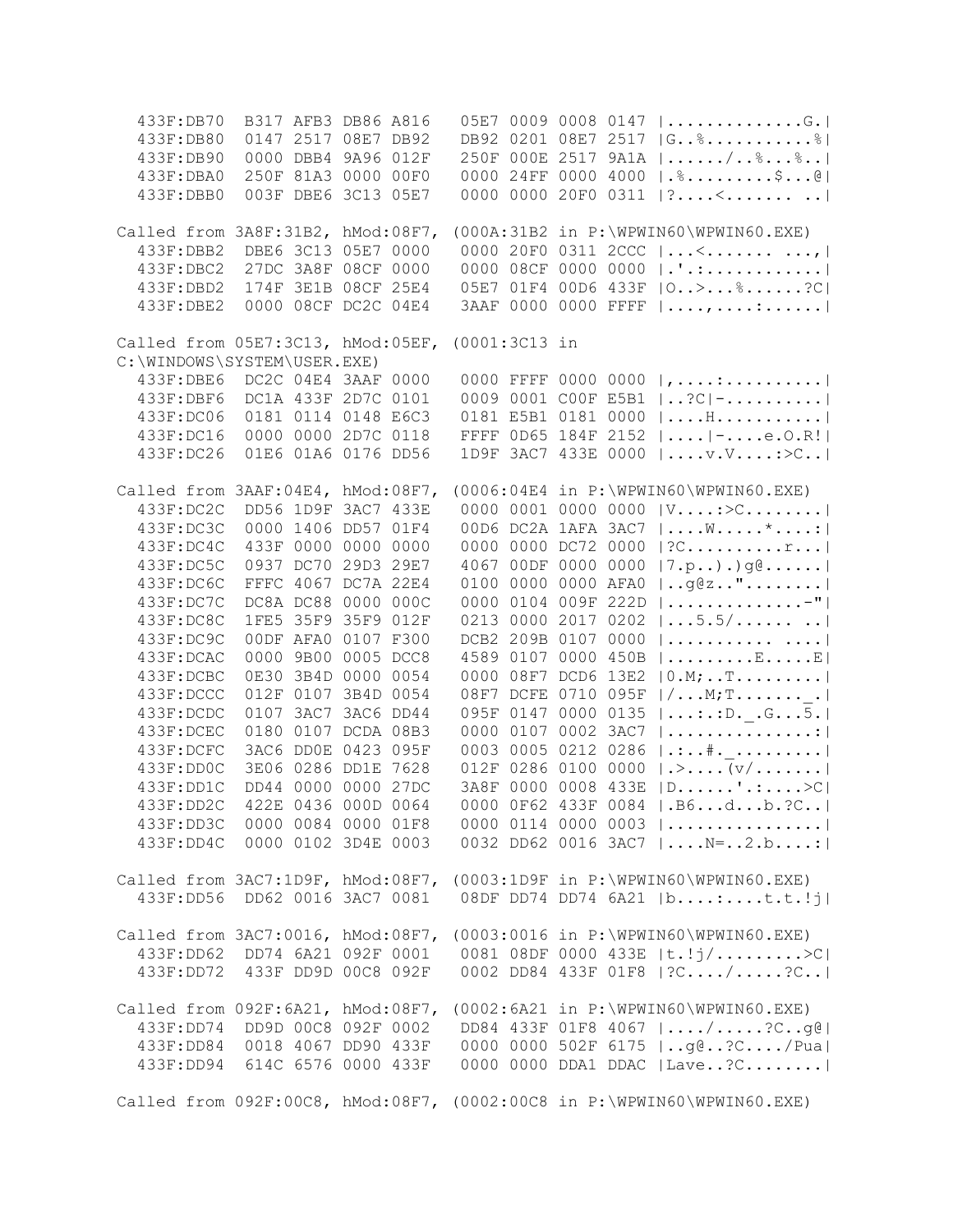End of stack End of Qnc/W Report \*\*\*\*\*\*\*\*\*\*\*\*\*\*\*\*\*\*\*\*\*\*\*\*\*\*\*\*\*\*\*\*\*\*\*\*\*\*\*\*\*\*\*\*\*\*\*\* Quincy/W Rev 1.00 \* Copyright 1990, Lotus Development Corp. \* Abnormal Termination Report \*\*\*\*\*\*\*\*\*\*\*\*\*\*\*\*\*\*\*\*\*\*\*\*\*\*\*\*\*\*\*\*\*\*\*\*\*\*\*\*\*\*\*\*\*\*\*\* \*\*\*\*\* An Exception 000Dh has occurred \*\*\*\*\* Registers: AX BX CX DX SI DI CS IP SS SP BP DS ES 4367 0026 4367 0000 2C84 01F4 3D3F 273B 4367 DB50 DB5C 3C47 4367 Top of Stack: 4367:DB50 4367 003F 01F4 DBCE 27FD 3AC7 DBCE 31B2 |gC?......'.:...1| Date: 02/28/95 Time: 18:34.15 DOS Ver: 6.20 DPMI Ver: 00.90 Windows3 Ver: 03.10 CPU Type: 80486 Windows3 Info (hTask:08F7) (Flags:0000.0C29) (PDB:08EF) (Mode:P) Notes Build: Release 3.2 | September 2, 1994 Exception error code:4344 ---------------------------------------------------- Trace-back information format is as follows: Called from CS:IP, hMod:aaaa, (dddd:IP in filename)  $SS:BP$  xxxx xxxx ...  $|y...|$  $SS: BP+16$  xxxx xxxx ...  $|y...|$ Where: aaaa = Windows Module Handle for this code segment dddd = Code Segment value in Link Map xxxx = Word from stack displayed as High|Low (Same as CodeView DW command) y = ASCII representation ---------------------------------------------------- Stopped at 3D3F:273B, hMod:3D7F, (0008:273B in P:\WPC20\SHWINB20.DLL) 4367:DB5C DBCE 31B2 3AC7 20F0 2C84 0026 4347 4367 |...1.:. .,&.GCgC| 4367:DB6C 003F 01F4 20F0 4367 003F 01F4 DBCE 330A |?.... gC?......3| 4367:DB7C 3A67 0000 0000 20F0 0311 4A54 4367 0185 |g:..... ..TJgC..| 4367:DB8C B317 AFB3 DBA2 A816 05E7 0009 0008 0147 |..............G.| 4367:DB9C 0147 254F 08F7 DBAE DBAE 0201 08F7 254F |G.O%..........O%| 4367:DBAC 0000 DBD0 9A96 012F 2547 000E 254F 9A1A |....../.G%..O%..| 4367:DBBC 2547 81A3 0000 00F0 0000 2537 0000 01F4 |G%........7%....| 4367:DBCC 003F DC2C 3C13 05E7 0000 0000 20F0 0311 |?.,..<....... ..|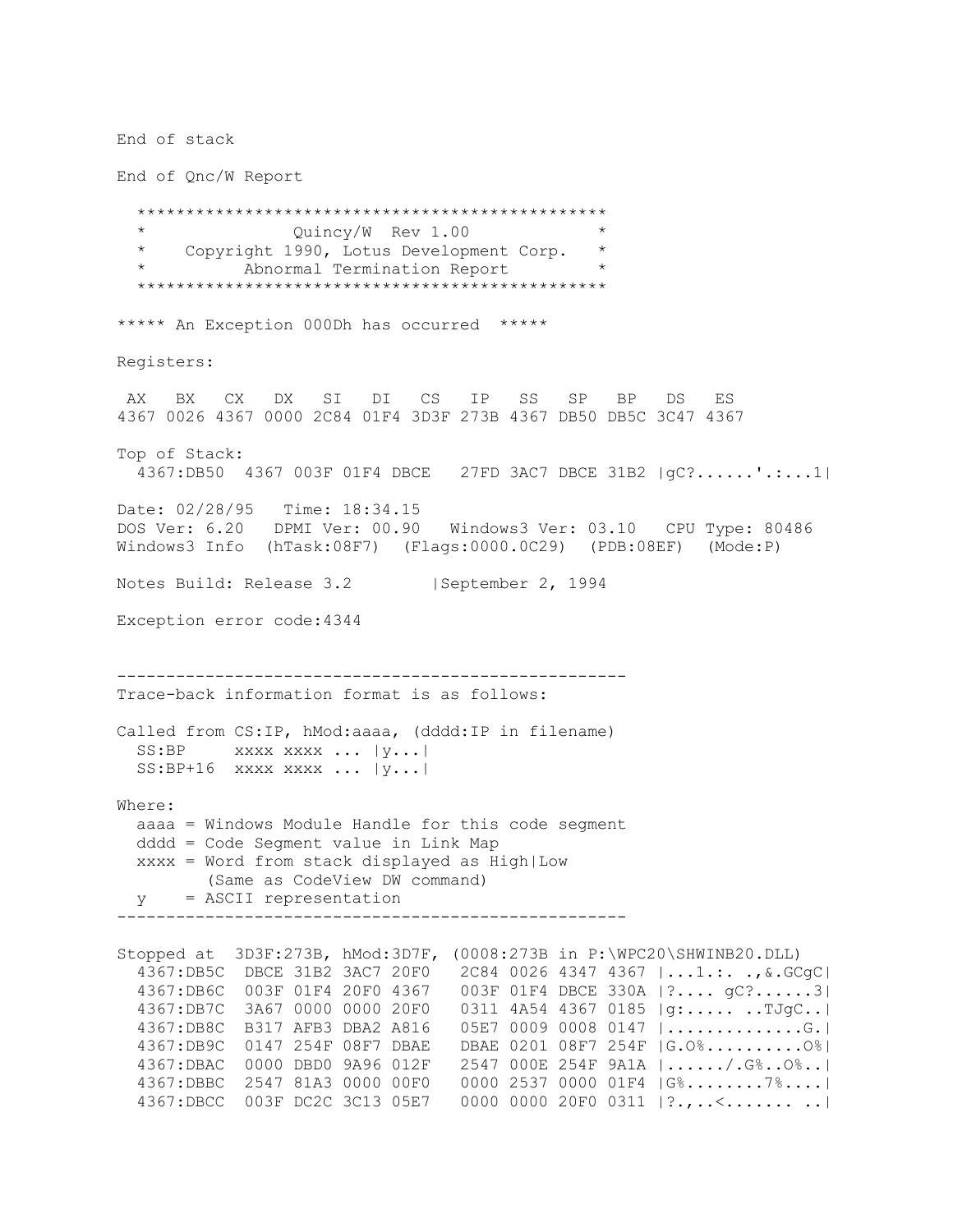Called from 3AC7:31B2, hMod:0907, (000A:31B2 in P:\WPWIN60\WPWIN60.EXE) 4367:DBCE DC2C 3C13 05E7 0000 0000 20F0 0311 2C84 |,..<...........,| 4367:DBDE 27DC 3AC7 08DF 0000 0000 08DF 0000 0000 |.'.:............| 4367:DBEE 4367 3DB8 00D6 3DCA 04D1 3AE7 5840 0101 |gC.=...=...:@X..| 4367:DBFE 004C 0001 C026 992C 01E8 001B 00F0 9A3F |L...&.,.......?.| 4367:DC0E 01E8 992C 01E8 0000 0000 0000 5544 00A0 |..,.........DU..| 4367:DC1E 0002 0100 01DF C339 0212 0100 01DF DD56 |......9.......V.| Called from 05E7:3C13, hMod:05EF, (0001:3C13 in C:\WINDOWS\SYSTEM\USER.EXE) 4367:DC2C DD56 1D9F 3AFF 4366 0000 0001 0000 0000 |V....:fC........| 4367:DC3C 0000 1406 DD57 01F4 00D6 DC2A 1AFA 3AFF |....W.....\*....:|<br>4367:DC4C 4367 0212 0000 0000 B2E0 0000 DCBC 0000 |qC.............|  $B2E0 0000$  DCBC 0000  $|qC............|$  4367:DC5C DC70 8001 B2E0 0000 FFFF 0000 B200 0000 |p...............| 4367:DC6C 6000 809D 3DE7 3AE0 0100 0000 0000 B0E0 |.`...=.:........| 4367:DC7C DC8A DC88 0000 000C 0000 0104 00B7 222D |..............-"| 4367:DC8C 1FE5 35F9 35F9 012F 0212 0000 2017 0202 |...5.5/...... ..| 4367:DC9C 00DF B0E0 0107 F300 DCB2 209B 0107 0000 |........... ....| 4367:DCAC 0000 95E0 0005 DCC8 4589 0107 0000 450B |.........E.....E| 4367:DCBC 0E30 3B4D 0000 0054 0000 0907 DCD6 13E2 |0.M;..T.........| 4367:DCCC 012F 0107 3B4D 0054 0907 DCFE 0710 096F |/...M;T.......o.| 4367:DCDC 0107 3AFF 3AFE DD44 096F 0147 0000 0135 |...:.:D.o.G...5.| 4367:DCEC 0180 0107 DCDA 08B3 0000 0107 0002 3AFF |...............:| 4367:DCFC 3AFE DD0E 0423 096F 0003 0005 0212 0286 |.:..#.o.........| 4367:DD0C 3E06 0286 DD1E 7628 012F 0286 0100 0000 |.>....(v/.......| 4367:DD1C DD44 0000 0000 27DC 3AC7 0000 0008 4366 |D......'.:....fC| 4367:DD2C 4256 0436 000D 0064 0000 0F62 4367 0084 |VB6...d...b.gC..| 4367:DD3C 0000 0084 0000 01F8 0000 0114 0000 0003 |................| 4367:DD4C 0000 0102 3D86 0003 0032 DD62 0016 3AFF |.....=..2.b....:| Called from 3AFF:1D9F, hMod:0907, (0003:1D9F in P:\WPWIN60\WPWIN60.EXE) 4367:DD56 DD62 0016 3AFF 0081 08EF DD74 DD74 6A21 |b....:....t.t.!j| Called from 3AFF:0016, hMod:0907, (0003:0016 in P:\WPWIN60\WPWIN60.EXE) 4367:DD62 DD74 6A21 093F 0001 0081 08EF 0000 4366 |t.!j?.........fC| 4367:DD72 4367 DD9D 00C8 093F 0002 DD84 4367 01F8 |gC....?.....gC..| Called from 093F:6A21, hMod:0907, (0002:6A21 in P:\WPWIN60\WPWIN60.EXE) 4367:DD74 DD9D 00C8 093F 0002 DD84 4367 01F8 4067 |....?.....gC..g@| 4367:DD84 0018 4067 DD90 4367 0000 0000 502F 6175 |..g@..gC..../Pua| 4367:DD94 614C 6576 0000 4367 0000 0000 DDA1 DDAC |Lave..gC........| Called from 093F:00C8, hMod:0907, (0002:00C8 in P:\WPWIN60\WPWIN60.EXE) End of stack End of Qnc/W Report \*\*\*\*\*\*\*\*\*\*\*\*\*\*\*\*\*\*\*\*\*\*\*\*\*\*\*\*\*\*\*\*\*\*\*\*\*\*\*\*\*\*\*\*\*\*\*\* \* Quincy/W Rev 1.00 \* Copyright 1990, Lotus Development Corp. Abnormal Termination Report \*\*\*\*\*\*\*\*\*\*\*\*\*\*\*\*\*\*\*\*\*\*\*\*\*\*\*\*\*\*\*\*\*\*\*\*\*\*\*\*\*\*\*\*\*\*\*\*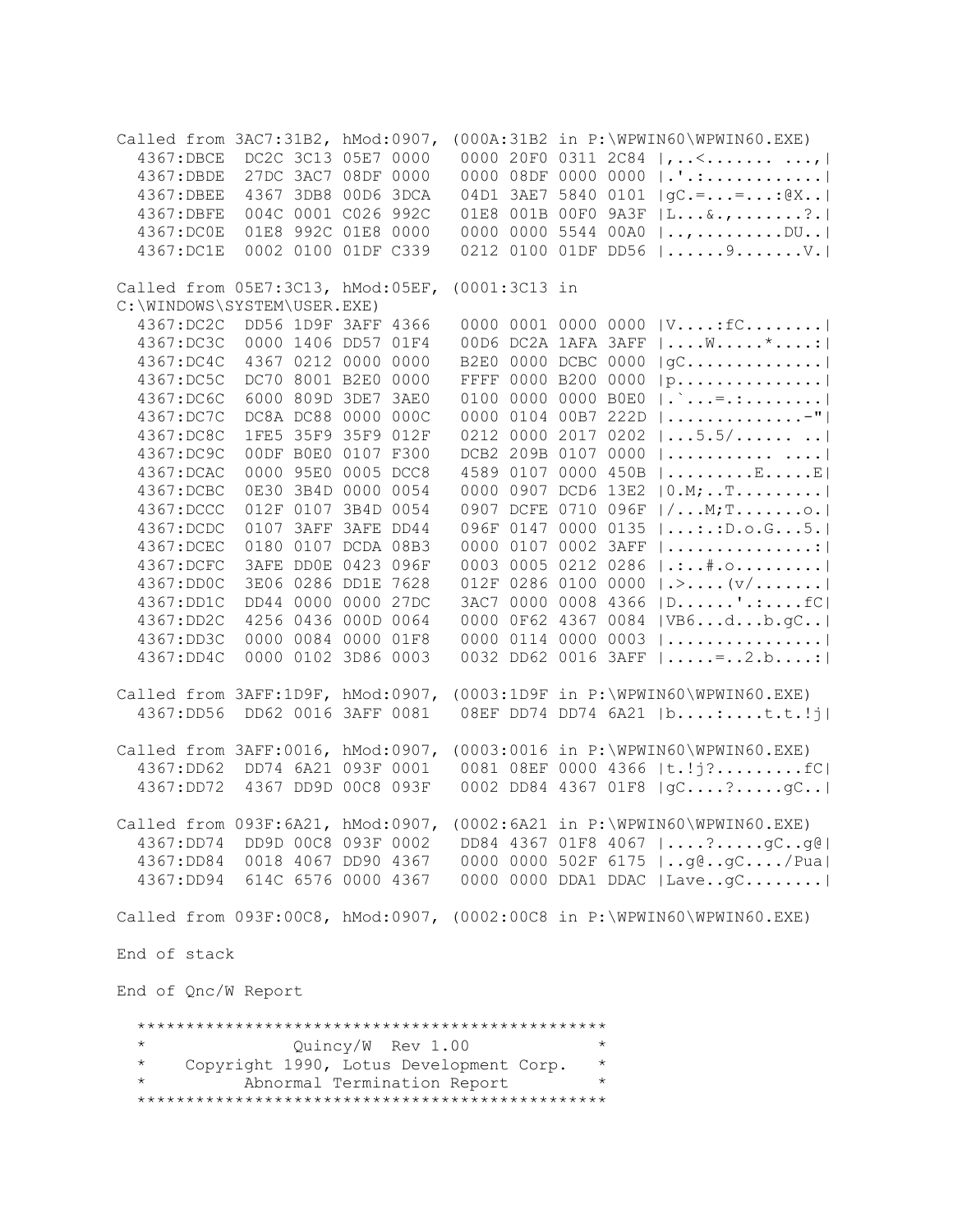\*\*\*\*\* An Exception 000Dh has occurred \*\*\*\*\* Registers: AX BX CX DX SI DI CS IP SS SP BP DS ES 422F 0026 422F 0000 2CC0 4000 3C47 273B 422F DB34 DB40 3B4F 422F Top of Stack: 422F:DB34 422F 003F 4000 DBB2 27FD 39CF DBB2 31B2 |/B?..@...'.9...1| Date: 03/06/95 Time: 18:35.21 DOS Ver: 6.20 DPMI Ver: 00.90 Windows3 Ver: 03.10 CPU Type: 80486 Windows3 Info (hTask:0937) (Flags:0000.0C29) (PDB:092F) (Mode:P) Notes Build: Release 3.2 | September 2, 1994 Exception error code:420C ---------------------------------------------------- Trace-back information format is as follows: Called from CS:IP, hMod:aaaa, (dddd:IP in filename) SS:BP xxxx xxxx ... |y...| SS:BP+16 xxxx xxxx ... |y...| Where: aaaa = Windows Module Handle for this code segment dddd = Code Segment value in Link Map xxxx = Word from stack displayed as High|Low (Same as CodeView DW command) y = ASCII representation ---------------------------------------------------- Stopped at 3C47:273B, hMod:3C87, (0008:273B in P:\WPC20\SHWINB20.DLL) 422F:DB40 DBB2 31B2 39CF 20F0 2CC0 0026 420F 422F |...1.9. .,&..B/B| 422F:DB50 003F 4000 20F0 422F 003F 4000 DBB2 330A |?..@. /B?..@...3| 422F:DB60 396F 0000 0000 20F0 0311 4A90 422F 422F |o9..... ...J/B/B| 422F:DB70 B317 AFB3 DB86 A816 05E7 0009 0008 0147 |..............G.| 422F:DB80 0147 254F 0937 DB92 DB92 0201 0937 254F |G.O%7.......7.O%| 422F:DB90 0000 DBB4 9A96 012F 2547 000E 254F 9A1A |....../.G%..O%..| 422F:DBA0 2547 81A3 0000 00F0 0000 2537 0000 4000 |G%........7%...@| 422F:DBB0 003F DBE6 3C13 05E7 0000 0000 20F0 0311 |?....<....... ..| Called from 39CF:31B2, hMod:0947, (000A:31B2 in P:\WPWIN60\WPWIN60.EXE) 422F:DBB2 DBE6 3C13 05E7 0000 0000 20F0 0311 2CC0 |...<....... ...,| 422F:DBC2 27DC 39CF 091F 0000 0000 091F 0000 0000 |.'.9............| 422F:DBD2 174F 3E1B 091F 25E4 05E7 01F4 00D6 422F |O..>...%....../B| 422F:DBE2 0001 091F DC2C 0357 39EF 0000 0001 FFFF |....,.W..9......| Called from 05E7:3C13, hMod:05EF, (0001:3C13 in C:\WINDOWS\SYSTEM\USER.EXE) 422F:DBE6 DC2C 0357 39EF 0000 0001 FFFF 0000 0000 |,.W..9..........|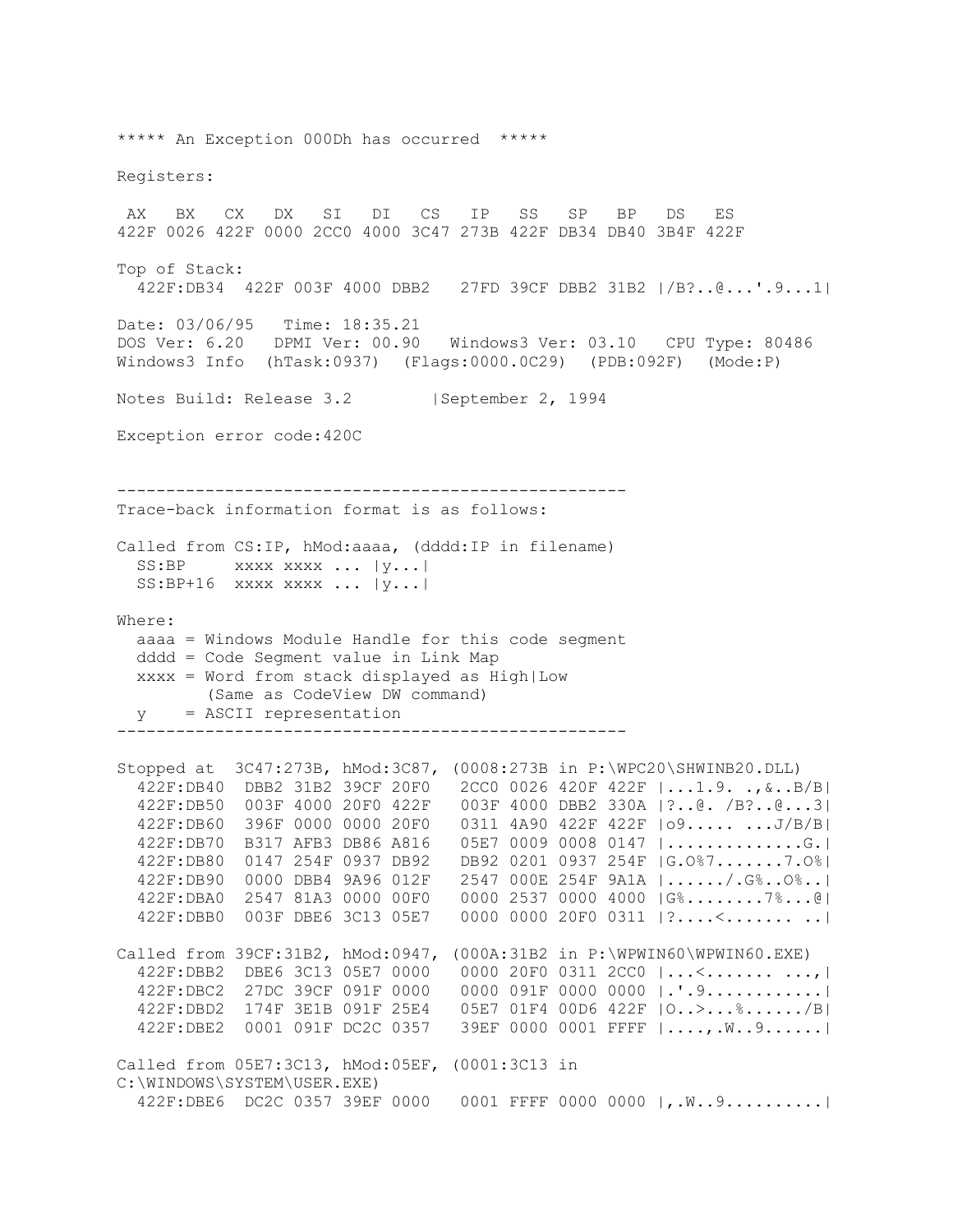422F:DBF6 DC1A 422F 54C0 0101 004C 0001 C026 8755 |../B.T..L...&.U.| 422F:DC06 00A9 01C9 00E5 8867 00A9 8755 00A9 0000 |......g...U.....| 422F:DC16 0000 0000 5594 0118 FFFF 0D65 184F 753E |.....U....e.O.>u| 422F:DC26 0278 016B 0172 DD56 1D9F 3A07 422E 0000 |x.k.r.V....:.B..| Called from 39EF:0357, hMod:0947, (0006:0357 in P:\WPWIN60\WPWIN60.EXE) 422F:DC2C DD56 1D9F 3A07 422E 0000 0001 0000 0000 |V....:.B........| 422F:DC3C 0000 1406 DD57 01F4 00D6 DC2A 1AFA 3A07 |....W.....\*....:| 422F:DC4C 422F 0000 0000 0000 0000 0000 DC72 0000 |/B..........r...|<br>422F:DC5C 0987 DC70 29D3 29E7 4067 00DF 0000 0000 |..p..).)g@......|  $4067$  OODF 0000 0000  $|..p..)$ .)g@...... 422F:DC6C FFFC 4067 DC7A 22E4 0100 0000 0000 BA80 |..g@z.."........| 422F:DC7C DC8A DC88 0000 000C 0000 0104 00AF 222D |..............-"| 422F:DC8C 1FE5 35F9 35F9 012F 0212 0000 2017 0202 |...5.5/...... ..| 422F:DC9C 00DF BA80 0107 F300 DCB2 209B 0107 0000 |........... ....| 422F:DCAC 0000 B960 0005 DCC8 4589 0107 0000 450B |..`......E.....E| 422F:DCBC 0E30 3B4D 0000 0054 0000 0947 DCD6 13E2 |0.M;..T...G.....| 422F:DCCC 012F 0107 3B4D 0054 0947 DCFE 0710 09AF |/...M;T.G.......| 422F:DCDC 0107 3A07 3A06 DD44 09AF 0147 0000 0135 |...:.:D...G...5.| 422F:DCEC 0180 0107 DCDA 08B3 0000 0107 0002 3A07 |...............:| 422F:DCFC 3A06 DD0E 0423 09AF 0003 0005 0212 0286 |.:..#...........| 422F:DD0C 3E06 0286 DD1E 7628 012F 0286 0100 0000 |.>....(v/.......| 422F:DD1C DD44 0000 0000 27DC 39CF 0000 0008 422E |D......'.9.....B| 422F:DD2C 411E 0436 000D 0064 0000 0F62 422F 0084 |.A6...d...b./B..| 422F:DD3C 0000 0084 0000 01F8 0000 0114 0000 0003 |................| 422F:DD4C 0000 0102 3C8E 0003 0032 DD62 0016 3A07 |.....<..2.b....:| Called from 3A07:1D9F, hMod:0947, (0003:1D9F in P:\WPWIN60\WPWIN60.EXE) 422F:DD56 DD62 0016 3A07 0081 092F DD74 DD74 6A21 |b....:../.t.t.!j| Called from 3A07:0016, hMod:0947, (0003:0016 in P:\WPWIN60\WPWIN60.EXE) 422F:DD62 DD74 6A21 097F 0001 0081 092F 0000 422E |t.!j....../....B| 422F:DD72 422F DD9D 00C8 097F 0002 DD84 422F 01F8 |/B........../B..| Called from 097F:6A21, hMod:0947, (0002:6A21 in P:\WPWIN60\WPWIN60.EXE) 422F:DD74 DD9D 00C8 097F 0002 DD84 422F 01F8 4067 |........../B..g@| 422F:DD84 0018 4067 DD90 422F 0000 0000 502F 6175 |..g@../B..../Pua| 422F:DD94 614C 6576 0000 422F 0000 0000 DDA1 DDAC |Lave../B........| Called from 097F:00C8, hMod:0947, (0002:00C8 in P:\WPWIN60\WPWIN60.EXE) End of stack End of Qnc/W Report \*\*\*\*\*\*\*\*\*\*\*\*\*\*\*\*\*\*\*\*\*\*\*\*\*\*\*\*\*\*\*\*\*\*\*\*\*\*\*\*\*\*\*\*\*\*\*\* \* Quincy/W Rev 1.00 \* \* Copyright 1990, Lotus Development Corp. \* Abnormal Termination Report \*\*\*\*\*\*\*\*\*\*\*\*\*\*\*\*\*\*\*\*\*\*\*\*\*\*\*\*\*\*\*\*\*\*\*\*\*\*\*\*\*\*\*\*\*\*\*\* \*\*\*\*\* An Exception 000Dh has occurred \*\*\*\*\* Registers: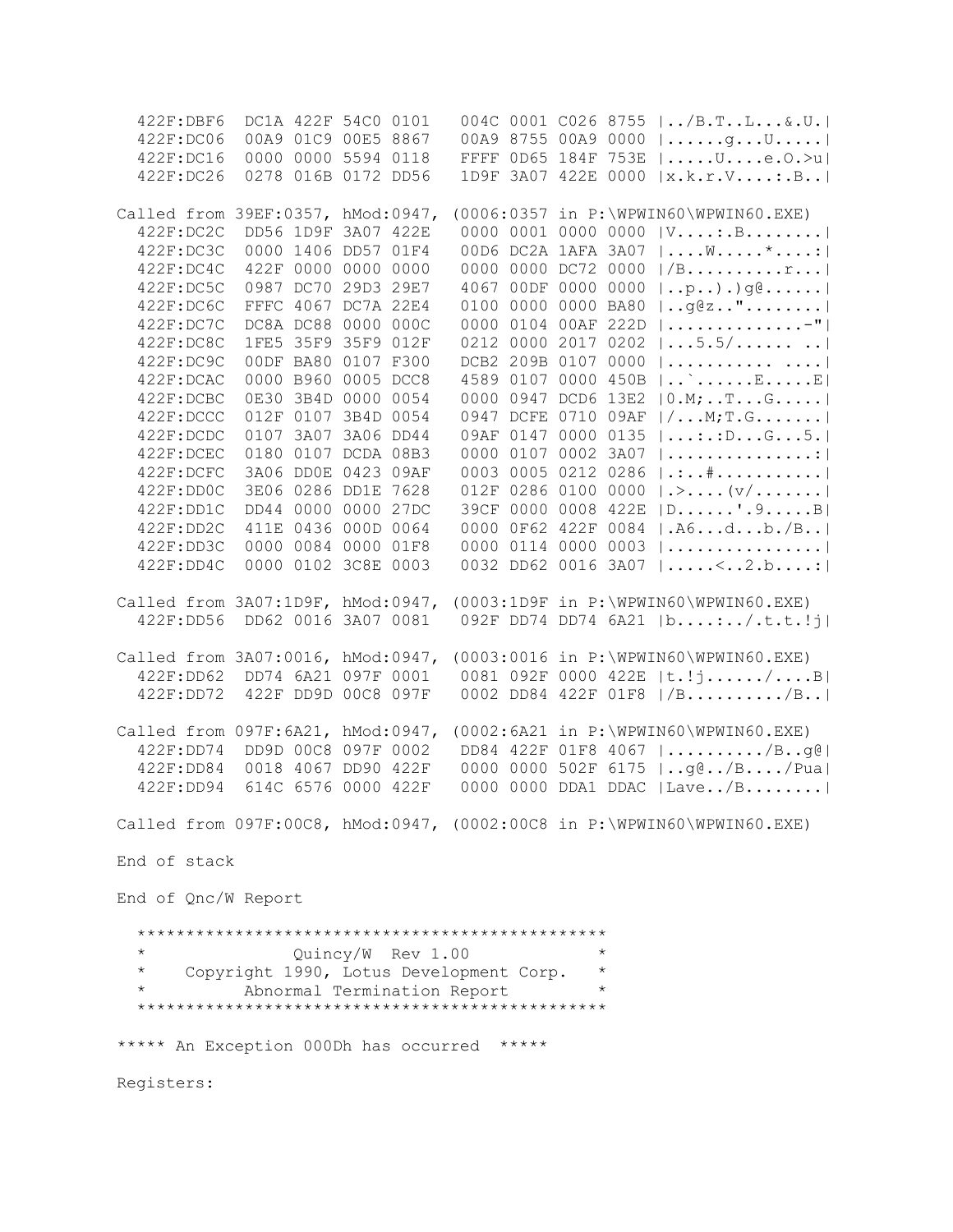AX BX CX DX SI DI CS IP SS SP BP DS ES 437F 0026 437F 0000 2C8C 01F4 3D47 273B 437F DB50 DB5C 3C4F 437F Top of Stack: 437F:DB50 437F 003F 01F4 DBCE 27FD 3ACF DBCE 31B2 |.C?......'.:...1| Date: 03/07/95 Time: 19:05.58 DOS Ver: 6.20 DPMI Ver: 00.90 Windows3 Ver: 03.10 CPU Type: 80486 Windows3 Info (hTask:08E7) (Flags:0000.0C29) (PDB:08DF) (Mode:P) Notes Build: Release 3.2 | September 2, 1994 Exception error code:435C ---------------------------------------------------- Trace-back information format is as follows: Called from CS:IP, hMod:aaaa, (dddd:IP in filename)  $SS:BP$  xxxx xxxx ...  $|y...|$  SS:BP+16 xxxx xxxx ... |y...| Where: aaaa = Windows Module Handle for this code segment dddd = Code Segment value in Link Map xxxx = Word from stack displayed as High|Low (Same as CodeView DW command) y = ASCII representation ---------------------------------------------------- Stopped at 3D47:273B, hMod:3D87, (0008:273B in P:\WPC20\SHWINB20.DLL) 437F:DB5C DBCE 31B2 3ACF 20F0 2C8C 0026 435F 437F |...1.:. .,&.\_C.C| 437F:DB6C 003F 01F4 20F0 437F 003F 01F4 DBCE 330A |?.... .C?......3| 437F:DB7C 3A6F 0000 0000 20F0 0311 4A90 437F 0185 |o:..... ...J.C..| 437F:DB8C B317 AFB3 DBA2 A816 05E7 0009 0008 0147 |..............G.| 437F:DB9C 0147 254F 08E7 DBAE DBAE 0201 08E7 254F |G.O%..........O%| 437F:DBAC 0000 DBD0 9A96 012F 2547 000E 254F 9A1A |....../.G%..O%..| 437F:DBBC 2547 81A3 0000 00F0 0000 2537 0000 01F4 |G%........7%....| 437F:DBCC 003F DC2C 3C13 05E7 0000 0000 20F0 0311 |?.,..<....... ..| Called from 3ACF:31B2, hMod:08F7, (000A:31B2 in P:\WPWIN60\WPWIN60.EXE) 437F:DBCE DC2C 3C13 05E7 0000 0000 20F0 0311 2C8C |,..<....... ...,| 437F:DBDE 27DC 3ACF 08CF 0000 0000 08CF 0000 0000 |.'.:............| 437F:DBEE 437F 3DB8 00D6 3DCA 04D1 3AEF 2D48 0101 |.C.=...=...:H-..| 437F:DBFE 0043 0001 C02E 9416 00F0 024C 004A 9529 |C.........L.J.).| 437F:DC0E 00F0 9416 00F0 0000 0000 0000 5430 00A0 |............0T..| 437F:DC1E 0002 012B 01BC 9EDF 0239 012B 01BC DD56 |..+.....9.+...V.| Called from 05E7:3C13, hMod:05EF, (0001:3C13 in C:\WINDOWS\SYSTEM\USER.EXE) 437F:DC2C DD56 1D9F 3B07 437E 0000 0001 0000 0000 |V....;~C........| 437F:DC3C 0000 1406 DD57 01F4 00D6 DC2A 1AFA 3B07 |....W.....\*....;| 437F:DC4C 437F 0000 0000 0000 0000 0000 DC72 0000 |.C..........r...| 437F:DC5C 0937 DC70 29D3 29E7 4067 00DF 0000 0000 |7.p..).)g@......|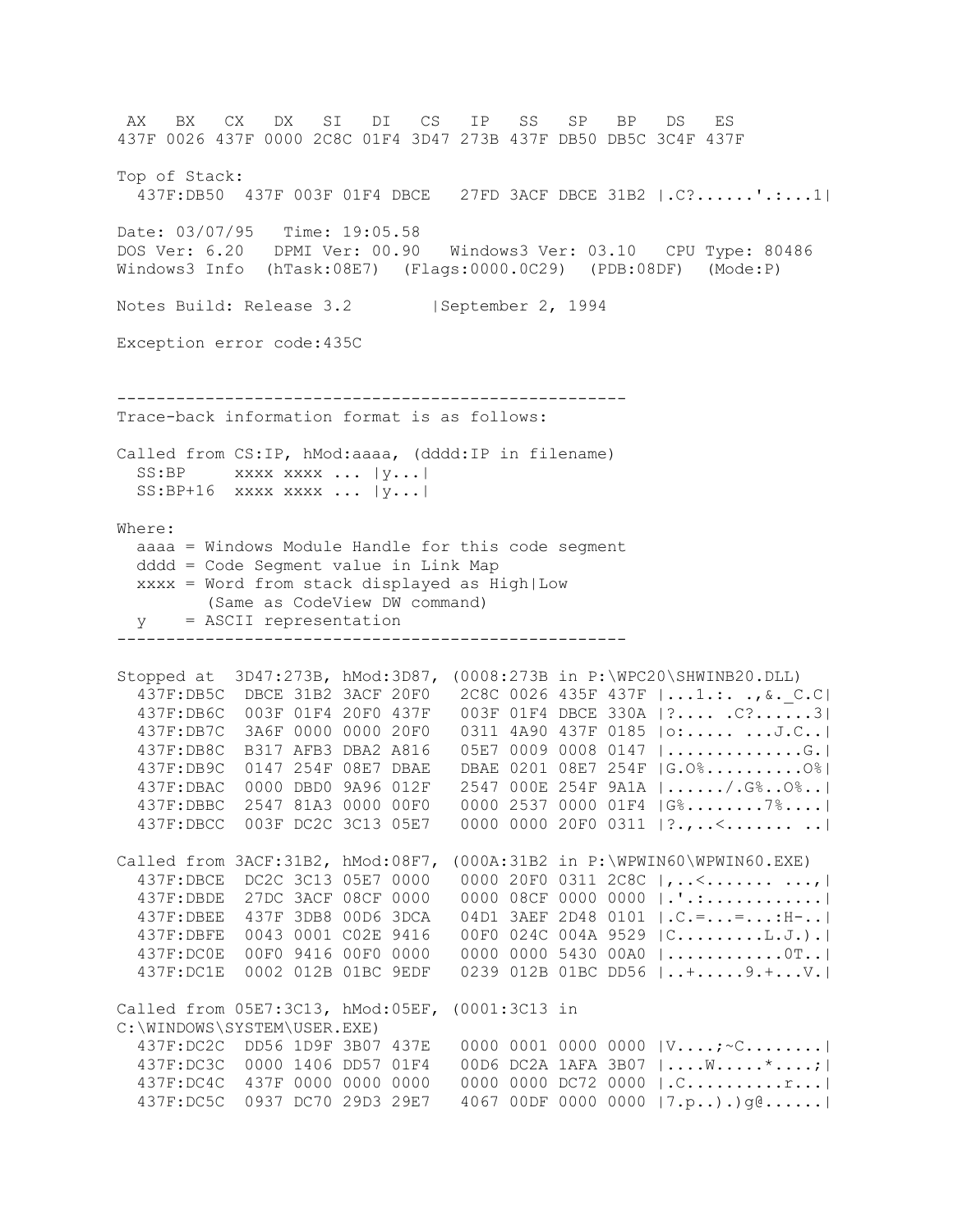437F:DC6C FFFC 4067 DC7A 22E4 0100 0000 0000 9480 |..g@z.."........| 437F:DC7C DC8A DC88 0000 000C 0000 0104 00A7 222D |..............-"| 437F:DC8C 1FE5 35F9 35F9 012F 0212 0000 2017 0202 |...5.5/...... ..| 437F:DC9C 00DF 9480 0107 F300 DCB2 209B 0107 0000 |........... ....| 437F:DCAC 0000 AE80 0005 DCC8 4589 0107 0000 450B |.........E.....E| 437F:DCBC 0E30 3B4D 0000 0054 0000 08F7 DCD6 13E2 |0.M;..T.........| 437F:DCCC 012F 0107 3B4D 0054 08F7 DCFE 0710 095F |/...M;T.......\_.| 437F:DCDC 0107 3B07 3B06 DD44 095F 0147 0000 0135 |...;.;D.\_.G...5.| 437F:DCEC 0180 0107 DCDA 08B3 0000 0107 0002 3B07 |...............;| 437F:DCFC 3B06 DD0E 0423 095F 0003 0005 0212 0286 |.;..#.\_.........| 437F:DD0C 3E06 0286 DD1E 7628 012F 0286 0100 0000 |.>....(v/.......| 437F:DD1C DD44 0000 0000 27DC 3ACF 0000 0008 437E |D......'.:....~C| 437F:DD2C 426E 0436 000D 0064 0000 0F62 437F 0084 |nB6...d...b..C..| 437F:DD3C 0000 0084 0000 01F8 0000 0114 0000 0003 |................| 437F:DD4C 0000 0102 3D8E 0003 0032 DD62 0016 3B07 |.....=..2.b....;| Called from 3B07:1D9F, hMod:08F7, (0003:1D9F in P:\WPWIN60\WPWIN60.EXE) 437F:DD56 DD62 0016 3B07 0081 08DF DD74 DD74 6A21 |b....;....t.t.!j| Called from 3B07:0016, hMod:08F7, (0003:0016 in P:\WPWIN60\WPWIN60.EXE) 437F:DD62 DD74 6A21 092F 0001 0081 08DF 0000 437E |t.!j/.........~C| 437F:DD72 437F DD9D 00C8 092F 0002 DD84 437F 01F8 |.C..../......C..| Called from 092F:6A21, hMod:08F7, (0002:6A21 in P:\WPWIN60\WPWIN60.EXE) 437F:DD74 DD9D 00C8 092F 0002 DD84 437F 01F8 4067 |..../......C..g@| 437F:DD84 0018 4067 DD90 437F 0000 0000 502F 6175 |..g@...C..../Pua| 437F:DD94 614C 6576 0000 437F 0000 0000 DDA1 DDAC |Lave...C........| Called from 092F:00C8, hMod:08F7, (0002:00C8 in P:\WPWIN60\WPWIN60.EXE) End of stack End of Qnc/W Report \*\*\*\*\*\*\*\*\*\*\*\*\*\*\*\*\*\*\*\*\*\*\*\*\*\*\*\*\*\*\*\*\*\*\*\*\*\*\*\*\*\*\*\*\*\*\*\* \* Quincy/W Rev 1.00 \* \* Copyright 1990, Lotus Development Corp. \* Abnormal Termination Report \*\*\*\*\*\*\*\*\*\*\*\*\*\*\*\*\*\*\*\*\*\*\*\*\*\*\*\*\*\*\*\*\*\*\*\*\*\*\*\*\*\*\*\*\*\*\*\* \*\*\*\*\* An Exception 000Dh has occurred \*\*\*\*\* Registers: AX BX CX DX SI DI CS IP SS SP BP DS ES 41BF 0026 41DF 0000 2C8C 01F4 3BC7 273B 41DF DB50 DB5C 3ACF 41DF Top of Stack: 41DF:DB50 41DF 003F 01F4 DBCE 27FD 394F DBCE 31B2 |.A?......'O9...1| Date: 03/15/95 Time: 19:35.13 DOS Ver: 6.20 DPMI Ver: 00.90 Windows3 Ver: 03.10 CPU Type: 80486 Windows3 Info (hTask:0907) (Flags:0000.0C29) (PDB:08FF) (Mode:P)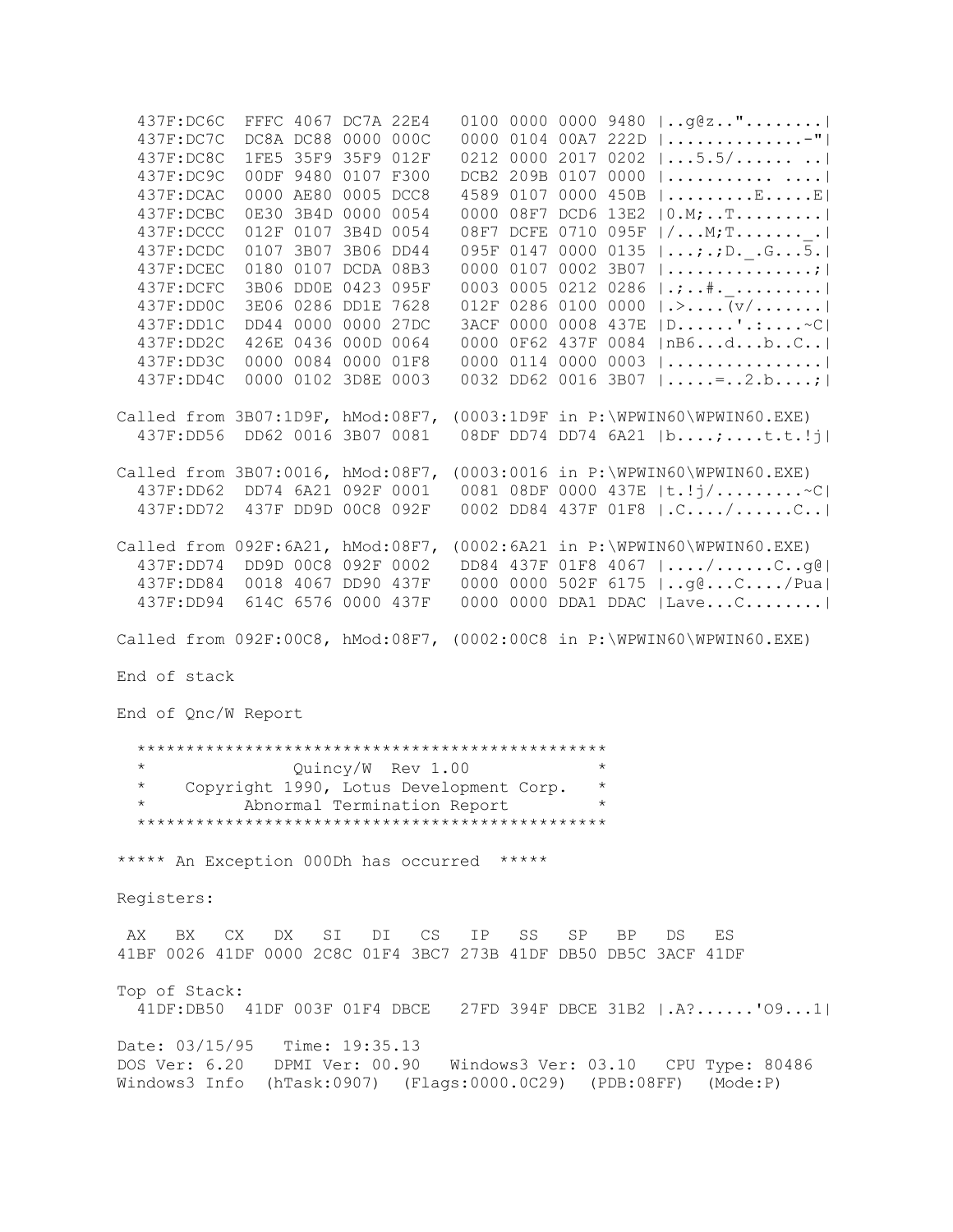Notes Build: Release 3.2 | September 2, 1994 Exception error code:41BC ---------------------------------------------------- Trace-back information format is as follows: Called from CS:IP, hMod:aaaa, (dddd:IP in filename)  $SS: BP$  xxxx xxxx ...  $|y...|$  SS:BP+16 xxxx xxxx ... |y...| Where: aaaa = Windows Module Handle for this code segment dddd = Code Segment value in Link Map xxxx = Word from stack displayed as High|Low (Same as CodeView DW command) y = ASCII representation ---------------------------------------------------- Stopped at 3BC7:273B, hMod:3C07, (0008:273B in P:\WPC20\SHWINB20.DLL) 41DF:DB5C DBCE 31B2 394F 20D8 2C8C 0026 41BF 41DF |...1O9. .,&..A.A| 41DF:DB6C 003F 01F4 20D8 41DF 003F 01F4 DBCE 330A |?.... .A?......3| 41DF:DB7C 4837 0000 0000 20D8 0311 4A90 41DF 0185 |7H..... ...J.A..| 41DF:DB8C B317 AFB3 DBA2 A816 05E7 0009 0008 0147 |..............G.| 41DF:DB9C 0147 30B7 0907 DBAE DBAE 0201 0907 30B7 |G..0...........0| 41DF:DBAC 0000 DBD0 9A96 012F 30AF 000E 30B7 9A1A |....../..0...0..| 41DF:DBBC 30AF 81A3 0000 00F0 0000 2E7F 0000 01F4 |.0..............| 41DF:DBCC 003F DC2C 3C13 05E7 0000 0000 20D8 0311 |?.,..<....... ..| Called from 394F:31B2, hMod:0917, (000A:31B2 in P:\WPWIN60\WPWIN60.EXE) 41DF:DBCE DC2C 3C13 05E7 0000 0000 20D8 0311 2C8C |,..<....... ...,| 41DF:DBDE 27DC 394F 08EF 0000 0000 08EF 0000 0000 |.'O9............| 41DF:DBEE 41DF 3DB8 00D6 3DCA 04D1 396F 2D48 0101 |.A.=...=..o9H-..| 41DF:DBFE 0053 0001 C01F F02D 020A 01F3 005D F140 |S.....-.....].@.| 41DF:DC0E 020A F02D 020A 0000 0000 0000 2C8C 00A0 |..-..........,..| 41DF:DC1E 0002 0115 01AF 140E 0224 0115 01AF DD56 |........\$.....V.| Called from 05E7:3C13, hMod:05EF, (0001:3C13 in C:\WINDOWS\SYSTEM\USER.EXE) 41DF:DC2C DD56 1D9F 3987 41DE 0000 0001 0000 0000 |V....9.A........| 41DF:DC3C 0000 1406 DD57 01F4 00D6 DC2A 1AFA 3987 |....W.....\*....9| 41DF:DC4C 41DF 0212 0000 0000 BD20 0000 DCBC 0000 |.A...... .......| 41DF:DC5C DC70 8001 BD20 0000 FFFF 0000 B680 0000 |p... ...........| 41DF:DC6C 6000 80A1 3DE7 3AE0 0100 0000 0000 BCC0 |.`...=.:........| 41DF:DC7C DC8A DC88 0000 000C 0000 0104 00D7 222D |..............-"| 41DF:DC8C 1FE5 35F9 35F9 012F 0213 0000 2017 0202 |...5.5/...... ..| 41DF:DC9C 00DF BCC0 0107 F300 DCB2 209B 0107 0000 |........... ....| 41DF:DCAC 0000 AF00 0005 DCC8 4589 0107 0000 450B |.........E.....E| 41DF:DCBC 0E30 3B4D 0000 0054 0000 0917 DCD6 13E2 |0.M;..T.........| 41DF:DCCC 012F 0107 3B4D 0054 0917 DCFE 0710 097F |/...M;T.........| 41DF:DCDC 0107 3987 3986 DD44 097F 0147 0000 0135 |...9.9D...G...5.| 41DF:DCEC 0180 0107 DCDA 08B3 0000 0107 0002 3987 |...............9| 41DF:DCFC 3986 DD0E 0423 097F 0003 0005 0212 0286 |.9..#...........|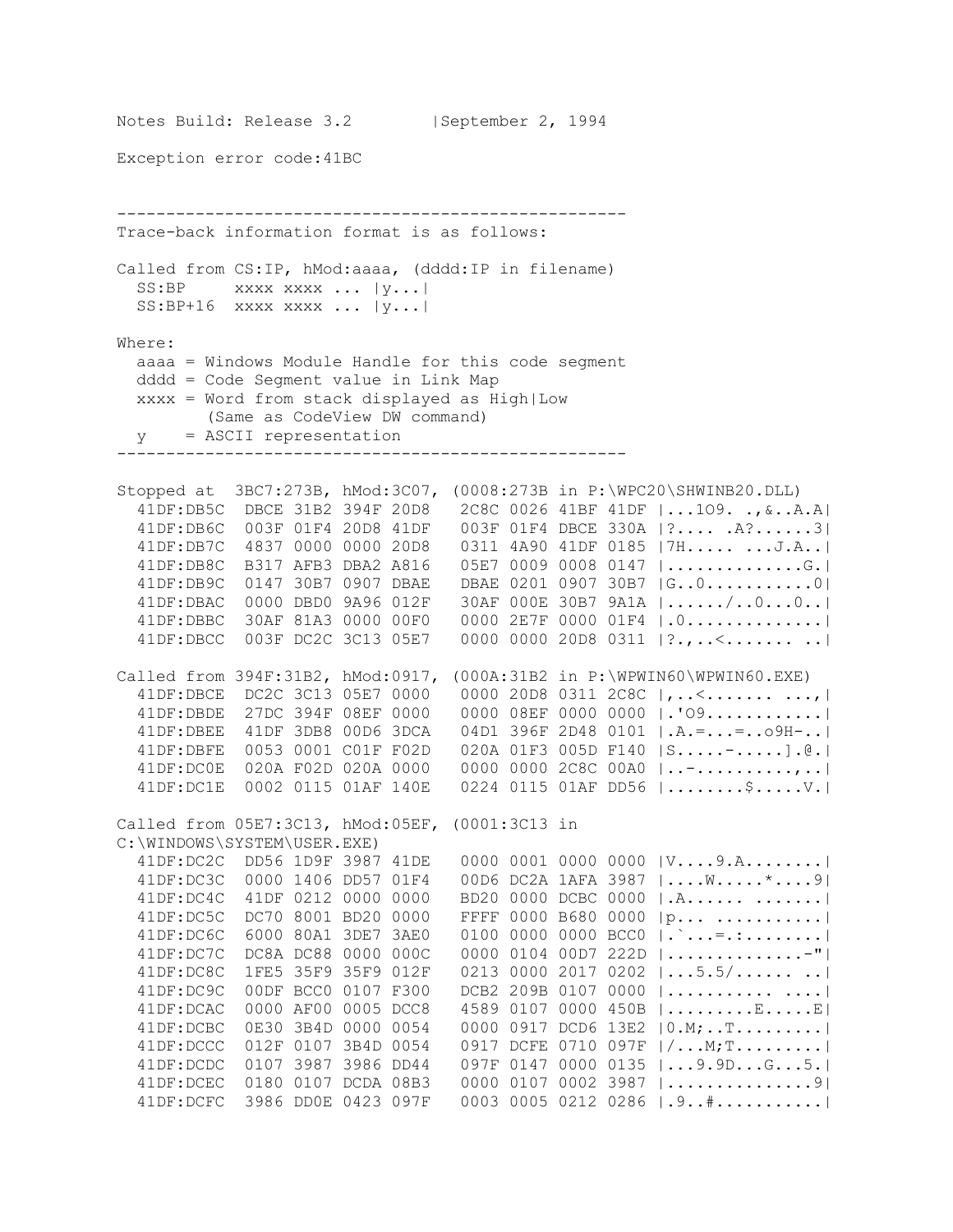41DF:DD0C 3E06 0286 DD1E 7628 012F 0286 0100 0000 |.>....(v/.......| 41DF:DD1C DD44 0000 0000 27DC 394F 0000 0008 41DE |D......'O9.....A| 41DF:DD2C 40CE 0436 000D 0064 0000 0F62 41DF 0084 |.@6...d...b..A..| 41DF:DD3C 0000 0084 0000 01F8 0000 0114 0000 0003 |................| 41DF:DD4C 0000 0102 3C0E 0003 0032 DD62 0016 3987 |.....<..2.b....9| Called from 3987:1D9F, hMod:0917, (0003:1D9F in P:\WPWIN60\WPWIN60.EXE) 41DF:DD56 DD62 0016 3987 0081 08FF DD74 DD74 6A21 |b....9....t.t.!j| Called from 3987:0016, hMod:0917, (0003:0016 in P:\WPWIN60\WPWIN60.EXE) 41DF:DD62 DD74 6A21 094F 0001 0081 08FF 0000 41DE |t.!jO..........A| 41DF:DD72 41DF DD9D 00C8 094F 0002 DD84 41DF 01F8 |.A....O......A..| Called from 094F:6A21, hMod:0917, (0002:6A21 in P:\WPWIN60\WPWIN60.EXE) 41DF:DD74 DD9D 00C8 094F 0002 DD84 41DF 01F8 4067 |....O......A..g@| 41DF:DD84 0018 4067 DD90 41DF 0000 0000 502F 6175 |..g@...A..../Pua| 41DF:DD94 614C 6576 0000 41DF 0000 0000 DDA1 DDAC |Lave...A........| Called from 094F:00C8, hMod:0917, (0002:00C8 in P:\WPWIN60\WPWIN60.EXE) End of stack End of Qnc/W Report \*\*\*\*\*\*\*\*\*\*\*\*\*\*\*\*\*\*\*\*\*\*\*\*\*\*\*\*\*\*\*\*\*\*\*\*\*\*\*\*\*\*\*\*\*\*\*\* Quincy/W Rev 1.00 \* Copyright 1990, Lotus Development Corp. \* Abnormal Termination Report \*\*\*\*\*\*\*\*\*\*\*\*\*\*\*\*\*\*\*\*\*\*\*\*\*\*\*\*\*\*\*\*\*\*\*\*\*\*\*\*\*\*\*\*\*\*\*\* \*\*\*\*\* An Exception 000Dh has occurred \*\*\*\*\* Registers: AX BX CX DX SI DI CS IP SS SP BP DS ES 42BF 0026 42DF 0000 2CBC 4000 3CCF 273B 42DF DB34 DB40 3BD7 42DF Top of Stack: 42DF:DB34 42DF 003F 4000 DBB2 27FD 3A57 DBB2 31B2 |.B?..@...'W:...1| Date: 03/17/95 Time: 18:16.20 DOS Ver: 6.20 DPMI Ver: 00.90 Windows3 Ver: 03.10 CPU Type: 80486 Windows3 Info (hTask:090F) (Flags:0000.0C29) (PDB:0907) (Mode:P) Notes Build: Release 3.2 | September 2, 1994 Exception error code:42BC ---------------------------------------------------- Trace-back information format is as follows: Called from CS:IP, hMod:aaaa, (dddd:IP in filename) SS:BP xxxx xxxx ... |y...|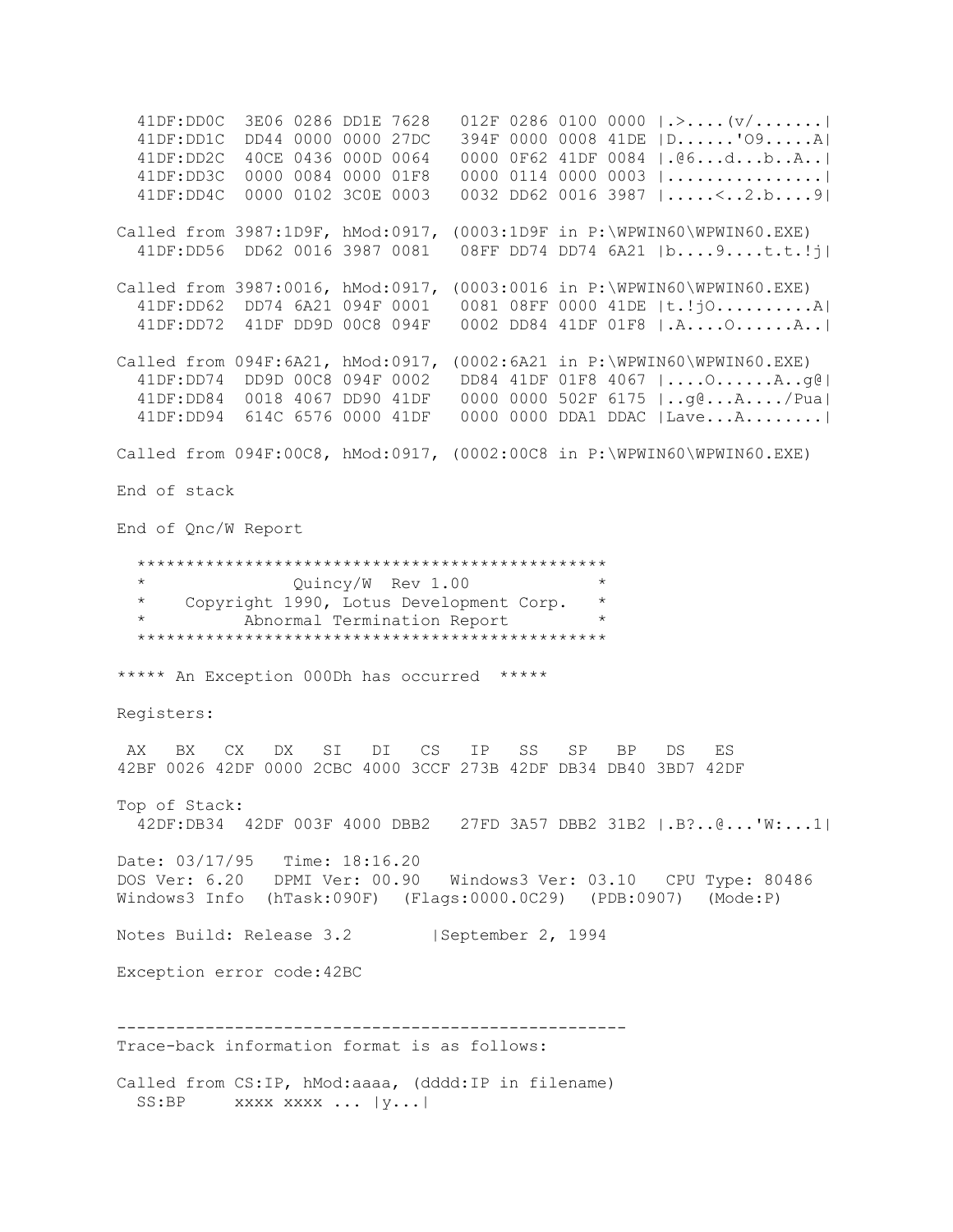$SS: BP+16$  xxxx xxxx ...  $|y...|$ Where: aaaa = Windows Module Handle for this code segment dddd = Code Segment value in Link Map xxxx = Word from stack displayed as High|Low (Same as CodeView DW command) y = ASCII representation ---------------------------------------------------- Stopped at 3CCF:273B, hMod:3D0F, (0008:273B in P:\WPC20\SHWINB20.DLL) 42DF:DB40 DBB2 31B2 3A57 20F0 2CBC 0026 42BF 42DF |...1W:. .,&..B.B| 42DF:DB50 003F 4000 20F0 42DF 003F 4000 DBB2 330A |?..@. .B?..@...3| 42DF:DB60 39F7 0000 0000 20F0 0311 4A90 42DF 42DF |.9..... ...J.B.B| 42DF:DB70 B317 AFB3 DB86 A816 05E7 0009 0008 0147 |..............G.| 42DF:DB80 0147 254F 090F DB92 DB92 0201 090F 254F |G.O%..........O%| 42DF:DB90 0000 DBB4 9A96 012F 2547 000E 254F 9A1A |....../.G%..O%..| 42DF:DBA0 2547 81A3 0000 00F0 0000 2537 0000 4000 |G%........7%...@| 42DF:DBB0 003F DBE6 3C13 05E7 0000 0000 20F0 0311 |?....<....... ..| Called from 3A57:31B2, hMod:091F, (000A:31B2 in P:\WPWIN60\WPWIN60.EXE) 42DF:DBB2 DBE6 3C13 05E7 0000 0000 20F0 0311 2CBC |...<....... ...,| 42DF:DBC2 27DC 3A57 08F7 0000 0000 08F7 0000 0000 |.'W:............| 42DF:DBD2 174F 3E1B 08F7 25E4 05E7 01F4 00D6 42DF |O..>...%.......B| 42DF:DBE2 0000 08F7 DC2C 04E4 3A77 0000 0000 FFFF |....,...w:......| Called from 05E7:3C13, hMod:05EF, (0001:3C13 in C:\WINDOWS\SYSTEM\USER.EXE) 42DF:DBE6 DC2C 04E4 3A77 0000 0000 FFFF 0000 0000 |,...w:..........| 42DF:DBF6 DC1A 42DF 2D78 0101 0054 0001 C014 5CB1 |...Bx-..T......\| 42DF:DC06 01DD 00C8 015D 5DC3 01DD 5CB1 01DD 0000 |....]..]...\....| 42DF:DC16 0000 0000 2D78 0118 FFFF 0D65 184F 2F7E |....x-....e.O.~/| 42DF:DC26 01EB 004C 0079 DD56 1D9F 3A8F 42DE 0000 |..L.y.V....:.B..| Called from 3A77:04E4, hMod:091F, (0006:04E4 in P:\WPWIN60\WPWIN60.EXE) 42DF:DC2C DD56 1D9F 3A8F 42DE 0000 0001 0000 0000 |V....:.B........| 42DF:DC3C 0000 1406 DD57 01F4 00D6 DC2A 1AFA 3A8F |....W.....\*....:| 42DF:DC4C 42DF 0216 0000 0000 B620 0000 DCBC 0000 |.B...... .......| 42DF:DC5C DC70 8001 B620 0000 FFFF 0000 95A0 0000 |p... ...........| 42DF:DC6C 6000 809F 3DE7 3AE0 0100 0000 0000 B5A0 |.`...=.:........|<br>42DF:DC7C DC8A DC88 0000 000C 0000 0104 0087 222D |..............-"|  $0000$  0104 0087 222D  $|...............$  42DF:DC8C 1FE5 35F9 35F9 012F 0212 0000 2017 0202 |...5.5/...... ..| 42DF:DC9C 00DF B5A0 0107 F300 DCB2 209B 0107 0000 |........... ....| 42DF:DCAC 0000 A7C0 0005 DCC8 4589 0107 0000 450B |.........E.....E| 42DF:DCBC 0E30 3B4D 0000 0054 0000 091F DCD6 13E2 |0.M;..T.........| 42DF:DCCC 012F 0107 3B4D 0054 091F DCFE 0710 0987 |/...M;T.........| 42DF:DCDC 0107 3A8F 3A8E DD44 0987 0147 0000 0135 |...:.:D...G...5.| 42DF:DCEC 0180 0107 DCDA 08B3 0000 0107 0002 3A8F |...............:| 42DF:DCFC 3A8E DD0E 0423 0987 0003 0005 0212 0286 |.:..#...........|<br>42DF:DD0C 3E06 0286 DD1E 7628 012F 0286 0100 0000 |.>....(v/.......|  $012F$  0286 0100 0000  $|\cdot\rangle$ .... $|\nu/\ldots|$  42DF:DD1C DD44 0000 0000 27DC 3A57 0000 0008 42DE |D......'W:.....B| 42DF:DD2C 41CE 0436 000D 0064 0000 0F62 42DF 0084 |.A6...d...b..B..| 42DF:DD3C 0000 0084 0000 01F8 0000 0114 0000 0003 |................| 42DF:DD4C 0000 0102 3D16 0003 0032 DD62 0016 3A8F |.....=..2.b....:|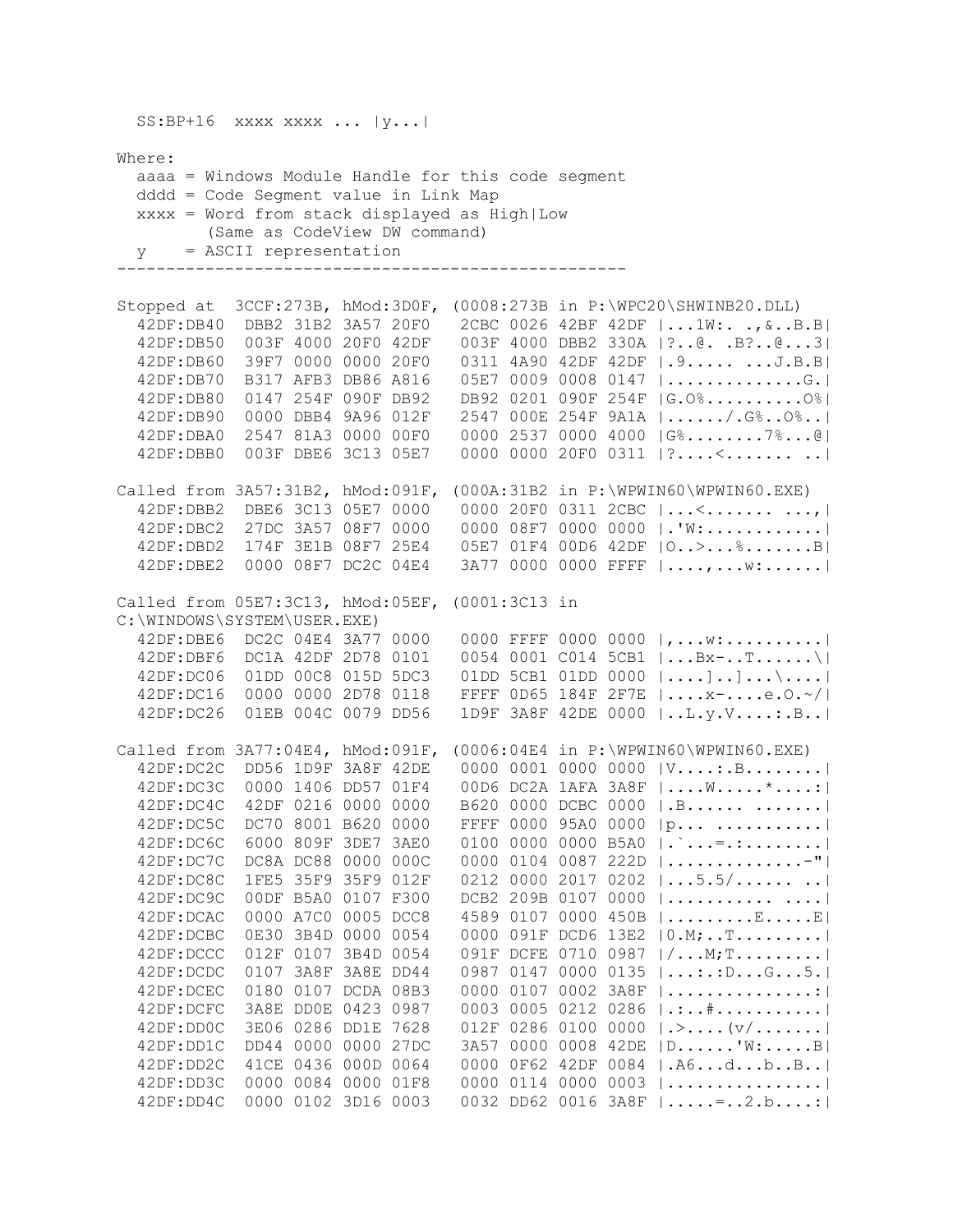Called from 3A8F:1D9F, hMod:091F, (0003:1D9F in P:\WPWIN60\WPWIN60.EXE) 42DF:DD56 DD62 0016 3A8F 0081 0907 DD74 DD74 6A21 |b....:....t.t.!j| Called from 3A8F:0016, hMod:091F, (0003:0016 in P:\WPWIN60\WPWIN60.EXE) 42DF:DD62 DD74 6A21 0957 0001 0081 0907 0000 42DE |t.!jW..........B| 42DF:DD72 42DF DD9D 00C8 0957 0002 DD84 42DF 01F8 |.B....W......B..| Called from 0957:6A21, hMod:091F, (0002:6A21 in P:\WPWIN60\WPWIN60.EXE) 42DF:DD74 DD9D 00C8 0957 0002 DD84 42DF 01F8 4067 |....W......B..g@| 42DF:DD84 0018 4067 DD90 42DF 0000 0000 502F 6175 |..g@...B..../Pua| 42DF:DD94 614C 6576 0000 42DF 0000 0000 DDA1 DDAC |Lave...B........| Called from 0957:00C8, hMod:091F, (0002:00C8 in P:\WPWIN60\WPWIN60.EXE) End of stack End of Qnc/W Report \*\*\*\*\*\*\*\*\*\*\*\*\*\*\*\*\*\*\*\*\*\*\*\*\*\*\*\*\*\*\*\*\*\*\*\*\*\*\*\*\*\*\*\*\*\*\*\* Quincy/W Rev 1.00 \* Copyright 1990, Lotus Development Corp. \* Abnormal Termination Report \*\*\*\*\*\*\*\*\*\*\*\*\*\*\*\*\*\*\*\*\*\*\*\*\*\*\*\*\*\*\*\*\*\*\*\*\*\*\*\*\*\*\*\*\*\*\*\* \*\*\*\*\* An Exception 000Dh has occurred \*\*\*\*\* Registers: AX BX CX DX SI DI CS IP SS SP BP DS ES 42A7 0026 42C7 0000 2CB0 4000 3D07 273B 42C7 DB34 DB40 3C0F 42C7 Top of Stack: 42C7:DB34 42C7 003F 4000 DBB2 27FD 3A8F DBB2 31B2 |.B?..@...'.:...1| Date: 03/27/95 Time: 19:43.27 DOS Ver: 6.20 DPMI Ver: 00.90 Windows3 Ver: 03.10 CPU Type: 80486 Windows3 Info (hTask:095F) (Flags:0000.0C29) (PDB:0957) (Mode:P) Notes Build: Release 3.2 | September 2, 1994 Exception error code:42A4 ---------------------------------------------------- Trace-back information format is as follows: Called from CS:IP, hMod:aaaa, (dddd:IP in filename)  $SS: BP$  xxxx xxxx ...  $|y...|$  SS:BP+16 xxxx xxxx ... |y...| Where: aaaa = Windows Module Handle for this code segment dddd = Code Segment value in Link Map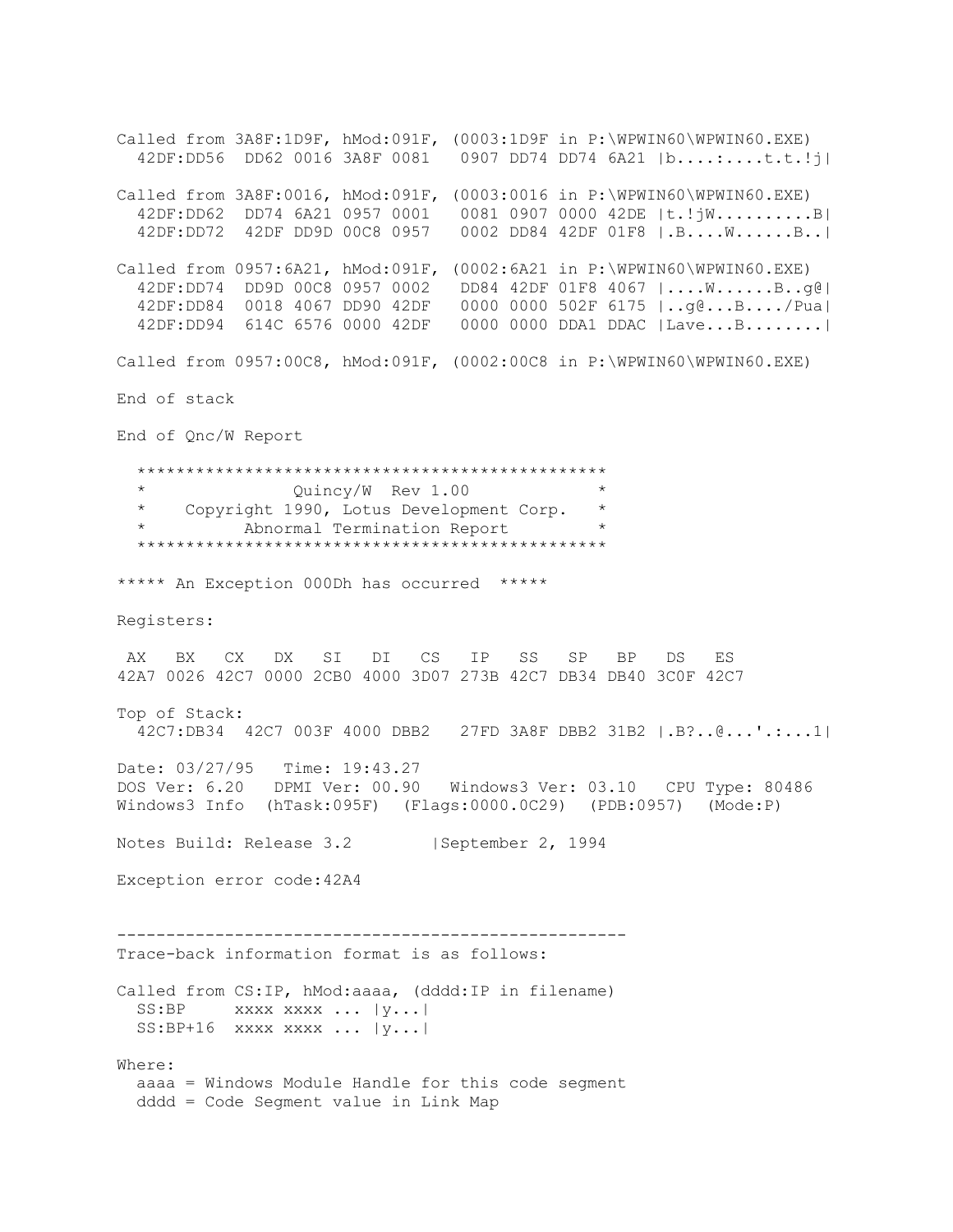xxxx = Word from stack displayed as High|Low (Same as CodeView DW command) y = ASCII representation ---------------------------------------------------- Stopped at 3D07:273B, hMod:3D47, (0008:273B in P:\WPC20\SHWINB20.DLL) 42C7:DB40 DBB2 31B2 3A8F 20F0 2CB0 0026 42A7 42C7 |...1.:. .,&..B.B| 42C7:DB50 003F 4000 20F0 42C7 003F 4000 DBB2 330A |?..@. .B?..@...3| 42C7:DB60 3A2F 0000 0000 20F0 0311 4A90 42C7 42C7 |/:..... ...J.B.B| 42C7:DB70 B317 AFB3 DB86 A816 05E7 0009 0008 0147 |..............G.| 42C7:DB80 0147 254F 095F DB92 DB92 0201 095F 254F |G.O%\_.......\_.O%| 42C7:DB90 0000 DBB4 9A96 012F 2547 000E 254F 9A1A |....../.G%..O%..| 42C7:DBA0 2547 81A3 0000 00F0 0000 2537 0000 4000 |G%........7%...@| 42C7:DBB0 003F DBE6 3C13 05E7 0000 0000 20F0 0311 | ?....<..........| Called from 3A8F:31B2, hMod:096F, (000A:31B2 in P:\WPWIN60\WPWIN60.EXE) 42C7:DBB2 DBE6 3C13 05E7 0000 0000 20F0 0311 2CB0 |...<....... ...,| 42C7:DBC2 27DC 3A8F 0947 0000 0000 0947 0000 0000 |.'.:G.....G.....| 42C7:DBD2 174F 3E1B 0947 25E4 05E7 01F4 00D6 42C7 |O..>G..%.......B| 42C7:DBE2 0000 0947 DC2C 04E4 3AAF 0000 0000 FFFF |..G.,....:......| Called from 05E7:3C13, hMod:05EF, (0001:3C13 in C:\WINDOWS\SYSTEM\USER.EXE) 42C7:DBE6 DC2C 04E4 3AAF 0000 0000 FFFF 0000 0000 |,....:..........| 42C7:DBF6 DC1A 42C7 0000 0113 012C 0000 3F17 8A47 |...B....,....?G.| 42C7:DC06 01E5 010B 00CA 8B59 01E5 8A47 01E5 0000 |......Y...G.....| 42C7:DC16 0000 0000 2D6C 0118 FFFF 0D65 184F 3AE4 |....l-....e.O..:| 42C7:DC26 01FA 010C 010D DD56 1D9F 3AC7 42C6 0000 |......V....:.B..| Called from 3AAF:04E4, hMod:096F, (0006:04E4 in P:\WPWIN60\WPWIN60.EXE) 42C7:DC2C DD56 1D9F 3AC7 42C6 0000 0001 0000 0000 |V....:.B........| 42C7:DC3C 0000 1406 DD57 01F4 00D6 DC2A 1AFA 3AC7 |....W.....\*....:| 42C7:DC4C 42C7 0000 0000 0000 0000 0000 DC72 0000 |.B..........r...| 42C7:DC5C 09AF DC70 29D3 29E7 4067 00DF 0000 0000 |..p..).)g@......| 42C7:DC6C FFFC 4067 DC7A 22E4 0100 0000 0000 9520 |..g@z.."...... .| 42C7:DC7C DC8A DC88 0000 000C 0000 0104 0087 222D |..............-"| 42C7:DC8C 1FE5 35F9 35F9 012F 0212 0000 2017 0202 |...5.5/...... ..| 42C7:DC9C 00DF 9520 0107 F300 DCB2 209B 0107 0000 |.. ........ ....| 42C7:DCAC 0000 AE40 0005 DCC8 4589 0107 0000 450B |..@......E.....E| 42C7:DCBC 0E30 3B4D 0000 0054 0000 096F DCD6 13E2 |0.M;..T...o.....| 42C7:DCCC 012F 0107 3B4D 0054 096F DCFE 0710 09D7 |/...M;T.o.......| 42C7:DCDC 0107 3AC7 3AC6 DD44 09D7 0147 0000 0135 |...:.:D...G...5.| 42C7:DCEC 0180 0107 DCDA 08B3 0000 0107 0002 3AC7 |...............:| 42C7:DCFC 3AC6 DD0E 0423 09D7 0003 0005 0212 0286 |.:..#...........| 42C7:DD0C 3E06 0286 DD1E 7628 012F 0286 0100 0000 |.>....(v/.......| 42C7:DD1C DD44 0000 0000 27DC 3A8F 0000 0008 42C6 |D......'.:.....B| 42C7:DD2C 41B6 0436 000D 0064 0000 0F62 42C7 0084 |.A6...d...b..B..| 42C7:DD3C 0000 0084 0000 01F8 0000 0114 0000 0003 |................| 42C7:DD4C 0000 0102 3D4E 0003 0032 DD62 0016 3AC7 |....N=..2.b....:| Called from 3AAF:1D9F, hMod:096F, (0006:1D9F in P:\WPWIN60\WPWIN60.EXE) 42C7:DD56 DD62 0016 3AC7 0081 0957 DD74 DD74 6A21 |b....:..W.t.t.!j| Called from 3AC7:0016, hMod:096F, (0003:0016 in P:\WPWIN60\WPWIN60.EXE)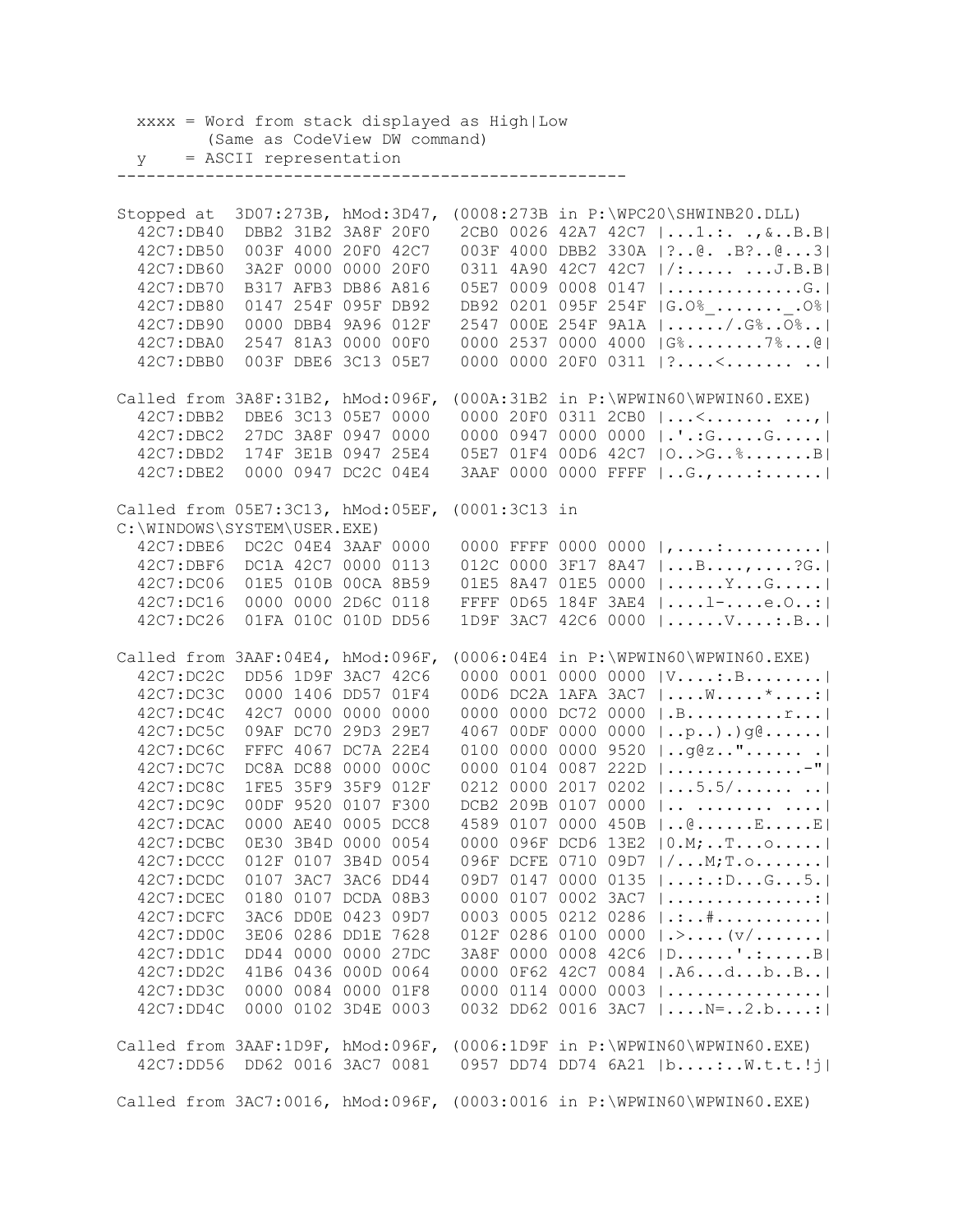42C7:DD62 DD74 6A21 09A7 0001 0081 0957 0000 42C6 |t.!j......W....B| 42C7:DD72 42C7 DD9D 00C8 09A7 0002 DD84 42C7 01F8 |.B...........B..| Called from 09A7:6A21, hMod:096F, (0002:6A21 in P:\WPWIN60\WPWIN60.EXE) 42C7:DD74 DD9D 00C8 09A7 0002 DD84 42C7 01F8 4067 |...........B..g@| 42C7:DD84 0018 4067 DD90 42C7 0000 0000 502F 6175 |..g@...B..../Pua| 42C7:DD94 614C 6576 0000 42C7 0000 0000 DDA1 DDAC |Lave...B........| Called from 09A7:00C8, hMod:096F, (0002:00C8 in P:\WPWIN60\WPWIN60.EXE) End of stack End of Qnc/W Report \*\*\*\*\*\*\*\*\*\*\*\*\*\*\*\*\*\*\*\*\*\*\*\*\*\*\*\*\*\*\*\*\*\*\*\*\*\*\*\*\*\*\*\*\*\*\*\* \* Quincy/W Rev 1.00 \* Copyright 1990, Lotus Development Corp. Abnormal Termination Report \*\*\*\*\*\*\*\*\*\*\*\*\*\*\*\*\*\*\*\*\*\*\*\*\*\*\*\*\*\*\*\*\*\*\*\*\*\*\*\*\*\*\*\*\*\*\*\* \*\*\*\*\* An Exception 000Dh has occurred \*\*\*\*\* Registers: AX BX CX DX SI DI CS IP SS SP BP DS ES 42EF 0026 42EF 0000 2DE8 4000 3CB7 273B 42EF DB34 DB40 3BBF 42EF Top of Stack: 42EF:DB34 42EF 003F 4000 DBB2 27FD 3A3F DBB2 31B2 |.B?..@...'?:...1| Date: 03/29/95 Time: 18:30.05 DOS Ver: 6.20 DPMI Ver: 00.90 Windows3 Ver: 03.10 CPU Type: 80486 Windows3 Info (hTask:08E7) (Flags:0000.0C29) (PDB:08DF) (Mode:P) Notes Build: Release 3.2 | September 2, 1994 Exception error code:42CC ---------------------------------------------------- Trace-back information format is as follows: Called from CS:IP, hMod:aaaa, (dddd:IP in filename) SS:BP xxxx xxxx ... |y...|  $SS: BP+16$  xxxx xxxx ...  $|y...|$ Where: aaaa = Windows Module Handle for this code segment dddd = Code Segment value in Link Map xxxx = Word from stack displayed as High|Low (Same as CodeView DW command) y = ASCII representation ----------------------------------------------------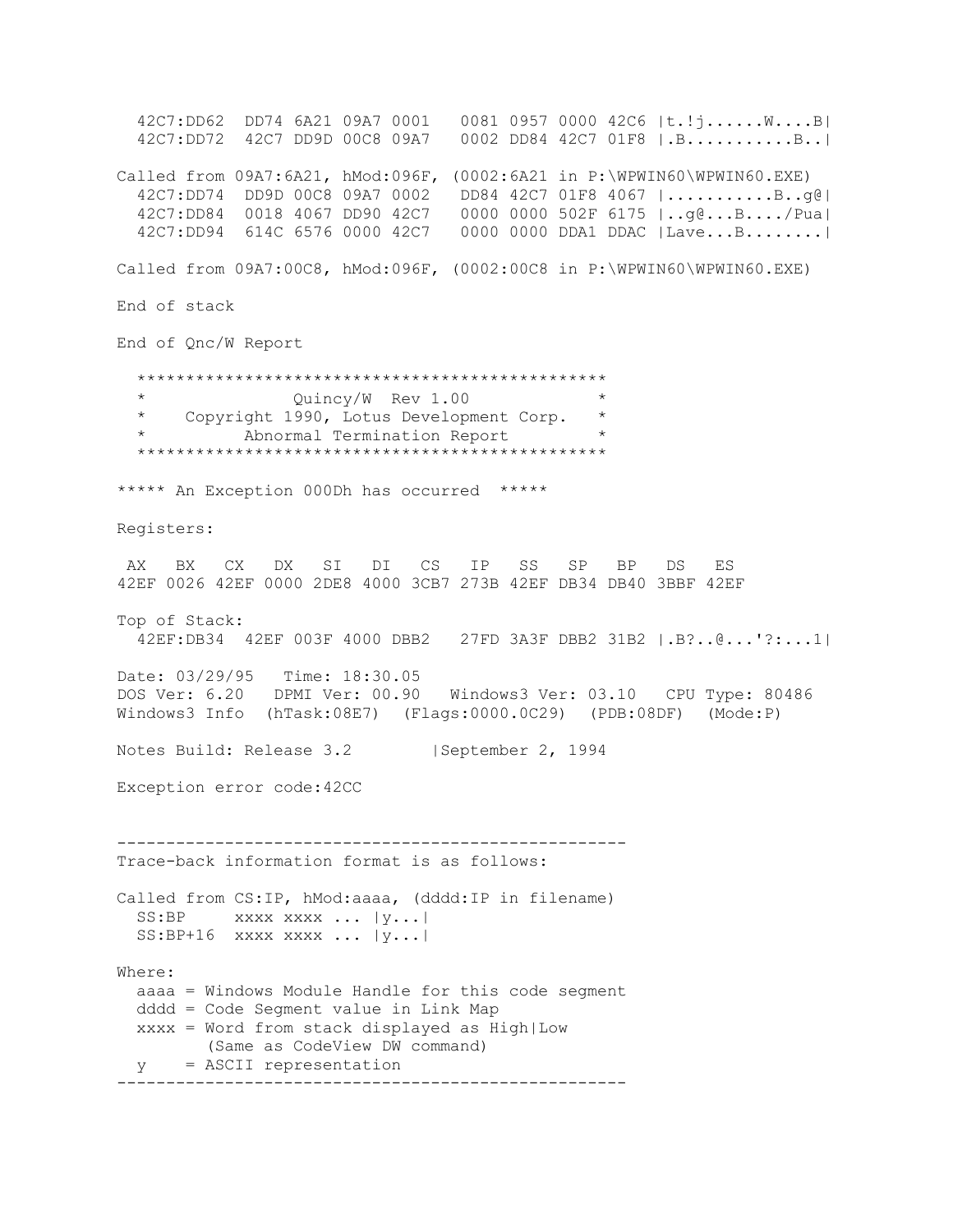| Stopped at<br>42EF: DB40<br>42EF: DB50<br>42EF: DB60<br>42EF: DB70<br>42EF: DB80<br>42EF: DB90<br>42EF:DBA0<br>42EF:DBB0 | 3CB7:273B, hMod:3CF7,         | DBB2 31B2 3A3F 2238<br>003F 4000 2238 42EF<br>39DF 0000 0000 2238<br>B317 AFB3 DB86 A816<br>0147 253F 08E7 DB92<br>0000 DBB4 9A96 012F<br>2537 81A3 0000 00F0<br>003F DBE6 3C13 05E7 |                     | $(0008:273B$ in $P:\WPC20\SHWINB20.DLL)$<br>2DE8 0026 42CF 42EF   1?:8".-&B.B <br>003F 4000 DBB2 330A   ? @8". B? @ 3 <br>0311 4BD8 42EF 42EF   . 98"K.B.B <br>05E7 0009 0008 0147  G. <br>DB92 0201 08E7 253F  G.?%?% <br>2537 000E 253F 9A1A   /.7%?% <br>0000 2527 0000 4000   7%'%@ <br>0000 0000 2238 0311 $ ?$ <8" |
|--------------------------------------------------------------------------------------------------------------------------|-------------------------------|--------------------------------------------------------------------------------------------------------------------------------------------------------------------------------------|---------------------|--------------------------------------------------------------------------------------------------------------------------------------------------------------------------------------------------------------------------------------------------------------------------------------------------------------------------|
| Called from 3A3F:31B2, hMod:08F7,                                                                                        |                               |                                                                                                                                                                                      |                     | (000A:31B2 in P:\WPWIN60\WPWIN60.EXE)                                                                                                                                                                                                                                                                                    |
| 42EF:DBB2                                                                                                                | DBE6 3C13 05E7 0000           |                                                                                                                                                                                      |                     | 0000 2238 0311 2DE8 $ <8" $                                                                                                                                                                                                                                                                                              |
| 42EF:DBC2                                                                                                                |                               | 27DC 3A3F 08CF 0000                                                                                                                                                                  |                     | 0000 08CF 0000 0000  .'?:                                                                                                                                                                                                                                                                                                |
| 42EF:DBD2                                                                                                                |                               | 174F 3E1B 08CF 25E4                                                                                                                                                                  |                     | 05E7 01F4 00D6 42EF   0>%B                                                                                                                                                                                                                                                                                               |
| 42EF:DBE2                                                                                                                |                               | 0001 08CF DC2C 0357                                                                                                                                                                  |                     | 3A5F 0000 0001 FFFF   , .W. _ :                                                                                                                                                                                                                                                                                          |
|                                                                                                                          |                               |                                                                                                                                                                                      |                     |                                                                                                                                                                                                                                                                                                                          |
| Called from 05E7:3C13, hMod:05EF, (0001:3C13 in<br>C:\WINDOWS\SYSTEM\USER.EXE)                                           |                               |                                                                                                                                                                                      |                     |                                                                                                                                                                                                                                                                                                                          |
|                                                                                                                          |                               |                                                                                                                                                                                      |                     |                                                                                                                                                                                                                                                                                                                          |
| 42EF:DBE6                                                                                                                | DC2C 0357 3A5F 0000           |                                                                                                                                                                                      |                     | , .W. :  <br>0001 FFFF 0000 0000                                                                                                                                                                                                                                                                                         |
| 42EF:DBF6                                                                                                                | DC1A 42EF 2C88 0101           |                                                                                                                                                                                      |                     | $ \ldots B_{\cdot}, \ldots S_{\cdot}, \ldots \cdot  $<br>0053 0001 C01F 9281                                                                                                                                                                                                                                             |
| 42EF: DC06                                                                                                               |                               | 00F2 0093 01C5 9394                                                                                                                                                                  | 00F2 9281 00F2 0000 |                                                                                                                                                                                                                                                                                                                          |
| 42EF: DC16                                                                                                               |                               | 0000 0000 2C88 0118                                                                                                                                                                  | FFFF 0D65 184F 45C6 | $  \ldots, \ldots, \ldots, e.0 \ldots E  $                                                                                                                                                                                                                                                                               |
| 42EF: DC26                                                                                                               |                               | 01F1 0041 0079 DD56                                                                                                                                                                  | 1D9F 3A77 42EE 0000 | A,y.Vw::B                                                                                                                                                                                                                                                                                                                |
| Called from 3A5F:0357, hMod:08F7,                                                                                        |                               |                                                                                                                                                                                      |                     | $(0006:0357$ in $P:\WPWIN60\WPWIN60.EXE)$                                                                                                                                                                                                                                                                                |
| 42EF:DC2C                                                                                                                |                               | DD56 1D9F 3A77 42EE                                                                                                                                                                  |                     | 0000 0001 0000 0000 $ Vw: .B $                                                                                                                                                                                                                                                                                           |
| 42EF:DC3C                                                                                                                |                               | 0000 1406 DD57 01F4                                                                                                                                                                  |                     | $ W*W: $<br>00D6 DC2A 1AFA 3A77                                                                                                                                                                                                                                                                                          |
| 42EF:DC4C                                                                                                                |                               | 42EF 0000 0000 0000                                                                                                                                                                  | 0000 0000 DC72 0000 | .B. r.                                                                                                                                                                                                                                                                                                                   |
| 42EF:DC5C                                                                                                                |                               | 0937 DC70 29D3 29E7                                                                                                                                                                  |                     | 4067 00DF 0000 0000<br> 7. p.                                                                                                                                                                                                                                                                                            |
| 42EF:DC6C                                                                                                                |                               | FFFC 4067 DC7A 22E4                                                                                                                                                                  | 0100 0000 0000 B220 | $ $ g@z"                                                                                                                                                                                                                                                                                                                 |
| 42EF:DC7C                                                                                                                |                               | DC8A DC88 0000 000C                                                                                                                                                                  |                     | 0000 0104 00AF 222D<br>                                                                                                                                                                                                                                                                                                  |
| 42EF:DC8C                                                                                                                |                               | 1FE5 35F9 35F9 012F                                                                                                                                                                  |                     | 0212 0000 2017 0202<br> 5.5/                                                                                                                                                                                                                                                                                             |
| 42EF:DC9C                                                                                                                |                               | 00DF B220 0107 F300                                                                                                                                                                  |                     | DCB2 209B 0107 0000<br>                                                                                                                                                                                                                                                                                                  |
| 42EF:DCAC                                                                                                                |                               | 0000 9940 0005 DCC8                                                                                                                                                                  |                     | 4589 0107 0000 450B<br>$  \ldots @ \ldots \ldots E \ldots . E  $                                                                                                                                                                                                                                                         |
| 42EF:DCBC                                                                                                                |                               | 0E30 3B4D 0000 0054                                                                                                                                                                  |                     | 0000 08F7 DCD6 13E2<br>$ 0.M; $ T                                                                                                                                                                                                                                                                                        |
| 42EF:DCCC                                                                                                                |                               | 012F 0107 3B4D 0054                                                                                                                                                                  |                     | 08F7 DCFE 0710 095F<br>$  / \ldots M$ ; T. $\ldots \ldots$ .                                                                                                                                                                                                                                                             |
| 42EF:DCDC                                                                                                                |                               | 0107 3A77 3A76 DD44                                                                                                                                                                  |                     | 095F 0147 0000 0135<br> w:v:DG5.                                                                                                                                                                                                                                                                                         |
| 42EF:DCEC                                                                                                                | 0180 0107 DCDA 08B3           |                                                                                                                                                                                      |                     | 0000 0107 0002 3A77 $  \dots   \dots   \dots  $                                                                                                                                                                                                                                                                          |
|                                                                                                                          | 42EF:DCFC 3A76 DD0E 0423 095F |                                                                                                                                                                                      |                     | 0003 0005 0212 0286  v:#.                                                                                                                                                                                                                                                                                                |
|                                                                                                                          |                               | 42EF:DD0C 3E06 0286 DD1E 7628                                                                                                                                                        |                     | 012F 0286 0100 0000 $ \cdot\rangle$ $ v/$                                                                                                                                                                                                                                                                                |
| 42EF:DD1C                                                                                                                | DD44 0000 0000 27DC           |                                                                                                                                                                                      |                     | 3A3F 0000 0008 42EE   D'?:B                                                                                                                                                                                                                                                                                              |
|                                                                                                                          | 42EF:DD2C 41DE 0436 000D 0064 |                                                                                                                                                                                      |                     | 0000 0F62 42EF 0084  .A6dbB                                                                                                                                                                                                                                                                                              |
|                                                                                                                          | 42EF:DD3C 0000 0084 0000 01F8 |                                                                                                                                                                                      |                     | 0000 0114 0000 0003 $ $                                                                                                                                                                                                                                                                                                  |
|                                                                                                                          | 42EF:DD4C 0000 0102 3CFE 0003 |                                                                                                                                                                                      |                     | 0032 DD62 0016 3A77  <2.bw:                                                                                                                                                                                                                                                                                              |
|                                                                                                                          |                               |                                                                                                                                                                                      |                     |                                                                                                                                                                                                                                                                                                                          |
|                                                                                                                          |                               |                                                                                                                                                                                      |                     | Called from 3A77:1D9F, hMod:08F7, (0003:1D9F in P:\WPWIN60\WPWIN60.EXE)                                                                                                                                                                                                                                                  |
|                                                                                                                          |                               |                                                                                                                                                                                      |                     | 42EF:DD56 DD62 0016 3A77 0081 08DF DD74 DD74 6A21  bw:t.t.!j                                                                                                                                                                                                                                                             |
|                                                                                                                          |                               |                                                                                                                                                                                      |                     |                                                                                                                                                                                                                                                                                                                          |
| Called from 3A77:0016, hMod:08F7,                                                                                        |                               |                                                                                                                                                                                      |                     | $(0003:0016$ in $P:\WPWIN60\WPWIN60.EXE)$                                                                                                                                                                                                                                                                                |
| 42EF: DD62                                                                                                               |                               |                                                                                                                                                                                      |                     |                                                                                                                                                                                                                                                                                                                          |
|                                                                                                                          |                               |                                                                                                                                                                                      |                     | 42EF:DD72 42EF DD9D 00C8 092F 0002 DD84 42EF 01F8   .B/B                                                                                                                                                                                                                                                                 |
|                                                                                                                          |                               |                                                                                                                                                                                      |                     |                                                                                                                                                                                                                                                                                                                          |
|                                                                                                                          |                               |                                                                                                                                                                                      |                     | Called from 092F:6A21, hMod:08F7, (0002:6A21 in P:\WPWIN60\WPWIN60.EXE)                                                                                                                                                                                                                                                  |
|                                                                                                                          | 42EF:DD74 DD9D 00C8 092F 0002 |                                                                                                                                                                                      |                     | DD84 42EF 01F8 4067    /  B. . g@                                                                                                                                                                                                                                                                                        |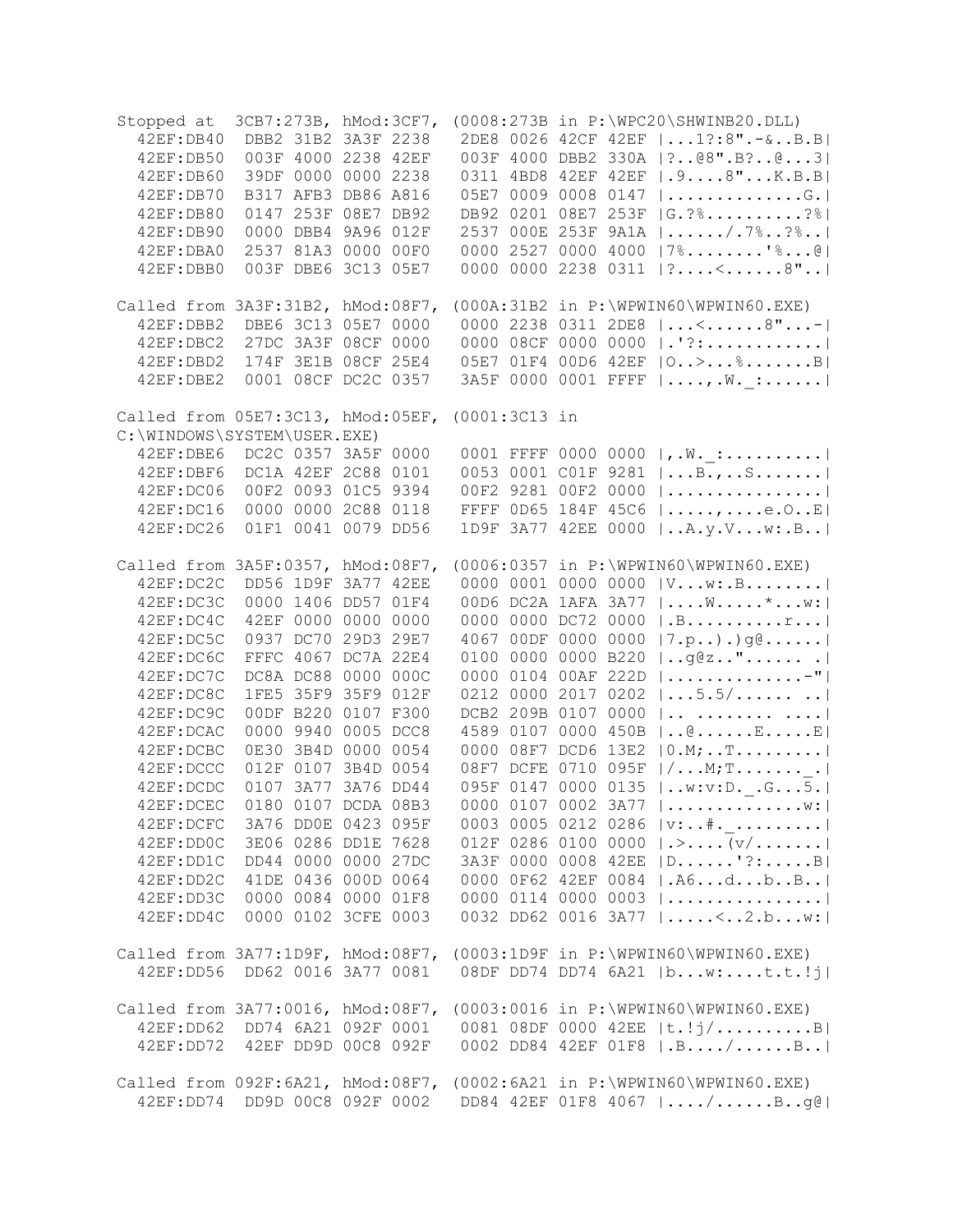42EF:DD84 0018 4067 DD90 42EF 0000 0000 502F 6175 |..g@...B..../Pua| 42EF:DD94 614C 6576 0000 42EF 0000 0000 DDA1 DDAC |Lave...B........| Called from 092F:00C8, hMod:08F7, (0002:00C8 in P:\WPWIN60\WPWIN60.EXE) End of stack End of Qnc/W Report \*\*\*\*\*\*\*\*\*\*\*\*\*\*\*\*\*\*\*\*\*\*\*\*\*\*\*\*\*\*\*\*\*\*\*\*\*\*\*\*\*\*\*\*\*\*\*\* Quincy/W Rev 1.00 \* Copyright 1990, Lotus Development Corp. \* Abnormal Termination Report \*\*\*\*\*\*\*\*\*\*\*\*\*\*\*\*\*\*\*\*\*\*\*\*\*\*\*\*\*\*\*\*\*\*\*\*\*\*\*\*\*\*\*\*\*\*\*\* \*\*\*\*\* An Exception 000Dh has occurred \*\*\*\*\* Registers: AX BX CX DX SI DI CS IP SS SP BP DS ES 5037 0026 5057 0000 30B8 01F4 3A4F 273B 5057 DB50 DB5C 3957 5057 Top of Stack: 5057:DB50 5057 003F 01F4 DBCE 27FD 473F DBCE 31B2 |WP?......'?G...1| Date: 03/30/95 Time: 18:03.54 DOS Ver: 6.20 DPMI Ver: 00.90 Windows3 Ver: 03.10 CPU Type: 80486 Windows3 Info (hTask:0937) (Flags:0000.0C29) (PDB:092F) (Mode:P) Notes Build: Release 3.2 | September 2, 1994 Exception error code:5034 ---------------------------------------------------- Trace-back information format is as follows: Called from CS:IP, hMod:aaaa, (dddd:IP in filename)  $SS: BP$  xxxx xxxx ...  $|y...|$  $SS: BP+16$  xxxx xxxx ...  $|y...|$ Where: aaaa = Windows Module Handle for this code segment dddd = Code Segment value in Link Map xxxx = Word from stack displayed as High|Low (Same as CodeView DW command) y = ASCII representation ---------------------------------------------------- Stopped at 3A4F:273B, hMod:3A8F, (0008:273B in P:\WPC20\SHWINB20.DLL) 5057:DB5C DBCE 31B2 473F 2238 30B8 0026 5037 5057 |...1?G8".0&.7PWP| 5057:DB6C 003F 01F4 2238 5057 003F 01F4 DBCE 330A |?...8"WP?......3| 5057:DB7C 46DF 0000 0000 2238 0311 4E80 5057 0185 |.F....8"...NWP..| 5057:DB8C B317 AFB3 DBA2 A816 05E7 0009 0008 0147 |..............G.|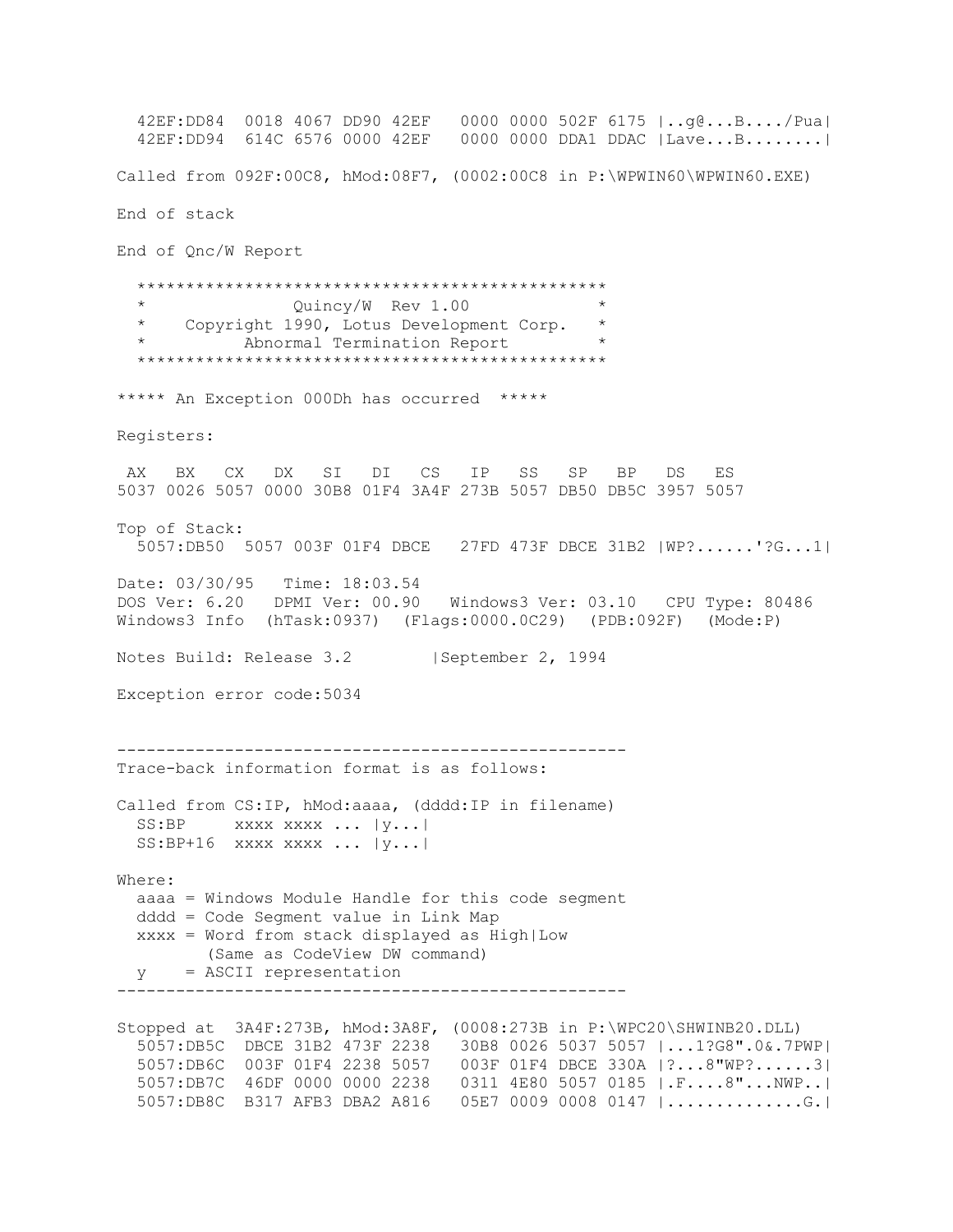| 5057:DB9C                         |                     | 0147 253F 0937 DBAE |                     |  |  | DBAE 0201 0937 253F  G. ?%77. ?%                                        |
|-----------------------------------|---------------------|---------------------|---------------------|--|--|-------------------------------------------------------------------------|
| 5057:DBAC                         |                     | 0000 DBD0 9A96 012F |                     |  |  | 2537 000E 253F 9A1A   /.7%?%                                            |
| 5057:DBBC                         |                     | 2537 81A3 0000 00F0 |                     |  |  | 0000 2527 0000 01F4   7%'%                                              |
| 5057:DBCC                         |                     | 003F DC2C 3C13 05E7 |                     |  |  | 0000 0000 2238 0311   ?., <8"                                           |
|                                   |                     |                     |                     |  |  |                                                                         |
| Called from 473F:31B2, hMod:0947, |                     |                     |                     |  |  | $(000A:31B2$ in $P:\WPWIN60\WPWIN60.EXE)$                               |
| 5057:DBCE                         | DC2C 3C13 05E7 0000 |                     |                     |  |  | 0000 2238 0311 30B8  ,<8"0                                              |
| 5057:DBDE                         |                     | 27DC 473F 091F 0000 |                     |  |  | 0000 091F 0000 0000  .'?G                                               |
| 5057:DBEE                         |                     | 5057 3DB8 00D6 3DCA |                     |  |  | 04D1 475F 2E30 0101   WP. =  =  G0                                      |
| 5057:DBFE                         |                     | 0020 0001 C039 D593 |                     |  |  | 0133 01DA 01CB D6A5    9 3                                              |
| 5057:DC0E                         |                     | 0133 D593 0133 0000 |                     |  |  | 0001 0000 58B8 000F  33X                                                |
| 5057:DC1E                         |                     | 0000 0000 0000 5211 |                     |  |  | 01E5 019E 01A9 DD56   RV.                                               |
|                                   |                     |                     |                     |  |  |                                                                         |
| Called from 05E7:3C13, hMod:05EF, |                     |                     | (0001:3C13 in       |  |  |                                                                         |
| C:\WINDOWS\SYSTEM\USER.EXE)       |                     |                     |                     |  |  |                                                                         |
| 5057:DC2C                         | DD56 1D9F 4777 5056 |                     |                     |  |  | 0000 0001 0000 0000   V w GVP                                           |
| 5057:DC3C                         | 0000 1406 DD57 01F4 |                     |                     |  |  | 00D6 DC2A 1AFA 4777   W* wG                                             |
|                                   |                     |                     |                     |  |  |                                                                         |
| 5057:DC4C                         | 5057 0287 DC5A 0000 |                     | 0287 02E0 C460 DCC0 |  |  |                                                                         |
| 5057:DC5C                         |                     | 31E3 C460 0008 0287 | 0000 0000 0000 9920 |  |  | $  .1 \rangle      $                                                    |
| 5057:DC6C                         | 0000 0000 02E0 0000 |                     | 0100 0000 0000 B940 |  |  | $  \ldots \ldots \ldots \ldots \ldots \mathbb{e}  $                     |
| 5057:DC7C                         |                     | DC8A DC88 0000 000C | 0000 0104 00CF 222D |  |  |                                                                         |
| 5057:DC8C                         | 1FE5 2760 0000      | 00F7                | 00DF 0107 2017 0202 |  |  | $ $ <sup>*</sup> '                                                      |
| 5057:DC9C                         |                     | 00DF B940 0107 F300 | DCB2 209B 0107 0000 |  |  | $  @ \dots  @  $                                                        |
| 5057: DCAC                        |                     | 0000 B320 0005 DCC8 | 4589 0107 0000 450B |  |  | $  \ldots  $ E E                                                        |
| 5057:DCBC                         | 0E30 3B4D 0000 0054 |                     | 0000 0947 DCD6 13E2 |  |  | $ 0.M; $ T G                                                            |
| 5057:DCCC                         | 012F 0107 3B4D 0054 |                     | 0947 DCFE 0710 09AF |  |  | $  / \ldots M$ ; T.G                                                    |
| 5057:DCDC                         | 0107 4777 4776 DD44 |                     | 09AF 0147 0000 0135 |  |  | $\vert$ wGvGDG5. $\vert$                                                |
| 5057:DCEC                         |                     | 0180 0107 DCDA 08B3 | 0000 0107 0002 4777 |  |  | $  \ldots \ldots \ldots \ldots \ldots \mathsf{wG}  $                    |
| 5057:DCFC                         |                     | 4776 DD0E 0423 09AF | 0003 0005 0212 0286 |  |  | $\vert \forall G \ldots \# \ldots \ldots \ldots \ldots \vert$           |
| 5057:DD0C                         |                     | 3E06 0286 DD1E 7628 | 012F 0286 0100 0000 |  |  | $  \cdot \rangle$ $  \vee \rangle$                                      |
| 5057:DD1C                         |                     | DD44 0000 0000 27DC | 473F 0000 0008 5056 |  |  | $ D$ '? $G$ $VP $                                                       |
| 5057:DD2C                         | 4F46 0436 000D 0064 |                     | 0000 0F62 5057 0084 |  |  | FO6db.WP                                                                |
| 5057:DD3C                         |                     | 0000 0084 0000 01F8 | 0000 0114 0000 0003 |  |  |                                                                         |
| 5057:DD4C                         |                     | 0000 0102 3A96 0003 | 0032 DD62 0016 4777 |  |  | $  \ldots \ldots \ldots 2.b \ldots wG  $                                |
|                                   |                     |                     |                     |  |  |                                                                         |
| Called from 4777:1D9F, hMod:0947, |                     |                     |                     |  |  | (0003:1D9F in P:\WPWIN60\WPWIN60.EXE)                                   |
| 5057:DD56                         | DD62 0016 4777 0081 |                     |                     |  |  | 092F DD74 DD74 6A21  bwG/.t.t.!j                                        |
|                                   |                     |                     |                     |  |  |                                                                         |
|                                   |                     |                     |                     |  |  | Called from 4777:0016, hMod:0947, (0003:0016 in P:\WPWIN60\WPWIN60.EXE) |
|                                   |                     |                     |                     |  |  | 5057:DD62 DD74 6A21 097F 0001 0081 092F 0000 5056  t.!j/VP              |
|                                   |                     |                     |                     |  |  | 5057:DD72 5057 DD9D 00C8 097F 0002 DD84 5057 01F8  WP WP                |
|                                   |                     |                     |                     |  |  |                                                                         |
|                                   |                     |                     |                     |  |  |                                                                         |
| 5057:DD74                         |                     |                     |                     |  |  | Called from 097F:6A21, hMod:0947, (0002:6A21 in P:\WPWIN60\WPWIN60.EXE) |
|                                   | DD9D 00C8 097F 0002 |                     |                     |  |  | DD84 5057 01F8 4867  WPgH                                               |
|                                   |                     |                     |                     |  |  | 5057:DD84 0018 4867 DD90 5057 0000 0000 502F 6175    gH. . WP / Pual    |
|                                   |                     |                     |                     |  |  | 5057:DD94 614C 6576 0000 5057 0000 0000 DDA1 DDAC  LaveWP               |
|                                   |                     |                     |                     |  |  |                                                                         |
|                                   |                     |                     |                     |  |  | Called from 097F:00C8, hMod:0947, (0002:00C8 in P:\WPWIN60\WPWIN60.EXE) |
|                                   |                     |                     |                     |  |  |                                                                         |
| End of stack                      |                     |                     |                     |  |  |                                                                         |
|                                   |                     |                     |                     |  |  |                                                                         |
| End of Qnc/W Report               |                     |                     |                     |  |  |                                                                         |
|                                   |                     |                     |                     |  |  |                                                                         |
|                                   |                     |                     |                     |  |  |                                                                         |
|                                   |                     |                     |                     |  |  |                                                                         |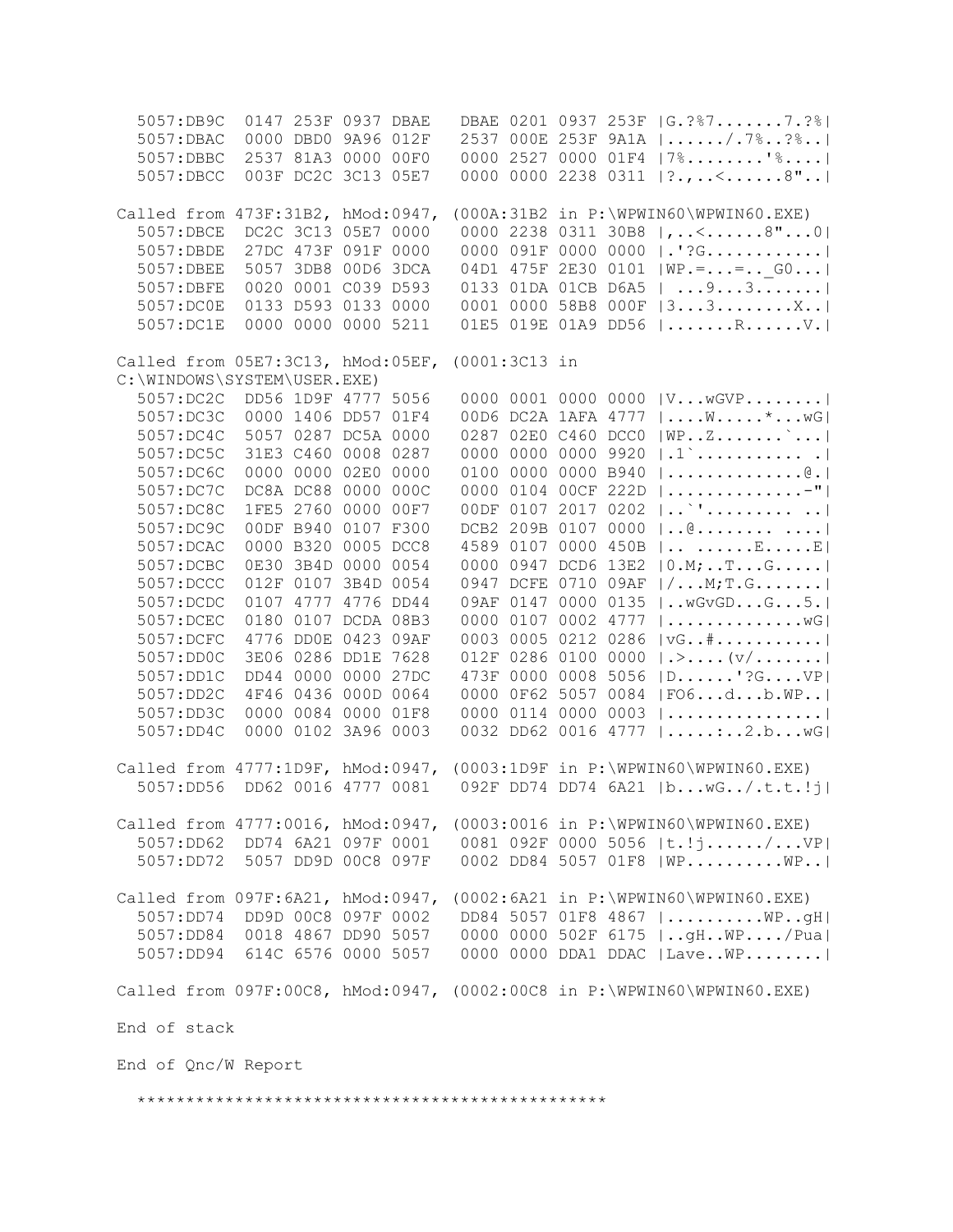Quincy/W Rev 1.00 \* Copyright 1990, Lotus Development Corp. \* Abnormal Termination Report \*\*\*\*\*\*\*\*\*\*\*\*\*\*\*\*\*\*\*\*\*\*\*\*\*\*\*\*\*\*\*\*\*\*\*\*\*\*\*\*\*\*\*\*\*\*\*\* \*\*\*\*\* An Exception 000Dh has occurred \*\*\*\*\* Registers: AX BX CX DX SI DI CS IP SS SP BP DS ES 426F 0026 426F 0000 31A0 4000 3C37 273B 426F DB2A DB36 3B3F 426F Top of Stack: 426F:DB2A 426F 003F 4000 DBA8 27FD 39BF DBA8 31B2 |oB?..@...'.9...1| Date: 04/12/95 Time: 20:16.38 DOS Ver: 6.20 DPMI Ver: 00.90 Windows3 Ver: 03.10 CPU Type: 80486 Windows3 Info (hTask:08E7) (Flags:0000.0C29) (PDB:08DF) (Mode:P) Notes Build: Release 3.2 | September 2, 1994 Exception error code:424C ---------------------------------------------------- Trace-back information format is as follows: Called from CS:IP, hMod:aaaa, (dddd:IP in filename) SS:BP xxxx xxxx ... |y...| SS:BP+16 xxxx xxxx ... |y...| Where: aaaa = Windows Module Handle for this code segment dddd = Code Segment value in Link Map xxxx = Word from stack displayed as High|Low (Same as CodeView DW command) y = ASCII representation ---------------------------------------------------- Stopped at 3C37:273B, hMod:3C77, (0008:273B in P:\WPC20\SHWINB20.DLL) 426F:DB36 DBA8 31B2 39BF 2238 31A0 0026 424F 426F |...1.98".1&.OBoB| 426F:DB46 003F 4000 2238 426F 003F 4000 DBA8 330A |?..@8"oB?..@...3| 426F:DB56 395F 0000 0000 2238 0311 4DF4 426F 426F |\_9....8"...MoBoB| 426F:DB66 B317 AFB3 DB7C A816 05E7 0009 0008 0147 |....|.........G.| 426F:DB76 0147 253F 08E7 DB88 DB88 0201 08E7 253F |G.?%..........?%| 426F:DB86 0000 DBAA 9A96 012F 2537 000E 253F 9A1A |....../.7%..?%..| 426F:DB96 2537 81A3 0000 00F0 0000 2527 0000 4000 |7%........'%...@| 426F:DBA6 003F DBDC 3C13 05E7 0000 0000 2238 0311 |?....<......8"..| Called from 39BF:31B2, hMod:08F7, (000A:31B2 in P:\WPWIN60\WPWIN60.EXE) 426F:DBA8 DBDC 3C13 05E7 0000 0000 2238 0311 31A0 |...<......8"...1| 426F:DBB8 27DC 39BF 08CF 0000 0000 08CF 0000 0000 |.'.9............| 426F:DBC8 174F 3E1B 08CF 25E4 05E7 01F4 00D6 426F |O..>...%......oB| 426F:DBD8 0000 08CF DC22 04E4 39DF 0000 0000 FFFF |...."....9......|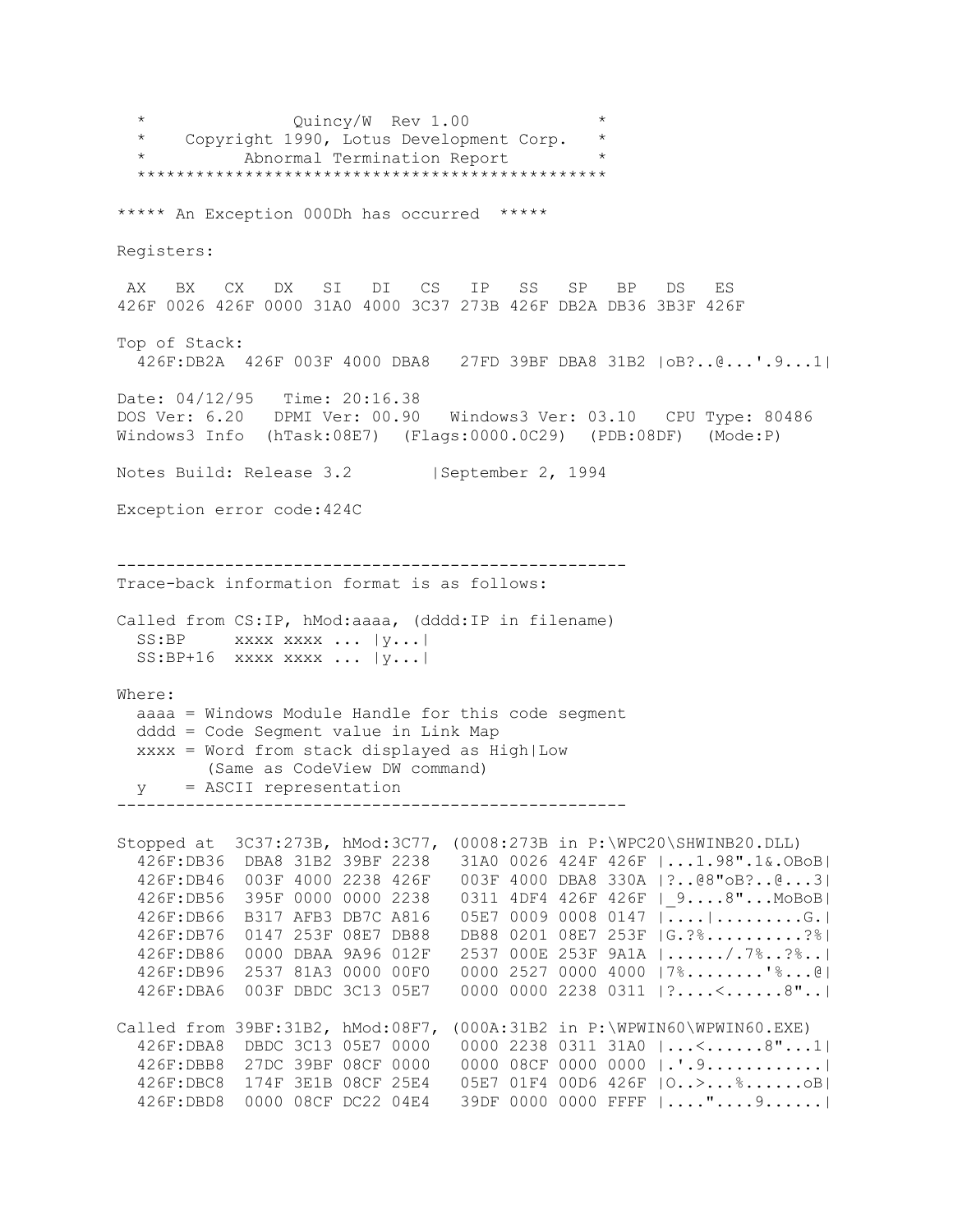Called from 05E7:3C13, hMod:05EF, (0001:3C13 in C:\WINDOWS\SYSTEM\USER.EXE) 426F:DBDC DC22 04E4 39DF 0000 0000 FFFF 0000 0000 |"....9..........| 426F:DBEC DC10 426F 3024 0101 0020 0001 C039 EC3E |..oB\$0.. ...9.>.| 426F:DBFC 0226 016E 01CB ED50 0226 EC3E 0226 0000 |&.n...P.&.>.&...| 426F:DC0C 0000 0000 3024 0118 FFFF 0D65 184F 6F90 |....\$0....e.O..o| 426F:DC1C 0270 0112 0109 DD4C 1D9F 39F7 426E 0000 |p.....L....9nB..| Called from 39DF:04E4, hMod:08F7, (0006:04E4 in P:\WPWIN60\WPWIN60.EXE) 426F:DC22 DD4C 1D9F 39F7 426E 0000 0001 00D7 0000 |L....9nB........| 426F:DC32 0000 1406 DD4D 01F4 00D6 DC20 1AFA 39F7 |....M..... ....9| 426F:DC42 426F 0212 0000 0000 B220 0000 DCB2 0000 |oB...... .......| 426F:DC52 DC66 8001 B220 0000 FFFF 0000 B100 0000 |f... ...........| 426F:DC62 6000 809D 3DE7 3AE0 0100 0000 0000 B1A0 |.`...=.:........| 426F:DC72 DC80 DC7E 0000 000C 0000 0104 00DF 222D |..~...........-"| 426F:DC82 1FE5 35F9 35F9 012F 0213 0000 2017 0202 |...5.5/...... ..| 426F:DC92 00D7 B1A0 0107 F300 DCA8 209B 0107 0000 |........... ....| 426F:DCA2 0000 A4C0 0005 DCBE 4589 0107 0000 450B |.........E.....E| 426F:DCB2 0E30 3B4D 0007 0054 0000 08F7 DCCC 13E2 |0.M;..T.........| 426F:DCC2 012F 0107 3B4D 0054 08F7 DCF4 0710 095F |/...M;T.......\_.| 426F:DCD2 0107 39F7 39F6 DD3A 095F 0147 0000 0135 |...9.9:.\_.G...5.| 426F:DCE2 0180 0107 DCD0 08B3 0000 0107 0002 39F7 |...............9| 426F:DCF2 39F6 DD04 0423 095F 0003 0005 0212 0286 |.9..#.\_.........| 426F:DD02 3E06 0286 DD14 7628 012F 0286 0100 0000 |.>....(v/.......| 426F:DD12 DD3A 0000 0000 27DC 39BF 0000 0008 426E |:......'.9....nB| 426F:DD22 415E 0436 000D 0064 0000 0F62 426F 0084 |^A6...d...b.oB..| 426F:DD32 0000 0084 0000 01F8 0000 0114 0000 0003 |................| 426F:DD42 0000 0102 3C7E 0003 0032 DD58 0016 39F7 |....~<..2.X....9| Called from 39F7:1D9F, hMod:08F7, (0003:1D9F in P:\WPWIN60\WPWIN60.EXE) 426F:DD4C DD58 0016 39F7 0081 08DF DD6A DD6A 6A21 |X....9....j.j.!j| Called from 39F7:0016, hMod:08F7, (0003:0016 in P:\WPWIN60\WPWIN60.EXE) 426F:DD58 DD6A 6A21 092F 0001 0081 08DF 0000 426E |j.!j/.........nB| 426F:DD68 426F DD9D 00C8 092F 0003 DD7A 426F 01F8 |oB..../...z.oB..| Called from 092F:6A21, hMod:08F7, (0002:6A21 in P:\WPWIN60\WPWIN60.EXE) 426F:DD6A DD9D 00C8 092F 0003 DD7A 426F 01F8 4067 |..../...z.oB..g@| 426F:DD7A 0018 4067 DD8A 426F DD93 426F 0000 0000 |..g@..oB..oB....| 426F:DD8A 502F 6175 614C 6576 2F00 6464 6565 0078 |/PuaLave./ddeex.| 426F:DD9A 426F 0000 0000 DDA1 DDAC 000A DDA0 DEF0 |oB..............| Called from 092F:00C8, hMod:08F7, (0002:00C8 in P:\WPWIN60\WPWIN60.EXE) End of stack End of Qnc/W Report \*\*\*\*\*\*\*\*\*\*\*\*\*\*\*\*\*\*\*\*\*\*\*\*\*\*\*\*\*\*\*\*\*\*\*\*\*\*\*\*\*\*\*\*\*\*\*\* \* Quincy/W Rev 1.00 \* Copyright 1990, Lotus Development Corp. \* Abnormal Termination Report \*\*\*\*\*\*\*\*\*\*\*\*\*\*\*\*\*\*\*\*\*\*\*\*\*\*\*\*\*\*\*\*\*\*\*\*\*\*\*\*\*\*\*\*\*\*\*\*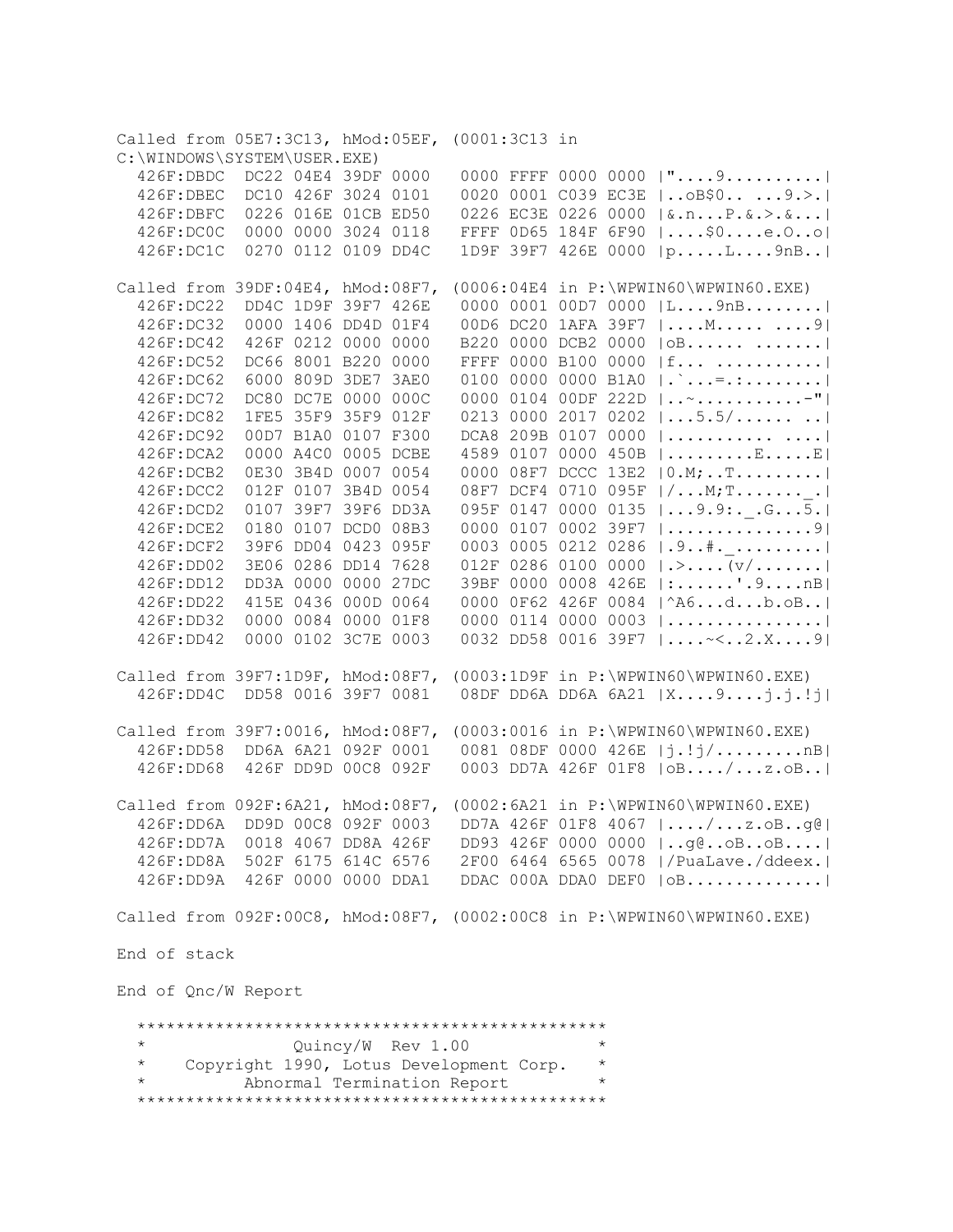\*\*\*\*\* An Exception 000Dh has occurred \*\*\*\*\* Registers: AX BX CX DX SI DI CS IP SS SP BP DS ES 446F 0026 448F 0000 2DA0 4010 3E1F 273B 448F DB34 DB40 3D27 448F Top of Stack: 448F:DB34 448F 003F 4010 DBB2 27FD 3BA7 DBB2 31B2 |.D?..@...'.;...1| Date: 04/26/95 Time: 16:00.40 DOS Ver: 6.20 DPMI Ver: 00.90 Windows3 Ver: 03.10 CPU Type: 80486 Windows3 Info (hTask:08E7) (Flags:0000.0C29) (PDB:08DF) (Mode:P) Notes Build: Release 3.2 | September 2, 1994 Exception error code:446C ---------------------------------------------------- Trace-back information format is as follows: Called from CS:IP, hMod:aaaa, (dddd:IP in filename) SS:BP xxxx xxxx ... |y...| SS:BP+16 xxxx xxxx ... |y...| Where: aaaa = Windows Module Handle for this code segment dddd = Code Segment value in Link Map xxxx = Word from stack displayed as High|Low (Same as CodeView DW command) y = ASCII representation ---------------------------------------------------- Stopped at 3E1F:273B, hMod:3E5F, (0008:273B in P:\WPC20\SHWINB20.DLL) 448F:DB40 DBB2 31B2 3BA7 2238 2DA0 0026 446F 448F |...1.;8".-&.oD.D| 448F:DB50 003F 4010 2238 448F 003F 4010 DBB2 330A |?..@8".D?..@...3| 448F:DB60 3B47 0000 0000 2238 0311 4B88 448F 448F |G;....8"...K.D.D| 448F:DB70 B317 AFB3 DB86 A816 05E7 0009 0008 0147 |..............G.| 448F:DB80 0147 253F 08E7 DB92 DB92 0201 08E7 253F |G.?%..........?%| 448F:DB90 0000 DBB4 9A96 012F 2537 000E 253F 9A1A |....../.7%..?%..| 448F:DBA0 2537 81A3 0000 00F0 0000 2527 0000 4010 |7%........'%...@| 448F:DBB0 003F DBE6 3C13 05E7 0000 0000 2238 0311 |?....<......8"..| Called from 3BA7:31B2, hMod:08F7, (000A:31B2 in P:\WPWIN60\WPWIN60.EXE) 448F:DBB2 DBE6 3C13 05E7 0000 0000 2238 0311 2DA0 |...<......8"...-| 448F:DBC2 27DC 3BA7 08CF 0000 0000 08CF 0000 0000 |.'.;............| 448F:DBD2 174F 3E1B 08CF 2557 05E7 01F4 00D6 448F |O..>..W%.......D| 448F:DBE2 0001 08CF DC2C 0357 3BC7 0000 0001 FFFF |....,.W..;......| Called from 05E7:3C13, hMod:05EF, (0001:3C13 in C:\WINDOWS\SYSTEM\USER.EXE) 448F:DBE6 DC2C 0357 3BC7 0000 0001 FFFF 0000 0000 |,.W..;..........|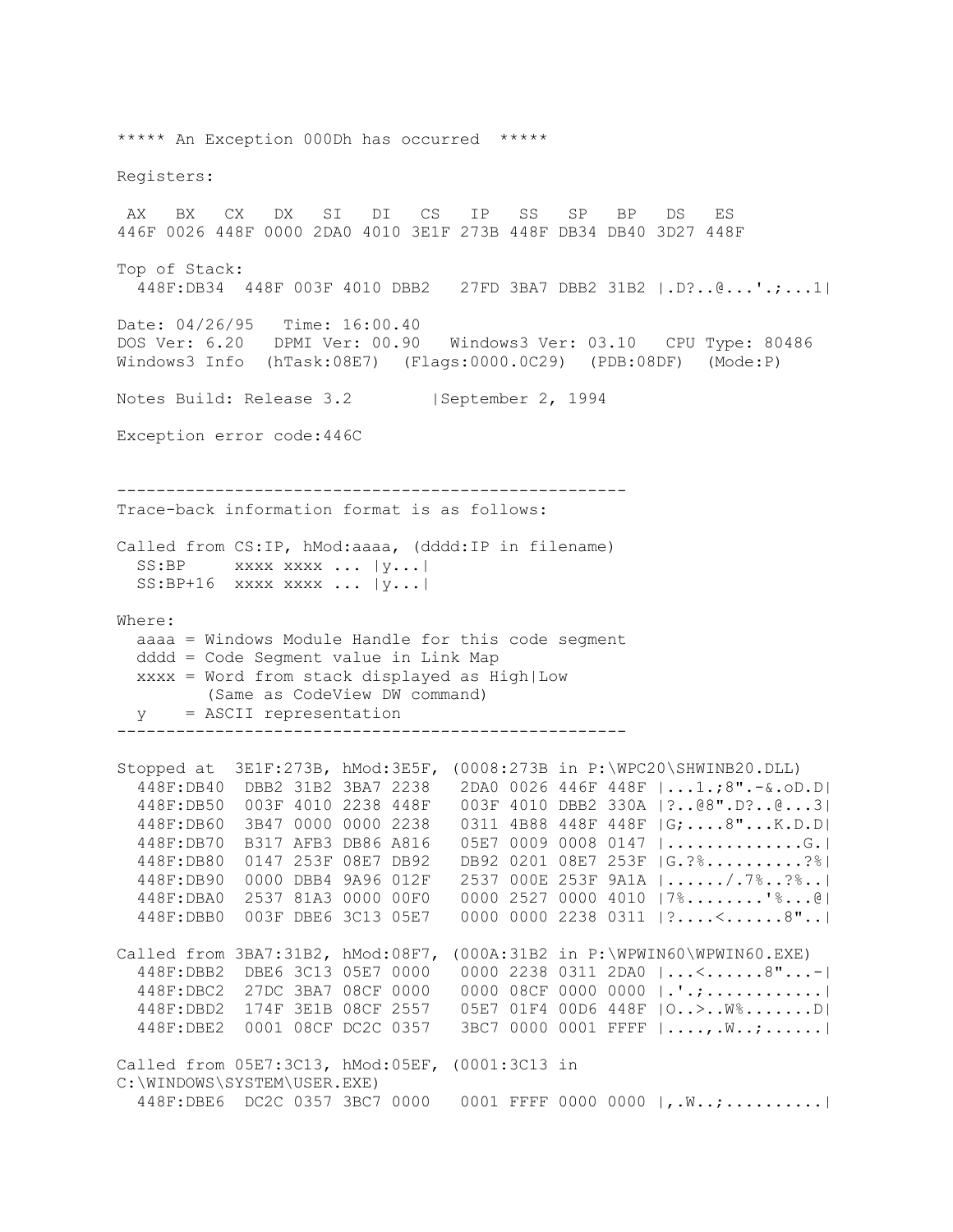448F:DBF6 DC1A 448F 5954 0101 00BE 0001 C034 F9E8 |...DTY......4...| 448F:DC06 0102 0210 0072 FAFB 0102 F9E8 0102 0000 |....r...........| 448F:DC16 0000 0000 2C40 0118 FFFF 0D65 184F BC08 |....@,....e.O...| 448F:DC26 012E 003B 0081 DD56 1D9F 3BDF 448E 0000 |..;...V....;.D..| Called from 3BC7:0357, hMod:08F7, (0006:0357 in P:\WPWIN60\WPWIN60.EXE) 448F:DC2C DD56 1D9F 3BDF 448E 0000 0001 0000 0000 |V....;.D........| 448F:DC3C 0000 1406 DD57 01F4 00D6 DC2A 1AFA 3BDF |....W.....\*....;| 448F:DC4C 448F 0000 0000 0000 0000 0000 DC72 0000 |.D...............|<br>448F:DC5C 0937 DC70 29D3 29E7 4067 00DF 0000 0000 |7.p..).)g@......|  $4067$  OODF 0000 0000  $|7.p..)$ .)g@...... 448F:DC6C FFFC 4067 DC7A 22E4 0100 0000 0000 A100 |..g@z.."........| 448F:DC7C DC8A DC88 0000 000C 0000 0104 00AF 222D |..............-"| 448F:DC8C 1FE5 35F9 35F9 012F 0213 0000 2017 0202 |...5.5/...... ..| 448F:DC9C 00DF A100 0107 F300 DCB2 209B 0107 0000 |........... ....| 448F:DCAC 0000 7720 0005 DCC8 4589 0107 0000 450B |.. w.....E.....E| 448F:DCBC 0E30 3B4D 0000 0054 0000 08F7 DCD6 13E2 |0.M;..T.........| 448F:DCCC 012F 0107 3B4D 0054 08F7 DCFE 0710 095F |/...M;T.......\_.| 448F:DCDC 0107 3BDF 3BDE DD44 095F 0147 0000 0135 |...;.;D.\_.G...5.| 448F:DCEC 0180 0107 DCDA 08B3 0000 0107 0002 3BDF |...............;| 448F:DCFC 3BDE DD0E 0423 095F 0003 0005 0212 0286 |.;..#.\_.........|  $448F:DDOC$  3E06 0286 DD1E 7628 012F 0286 0100 0000  $\sqrt{v'$ ...... 448F:DD1C DD44 0000 0000 27DC 3BA7 0000 0008 448E |D......'.;.....D| 448F:DD2C 437E 0436 000D 0064 0000 0F62 448F 0084 |~C6...d...b..D..| 448F:DD3C 0000 0084 0000 01F8 0000 0114 0000 0003 |................| 448F:DD4C 0000 0102 3E66 0003 0032 DD62 0016 3BDF |....f>..2.b....;| Called from 3BDF:1D9F, hMod:08F7, (0003:1D9F in P:\WPWIN60\WPWIN60.EXE) 448F:DD56 DD62 0016 3BDF 0081 08DF DD74 DD74 6A21 |b....;....t.t.!j| Called from 3BDF:0016, hMod:08F7, (0003:0016 in P:\WPWIN60\WPWIN60.EXE) 448F:DD62 DD74 6A21 092F 0001 0081 08DF 0000 448E |t.!j/..........D| 448F:DD72 448F DD9D 00C8 092F 0002 DD84 448F 01F8 |.D..../......D..| Called from 092F:6A21, hMod:08F7, (0002:6A21 in P:\WPWIN60\WPWIN60.EXE) 448F:DD74 DD9D 00C8 092F 0002 DD84 448F 01F8 4067 |..../......D..g@| 448F:DD84 0018 4067 DD90 448F 0000 0000 502F 6175 |..g@...D..../Pua| 448F:DD94 614C 6576 0000 448F 0000 0000 DDA1 DDAC |Lave...D........| Called from 092F:00C8, hMod:08F7, (0002:00C8 in P:\WPWIN60\WPWIN60.EXE) End of stack End of Qnc/W Report \*\*\*\*\*\*\*\*\*\*\*\*\*\*\*\*\*\*\*\*\*\*\*\*\*\*\*\*\*\*\*\*\*\*\*\*\*\*\*\*\*\*\*\*\*\*\*\* \* Quincy/W Rev 1.00 \* \* Copyright 1990, Lotus Development Corp. \* Abnormal Termination Report \*\*\*\*\*\*\*\*\*\*\*\*\*\*\*\*\*\*\*\*\*\*\*\*\*\*\*\*\*\*\*\*\*\*\*\*\*\*\*\*\*\*\*\*\*\*\*\* \*\*\*\*\* An Exception 000Dh has occurred \*\*\*\*\* Registers: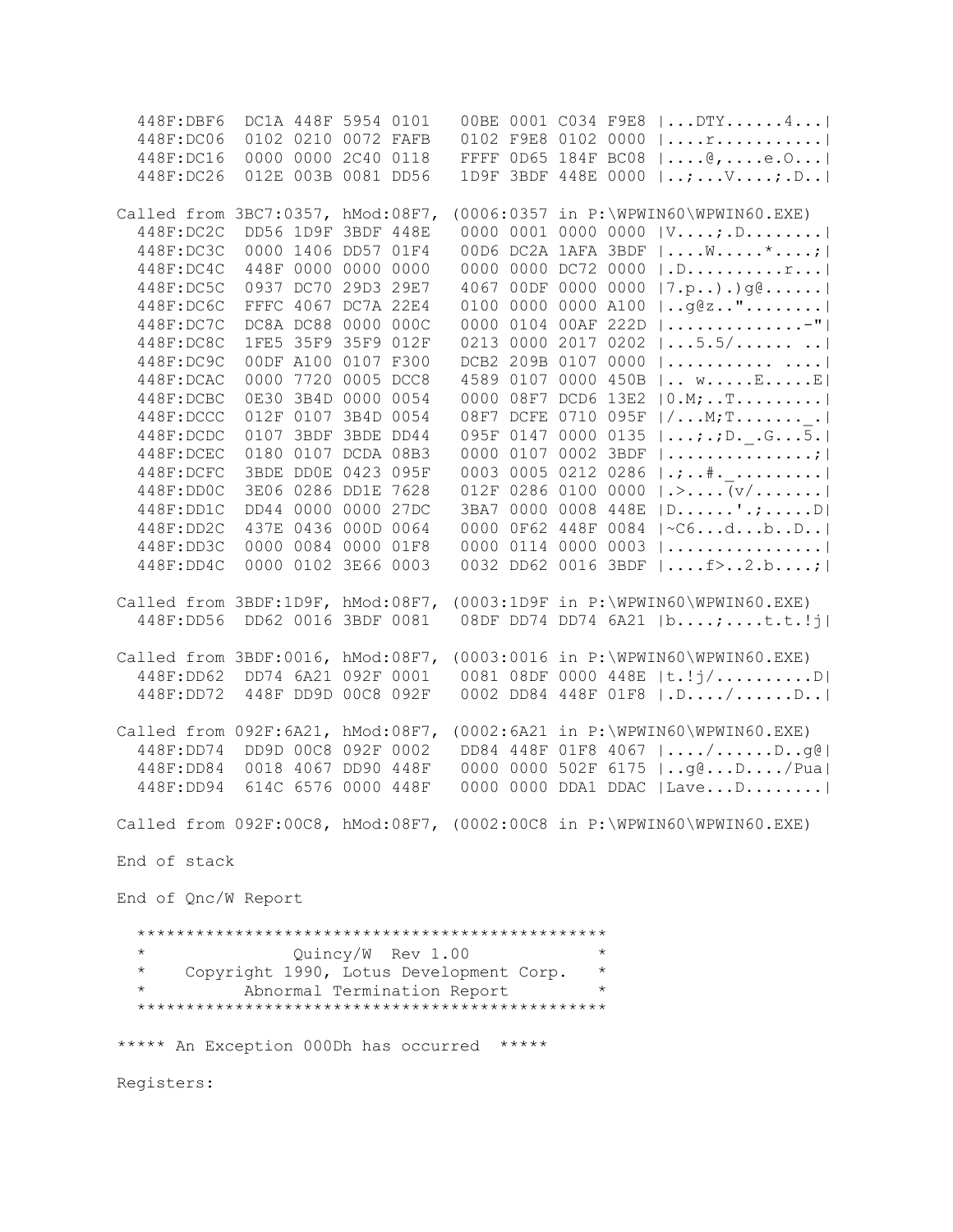AX BX CX DX SI DI CS IP SS SP BP DS ES 43A7 0026 43C7 0000 2DE8 4000 3D8F 273B 43C7 DB34 DB40 3C97 43C7 Top of Stack: 43C7:DB34 43C7 003F 4000 DBB2 27FD 3B17 DBB2 31B2 |.C?..@...'.;...1| Date: 05/02/95 Time: 19:09.34 DOS Ver: 6.20 DPMI Ver: 00.90 Windows3 Ver: 03.10 CPU Type: 80486 Windows3 Info (hTask:08E7) (Flags:0000.0C29) (PDB:08DF) (Mode:P) Notes Build: Release 3.2 | September 2, 1994 Exception error code:43A4 ---------------------------------------------------- Trace-back information format is as follows: Called from CS:IP, hMod:aaaa, (dddd:IP in filename)  $SS: BP$  xxxx xxxx ...  $|y...|$  SS:BP+16 xxxx xxxx ... |y...| Where: aaaa = Windows Module Handle for this code segment dddd = Code Segment value in Link Map xxxx = Word from stack displayed as High|Low (Same as CodeView DW command) y = ASCII representation ---------------------------------------------------- Stopped at 3D8F:273B, hMod:3DCF, (0008:273B in P:\WPC20\SHWINB20.DLL) 43C7:DB40 DBB2 31B2 3B17 2238 2DE8 0026 43A7 43C7 |...1.;8".-&..C.C| 43C7:DB50 003F 4000 2238 43C7 003F 4000 DBB2 330A |?..@8".C?..@...3| 43C7:DB60 3AB7 0000 0000 2238 0311 4BD8 43C7 43C7 |.:....8"...K.C.C| 43C7:DB70 B317 AFB3 DB86 A816 05E7 0009 0008 0147 |..............G.| 43C7:DB80 0147 253F 08E7 DB92 DB92 0201 08E7 253F |G.?%..........?%| 43C7:DB90 0000 DBB4 9A96 012F 2537 000E 253F 9A1A |....../.7%..?%..| 43C7:DBA0 2537 81A3 0000 00F0 0000 2527 0000 4000 |7%........'%...@| 43C7:DBB0 003F DBE6 3C13 05E7 0000 0000 2238 0311 |?....<......8"..| Called from 3B17:31B2, hMod:08F7, (000A:31B2 in P:\WPWIN60\WPWIN60.EXE) 43C7:DBB2 DBE6 3C13 05E7 0000 0000 2238 0311 2DE8 |...<......8"...-| 43C7:DBC2 27DC 3B17 08CF 0000 0000 08CF 0000 0000 |.'.;............| 43C7:DBD2 174F 3E1B 08CF 25E4 05E7 01F4 00D6 43C7 |O..>...%.......C| 43C7:DBE2 0001 08CF DC2C 0357 3B37 0000 0001 FFFF |....,.W.7;......| Called from 05E7:3C13, hMod:05EF, (0001:3C13 in C:\WINDOWS\SYSTEM\USER.EXE) 43C7:DBE6 DC2C 0357 3B37 0000 0001 FFFF 0000 0000 |,.W.7;..........| 43C7:DBF6 DC1A 43C7 5AA4 0101 0041 0001 C01E E8F4 |...C.Z..A.......| 43C7:DC06 0141 0215 00B9 EA07 0141 E8F4 0141 0000 |A.......A...A...| 43C7:DC16 0000 0000 2C88 0118 FFFF 0D65 184F A254 |.....,....e.O.T.| 43C7:DC26 01EF 010C 010C DD56 1D9F 3B4F 43C6 0000 |......V...O;.C..|